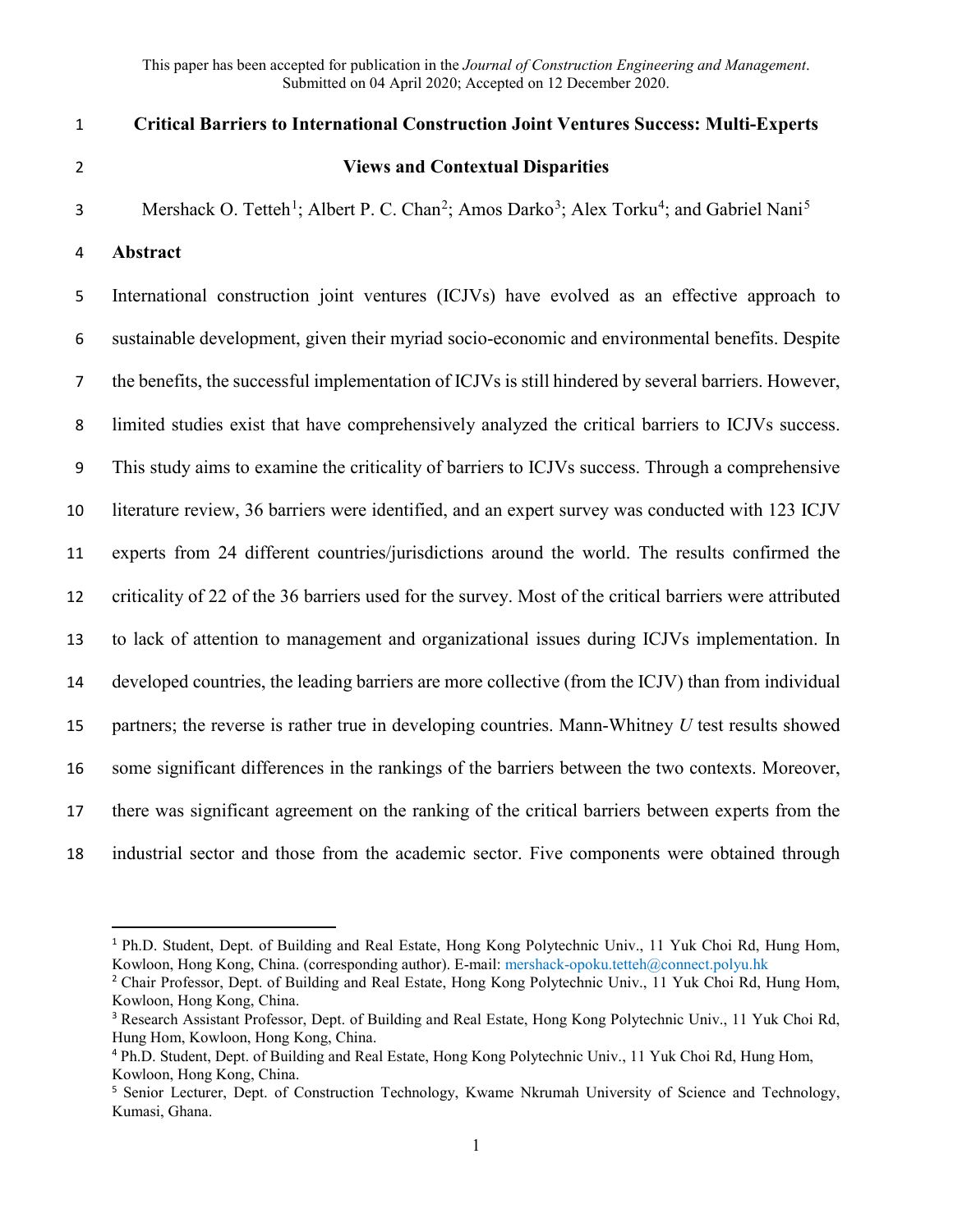factor analysis, namely; knowledge limitation, operational and governance-related barriers, coordinating difficulties, system and cultural barriers, and interface-oriented and outlook barriers. This study contributes to deepening the understanding of barriers to ICJVs success and helping ICJVs' front liners (i.e., top team managers) and policymakers in developing suitable measures and policies to ensure successful implementation of ICJVs. It could also direct researchers toward examining the influences of these barriers on ICJVs overall performance goals to devise clear-cut frameworks, seeking their successful implementation in the future.

 **Keywords:** International construction joint ventures; International joint ventures; Barriers; Sustainable development; Construction industry

## **Introduction**

 International construction joint ventures (ICJVs) are a form of hybrid collaborative contracting, created for undertaken Architectural Engineering and Construction (AEC) projects within a location distinct from where at least one partner's headquarter is situated (Ozorhon et al. 2008a; Hong and Chan, 2014). Interpreted from a range of theoretical perspectives, including resource dependency, transaction cost, organizational learning, strategic positioning, etc., diversified motivations drive ICJVs adoption. Thus, both developed and developing countries have profited and are continuously benefiting from this hybrid collaboration arrangement (Ozorhon et al. 2007a; Chan et al. 2020). Without ICJVs, numerous technically complex projects or large-scale infrastructure projects worldwide would not have been successful (Tetteh and Chan, 2019). Typical examples include the channel tunnel between the United Kingdom and France, the expressway system in Bangkok, the Taiwan high-speed railway, the Three Gorges Dam in China, and the Hong Kong-Zhuhai-Macau Bridge (Girmscheid and Brockmann, 2010; Liang et al. 2019).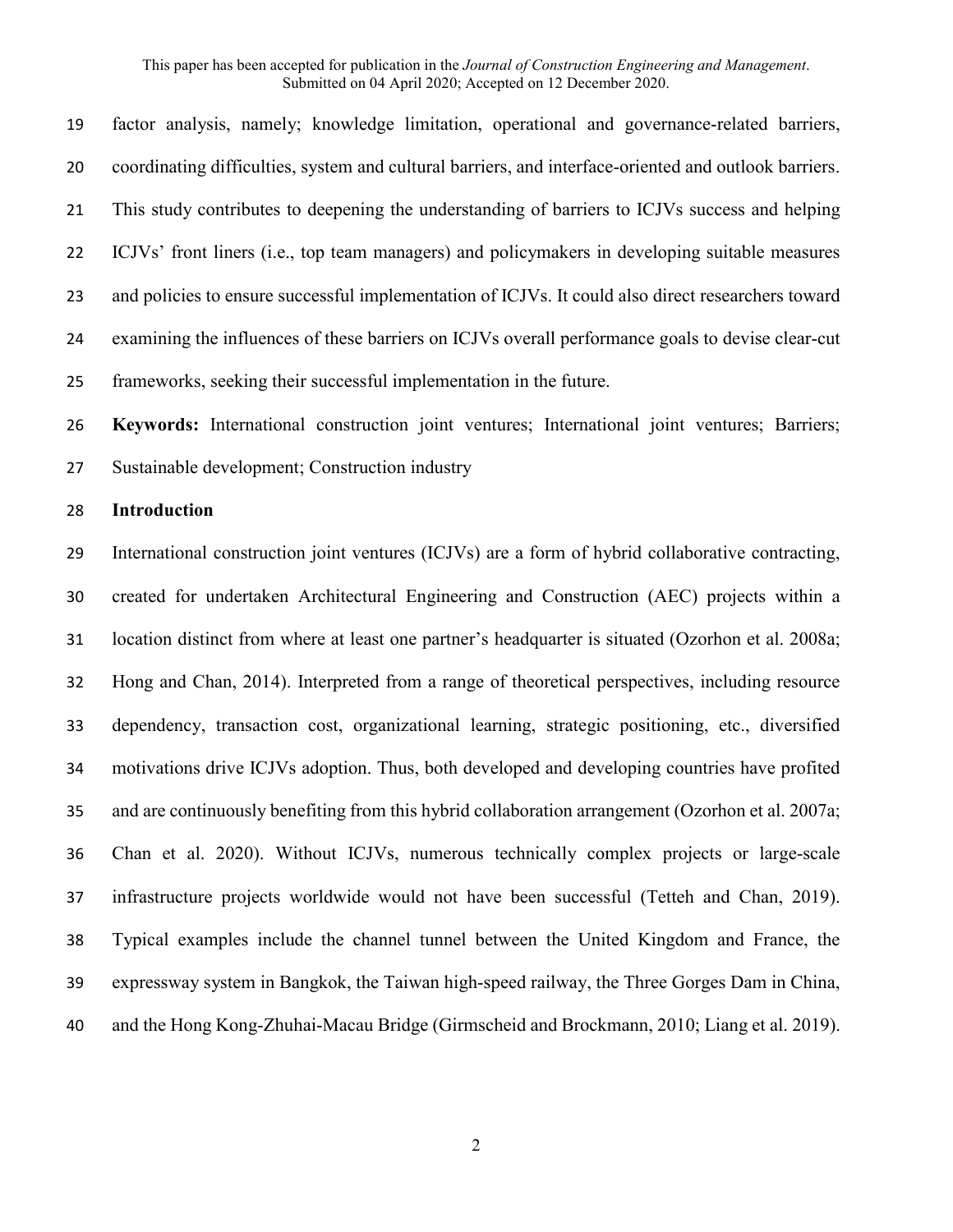While there are examples where ICJV has been successfully implemented, equally there are cases where it has not been able to deliver as expected and failed. This is attributed to the complex inter-organizational relationships, cultural and environmental complicatedness, and technical traits that characterize ICJVs (Ozorhon et al. 2008a). Tetteh et al. (2019) attribute ICJVs success to achieving their overall performance goals (i.e., perceived satisfaction – partners overall satisfaction with ICJV performance; partner/company performance – the extent to which pre-set organizational objectives are realized; project-based performance – the extent to which predetermined project goals are achieved; socio-environmental performance – the extent to which social and environmental performance of the ICJV has been realized; and performance of the ICJV management – the extent of having control power in ICJV operation). Whereas there are several studies on the possible risk factors influencing ICJVs success(Bing et al. 1999; Hwang et al. 2017), few studies have directly or indirectly highlighted some potential problems, issues, and challenges impeding ICJVs success (Alashwal and Ann, 2019; Lu et al. 2020). Besides, these studies were conducted with some limitations. First, there is a lack of thorough review or empirical examination on barriers to ICJVs success as a stand-alone concept and their criticality in ICJVs implementation. A better and deeper understanding of the barriers is crucial for the development of holistic and integrated strategies and robust action plans for successful future implementation. Second, these studies neglected the fact that different types of barriers may have different criticality rates yet are not isolated, but rather form multifaceted correlations in impeding ICJVs success. Thus, failing to examine the interrelationships between the barriers means failure to identify the high-priority barriers and develop suitable strategies to successfully implement ICJVs. Third, while there exist homogeneities of barriers to ICJVs success, yet diverse criticalities in different locations, there should be variations in the developments of action plans and analyzing the criticality of barriers to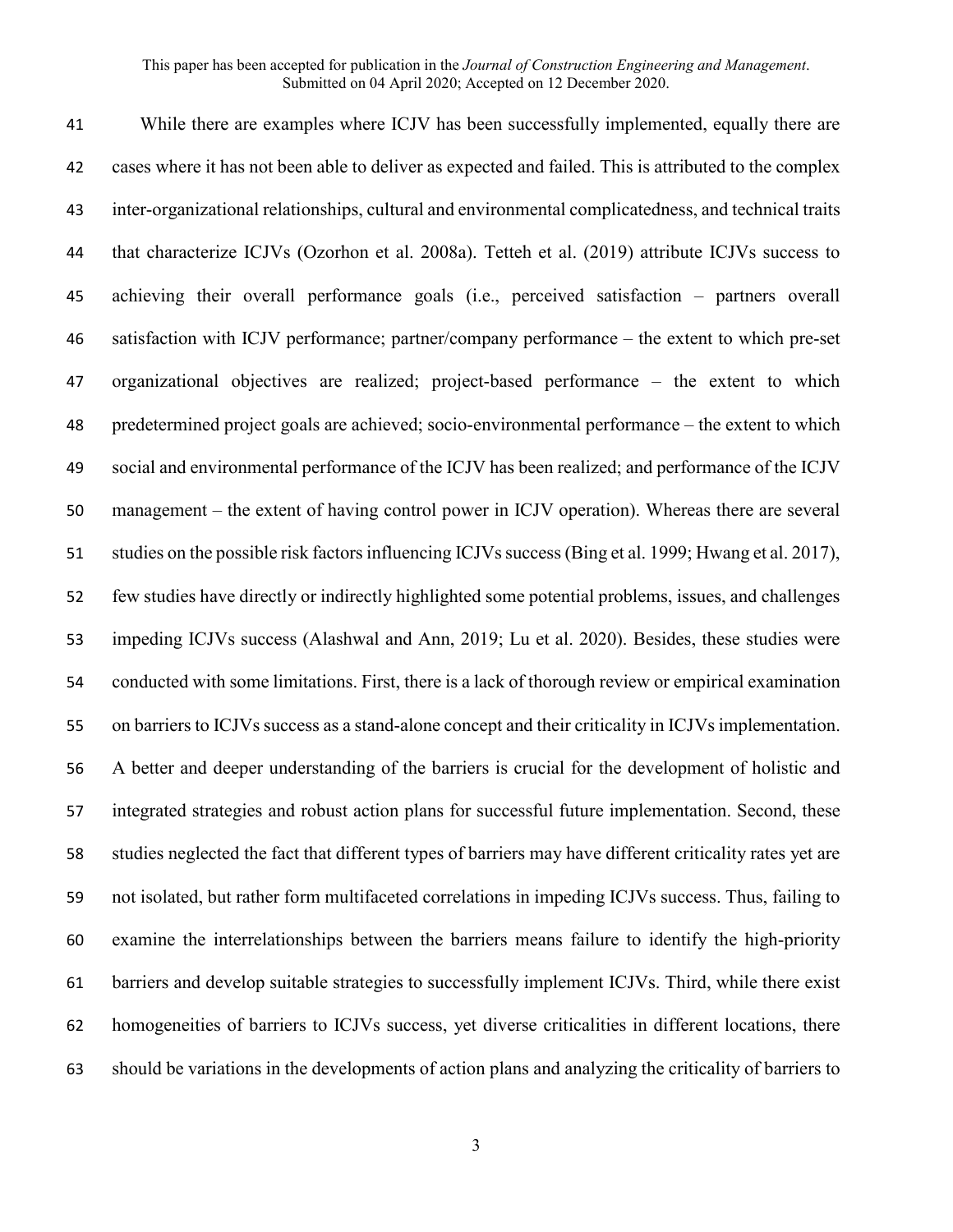ICJVs success from the standpoints of global experts representing both developed and developing countries remains a significant missing view that is worth investigating. Thus, conclusions drawn would contribute to the development of a more holistic approach in eliminating those barriers in homogenous locations.

 To address these limitations, this study aims to investigate the critical barriers to ICJVs success from an international perspective. The survey was conducted to gather and analyze experts' views from various countries and jurisdictions around the world by comparing their views on a contextual comparative basis (i.e., developed and developing countries) to establish a common set of critical barriers to ICJVs success. Barriers in this study represent potential factors known to occur and with solely negative influence on ICJVs implementation. Thus, they are known with more certainties and require immediate management response. It is also defined to include challenges, difficulties, problems, obstacles, and issues impeding ICJVs success. The outcome of this research is a comprehensive list of possible barriers to ICJVs success, whose significance is ascertained in the empirical analysis. This study not only contributes to deepening the understanding of barriers to ICJVs success but also important to ICJVs' front liners (e.g., top team managers) and policymakers in developing strategic measures and policies to ensure successful implementation of ICJVs. It could also direct researchers to conduct further empirical studies toward investigating the influences of barriers on ICJVs overall performance goals to devise clear-cut frameworks, seeking their successful implementation in the future.

## **Barriers to ICJVs Success: Literature Review**

 In practice, ICJVs are always not free of uncertainties and challenges despite their myriad benefits and opportunities. As the most widely explored area in ICJV studies, many researchers have 86 published papers summarizing these complications as risks for convenience sake (Bing et al. 1999;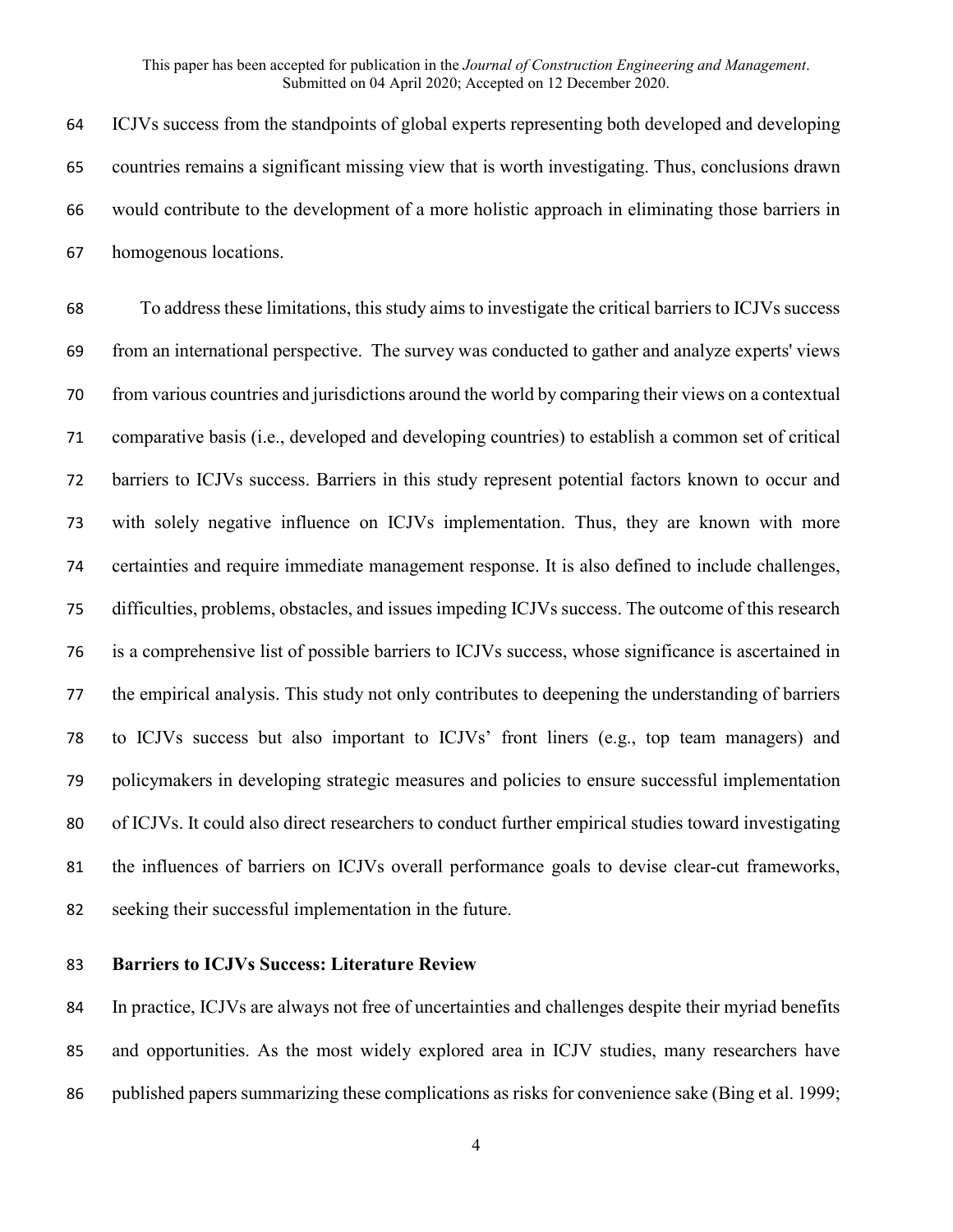Zhao et al. 2013) few studies have pointedly outlined some potential problems, challenges, issues, and obstacles to ICJVs success (hereafter, barriers). A comprehensive literature review of mostly peer-reviewed articles enabled the identification of 36 potential factors impeding ICJVs success as shown in Table 1. Among the factors, loss of management control, conflicting interest/competing objectives, language barrier, incomplete contract terms with a partner, etc., are well documented in prior research, and more applicable. Thus, this set of barriers factors have received relatively considerable attention in previous studies around the world. According to Chan et al. (2017), experts can respond well when they are familiar with the factors. The literature review indicates that these barriers can be categorized into six main groups: lack of expertise and confidence; lack of effective planning and suitable strategies; inter-organizational differences; lack of experiential knowledge of ICJV's fundamentals, management difficulties, and conflicts among entities. A careful analysis of the literature shows that barriers within each category are interrelated or a barrier in one category can influence a barrier in the other, and vice versa. For example, poor relationship management may create friction within both the internal and external ICJV teams, and in turn, reduce the mutual commitment level of partners (Panibratov, 2016). Fig 1 shows the conceptual framework for barriers to ICJVs success. These clusters share a similar ideological concept with Hong (2014). They are discussed in the following subsections.

## *Lack of Expertise and Confidence*

 The complex nature of large-scale infrastructure projects and the duration precision makes it very difficult to select the most suitable ICJV partner (Chan and Suen, 2005). Meanwhile, the capabilities of the parties involved play a significant role in completing the project successfully and building stronger ties. Several studies have demonstrated that inappropriate selection of a joint venture contractor (JVC) significantly impairs chances for the operation's survival (McIntosh and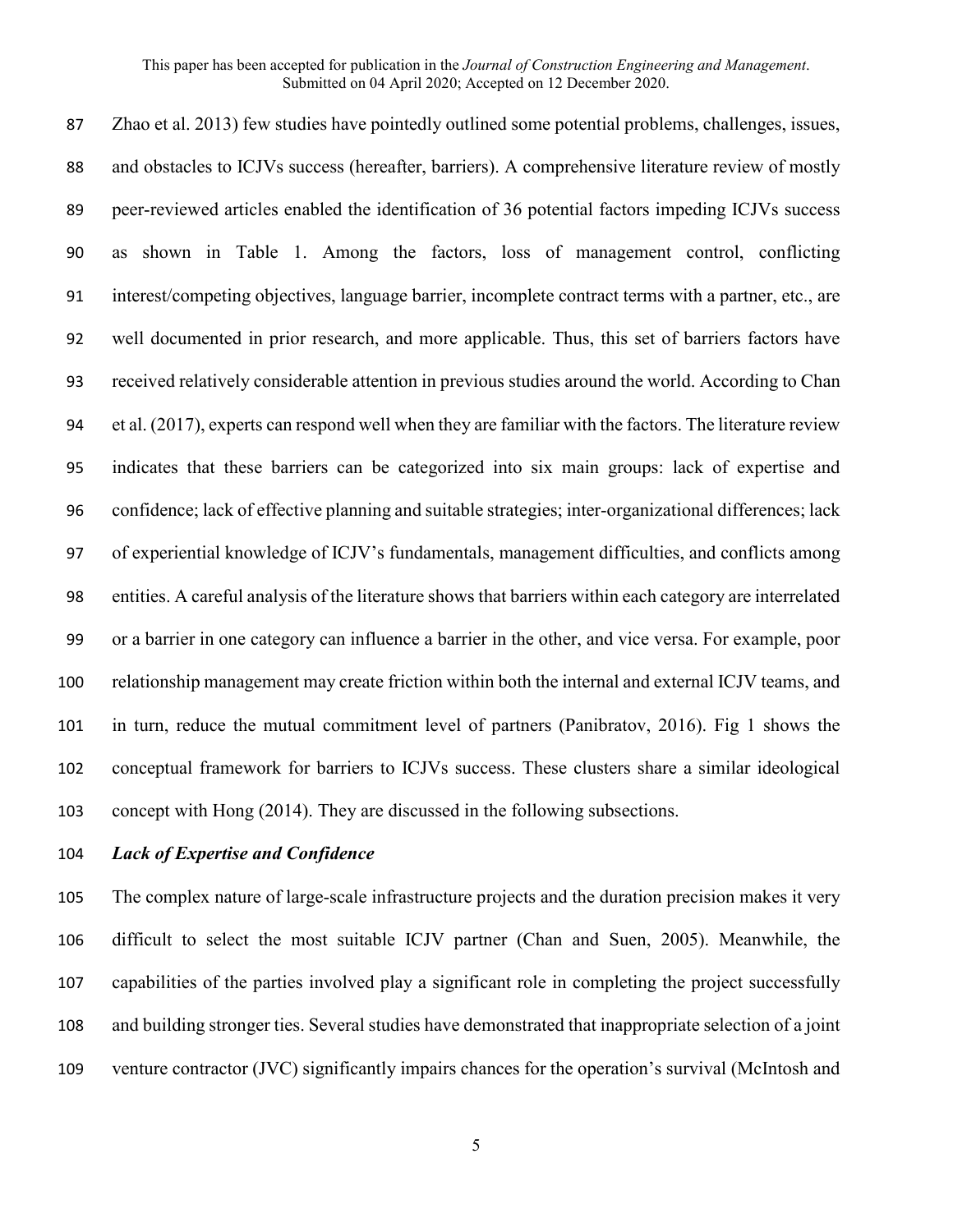McCabe, 2003; Liang et al. 2019). Zhao et al. (2013) reported that forming an ICJV with a company lacking managerial expertise and confidence greatly impact ICJVs success. Because large-scale infrastructure projects and the venture contract system normally bring trouble to the entire construction process, it is, therefore, relevant to ensure that all parties to the venture are competent and technically trained to effectively handle the complexities involved in the project 115 and the contract system. Other critical barriers include fear of legal action, lack of confidence about experience and knowledge, etc.

## *Lack of Effective Planning and Suitable Strategies*

 The drive of ICJVs toward achieving their set goals and objectives is through effective planning and vice versa (Lee and Do, 2015). The project-based nature of ICJVs means time limitation. Thus, there is a need for adequate planning and deliberations even at the pre-conception stage of the venture-formation (Hung et al. 2002). Prior studies have recorded that lack of effective project planning and budgeting significantly impede ICJVs success (Walker and Johannes, 2003). Shen et al. (2001) confirmed this barrier as one of the difficulties facing Sino-foreign CJVs in China. Lee and Do (2015) emphasized that the failure to carefully analyze international joint venture (IJV) projects using appropriate protocols have caused completed and current ICJVs project failure.

#### *Inter-organizational Differences*

 The difficulties that ICJVs faces often find their genesis in the differences between parties involved in location customs and legal requirements (Gunhan and Arditi, 2005). The lack of understanding of the host country's statutory requirement and language frailty weakens the contractual regulations and creates serious problems for the contract objectives from the inception. Therefore, it's seen as a major barrier to the cause of failure in ICJVs (Ozorhon et al. 2008a). Complicated problems occasioned by organizational cultures, differing policies and procedures among entities, and social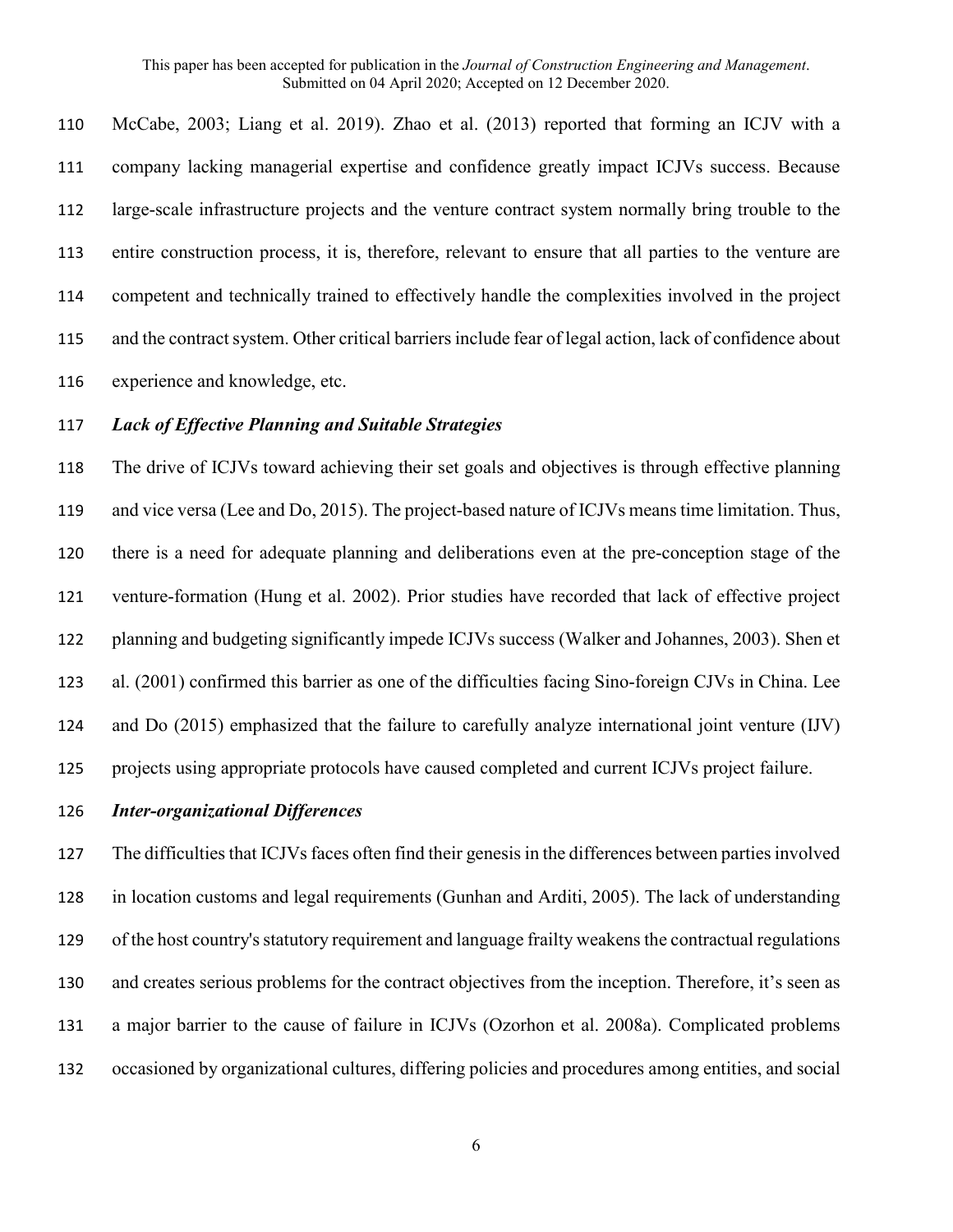sense of superiority are among other factors that are known to impede ICJVs success. Ozorhon et al. (2008a) found a strong correlation between organizational cultures and ICJVs success. Likewise, Sridharan (1995) identified that cultural impact on JV organization is implicit and manifests its presence through conflicts in a clash of cultures. Thus, the wider the cultural gap, the more difficult it will be to create the necessary cohesion (Gale and Luo, 2004).

## *Lack of Experiential Knowledge of ICJV's Fundamentals*

 It is well acknowledged in the literature that ICJVs are always successful when the fundamentals of their administrative structures are right (Ozorhon et al. 2008b). Thus, the lack of understanding and without knowing the ICJVs' administrative structures in areas such as communication, contract terms, coordination, etc. often impede ICJVs success (Prasitsom and Likhitruangsilp, 2015). Sometimes, merely out of the intention of participating in a construction project, due to time limitation leads to the ICJV parties not fully evaluating and understanding how well an ICJV should be operated in a desirable manner, which results in their failure. The dearth of basic knowledge of the essential terms of and key functions for the operation of ICJVs limits the effectiveness of the parties to fulfill the overall goal of the ICJV.

#### *Management Difficulties*

 As one of the topical barriers affecting this hybrid arrangement, management difficulties, have caused many ICJVs projects to fail (Girmscheid and Brockmann, 2010). The provenance of this barrier is from the complex structures involving at least two partner firms commonly of different cultures, either as competitors or as collaborators (Ozorhon et al. 2008b). Most often, there is a boundless pressure on the parties to make rapid decisions following the project-based nature of ICJV operations. According to Hung et al. (2002), such a limitation in time frequently results in management difficulties. Panibratov (2016) reported that, in Russia, several ICJVs have failed to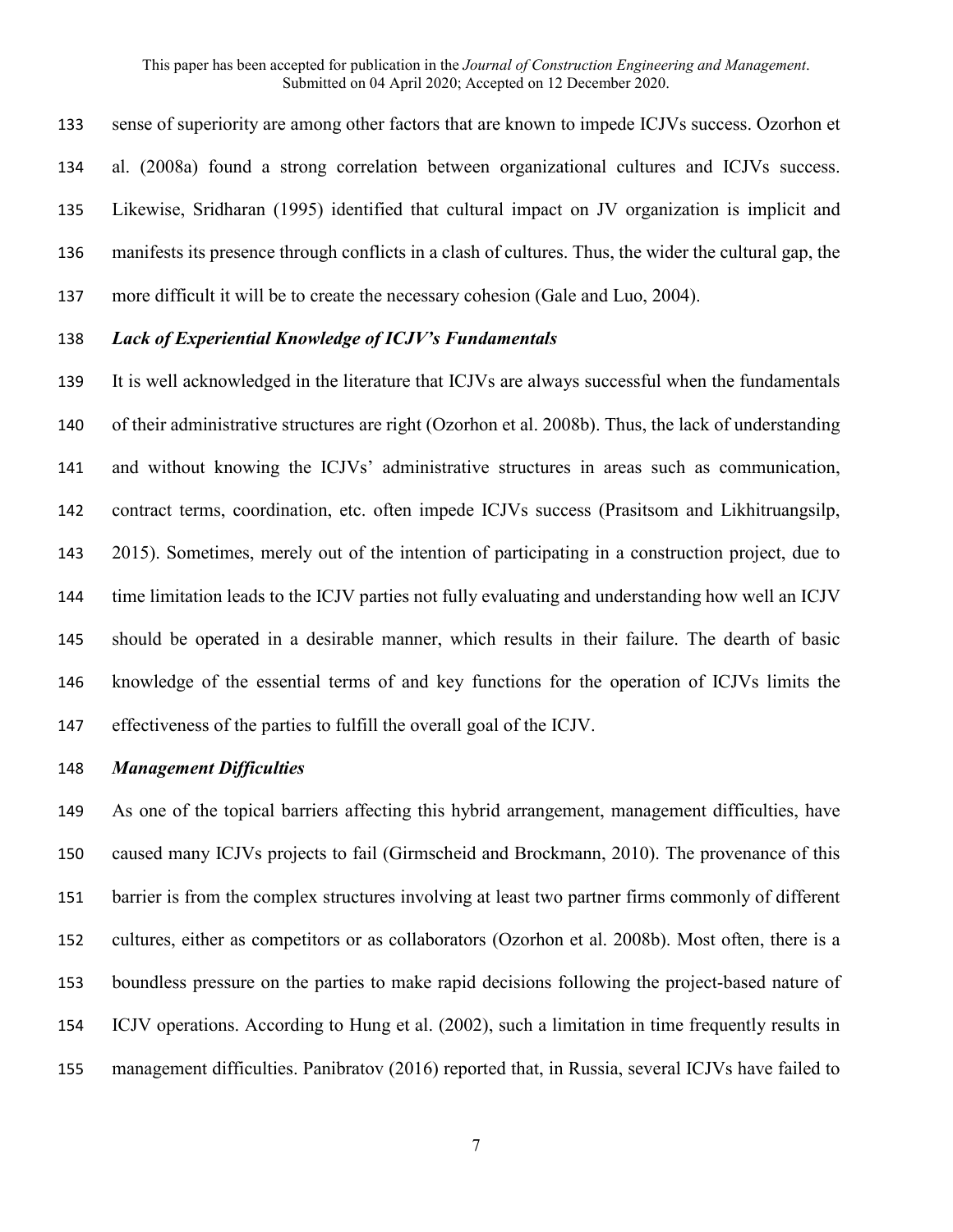achieve their goal due to management difficulties. Further, inflexible organizational structures that fail to accommodate varying adjustments during the venture operation often leads to the dissatisfaction of parties.

# *Conflicts Among Entities*

 There is no conflict-free ICJV relationship (Gale and Luo, 2004; Ho et al. 2009). The complex inter-organizational relationships – for example, partners' opportunistic behavior, management style, organizational culture, and policy often lead to conflicts during the operation of ICJVs, which in turn results in an unsuccessful relationship (Han et al. 2018). Mostly, goal incongruences among parties may originate from the disparity in the primary benefits expected by the parent firms. As the venture agreement stipulates the overall goal of the partners, yet, in operation, partners deviate from the original agreement due to their opportunistic behaviors which lead to conflicts and consequently the venture failure. It is also important to note that, unfair distribution (e.g. pain and gain) and execution of authority contribute significantly to the failure of ICJVs.

### **Knowledge Gaps**

 Overall, aside from the limited number of studies on barriers to ICJVs success, there is lack of systematic research to classify those barriers. Thus, systematic classification based on empirical studies and/or quantitative/statistical analyses is still lacking. A notable exception is Lu et al. (2020) yet it did not analyze joint ventures in construction from an international perspective. Moreover, it did not distinctively define the outlook and focused on a very few countries. The coexistence of undefined factors presents theoretically flawed assumptions, hence failing to lead to robust strategies and action plans for future implementation (Girmscheid and Brockmann, 177 2010). As such, there is a current need for studies that focus specifically on barriers to ICJVs success, investigating the critical barriers impeding the successful implementation of ICJVs. The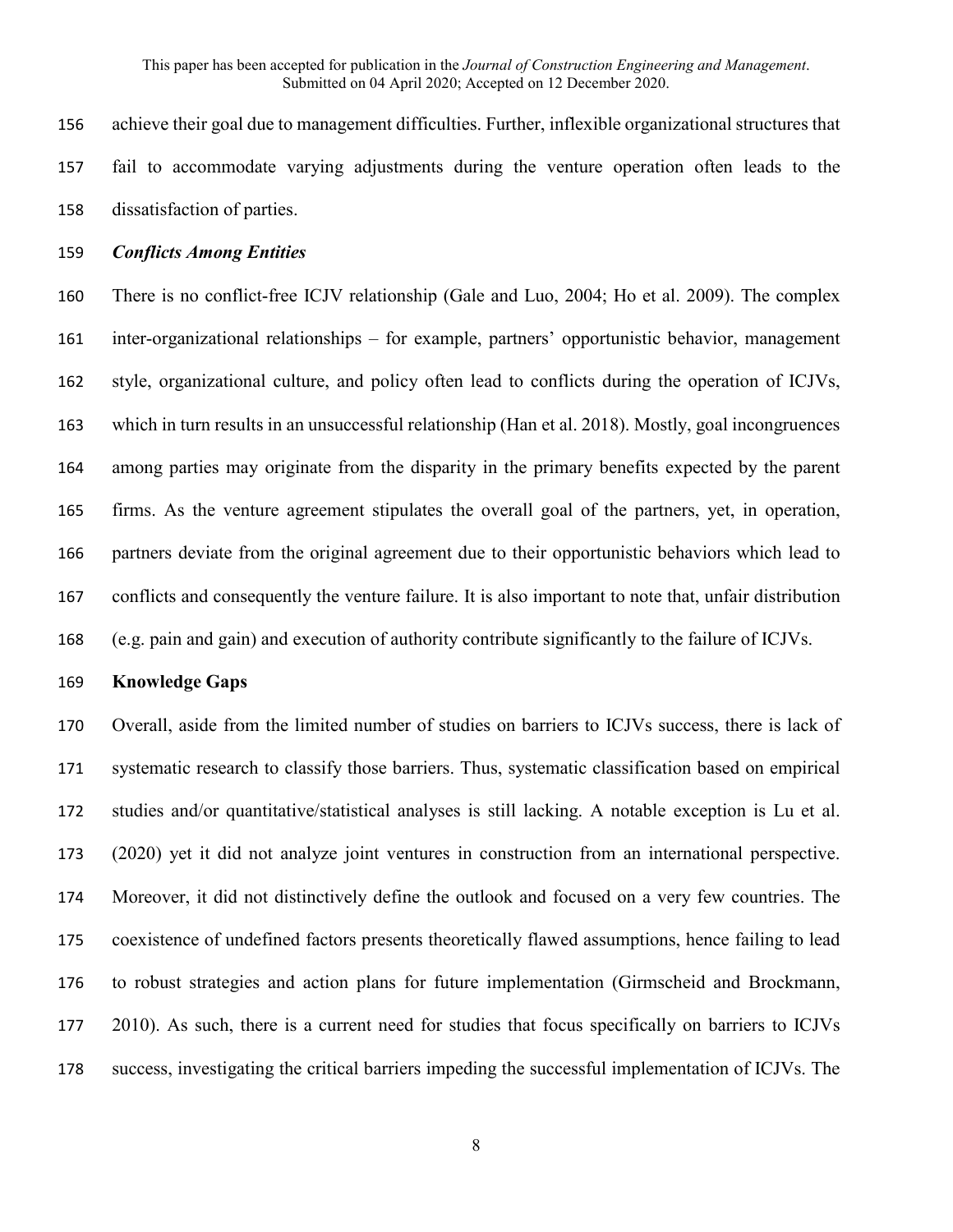knowledge of such critical factors can help ICJVs' management teams dedicate the required resources to address them, thus minimizing or eliminating the barriers and improving the overall ICJVs performance.

# <**Please Insert Table 1 here**>

**<Please Insert Fig 1 here>**

## **Methodological Framework**

### *Questionnaire Survey*

 Grounded on a comprehensive literature review, a questionnaire survey capturing 36 potential barriers to ICJVs success was developed. The intention of the survey was first to determine the criticality of each barrier in the context of developed and developing countries/jurisdictions and find out the level of agreement between experts from the academic domain and those from the industrial sector and finally, cluster the critical barriers having similar underlying effect into for easy identification and, perhaps more importantly, identify possible or anticipated future discoveries. Using a questionnaire as an instrument for empirical data collection allowed for data to be collected from 24 different countries/jurisdictions (including the US, Singapore, UK, Hong Kong, Ghana, Thailand, China, Nigeria, Germany, Canada, etc.) and ensured respondents' anonymity data confidentiality. The 7-point rating scale from 1 (strongly disagree) to 7 (strongly agree) was adopted. The scale has the merits of providing respondents a broader explanation to each barrier in terms of evaluation, making the dataset suitable for different statistical analysis and reducing central tendency and leniency concerns in ordinal scales (Chan and Tam, 2000, p. 429; Ameyaw and Chan, 2015, p. 194). Considerately, the factors were deliberately not grouped in the questionnaire (i.e., lack of expertise and confidence; lack of effective planning and suitable strategies; inter-organizational differences; lack of experiential knowledge of ICJV's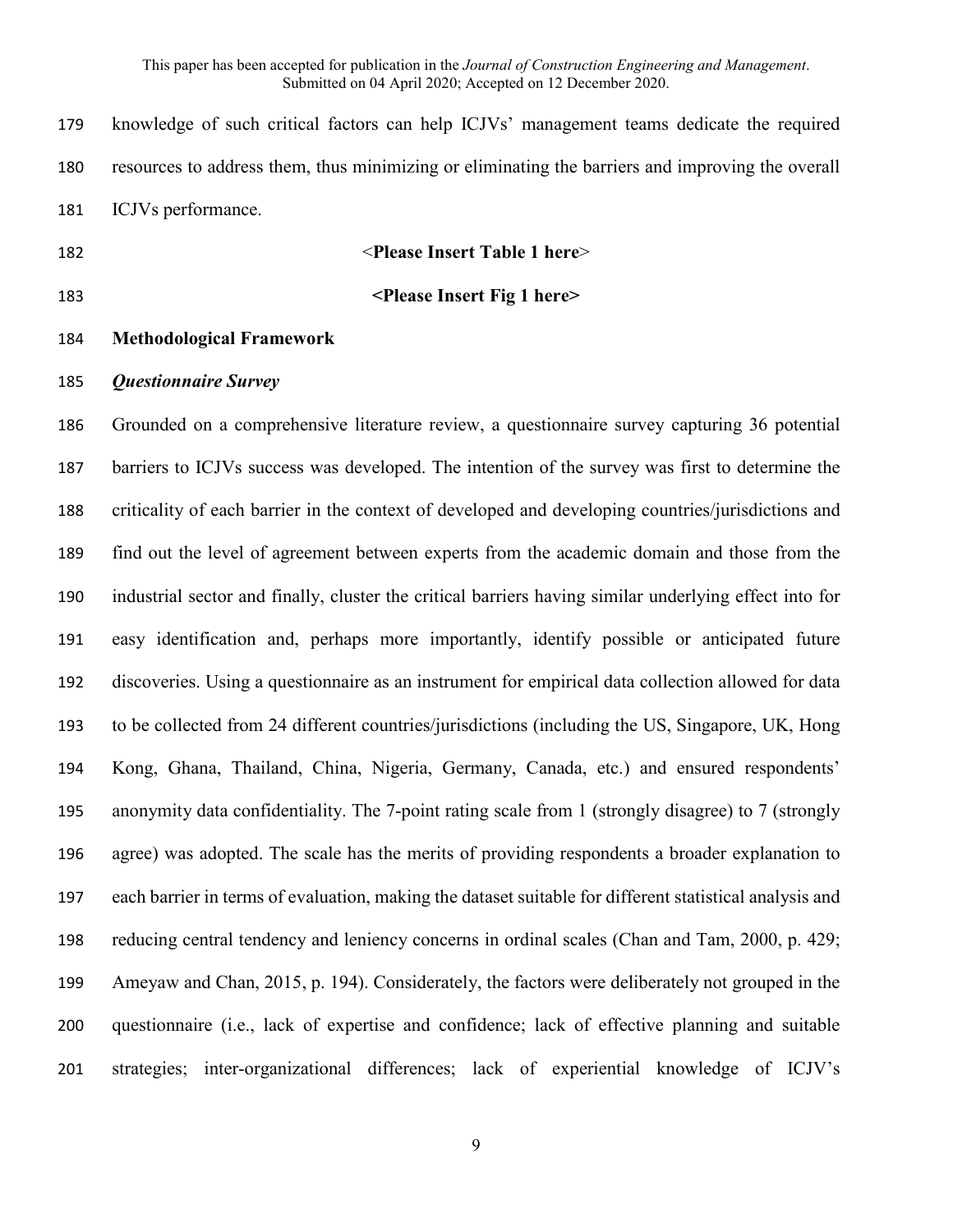fundamentals, management difficulties, and conflicts among entities.) to ensure a clear and impartial insight of the respondents on individual factors. A sample of the questionnaire is provided in Appendix to have a better understanding of the survey. Before the final survey, a pilot 205 study was conducted to test the appropriateness and validity of the questionnaire (Chan et al. 2017). The pilot study involved a team of two professors, a senior lecturer, two postgraduate research fellow, and three JV managers on the Hong Kong-Zhuhai-Macau Bridge construction. The population of the study comprised all international experts (both academics and industry practitioners) with relevant practical knowledge and/or experiences in ICJV implementation. Cabaniss (2002) defined an expert as someone qualified to hold a position or someone having an exclusive expertise or skills that is indisputable by that person's leadership in professional organization or someone with publications in a recognized journal. Since there was no central global database for ICJV experts (sampling frame), a nonprobability sampling technique, purposive sampling method, was employed to select relevant experts for this study. In purposive sampling, sample selection is done contingent on a purpose (Braimah and Ndekugri, 2009); thus, by targeting respondents with knowledge and experience in the issue under investigation. Due to the difficulty of obtaining a large number of and diverse expertise in the construction domain, purposive sampling has frequently been used in construction research (e.g., Choi et al. 2017; Chan et al. 2017; Wuni and Shen, 2020). Experts were only eligible if (1) they had extensive research experience and theoretically verse in ICJV implementation; (2) they had sufficient direct hands- on ICJVs globally; and (3) they had been involved in at least one implementation of ICJV project. While academic experts were identified from highly recognized journal papers with research titles and overall content of publication containing terms which include but are not limited to international construction joint venture, construction joint venture and international joint venture,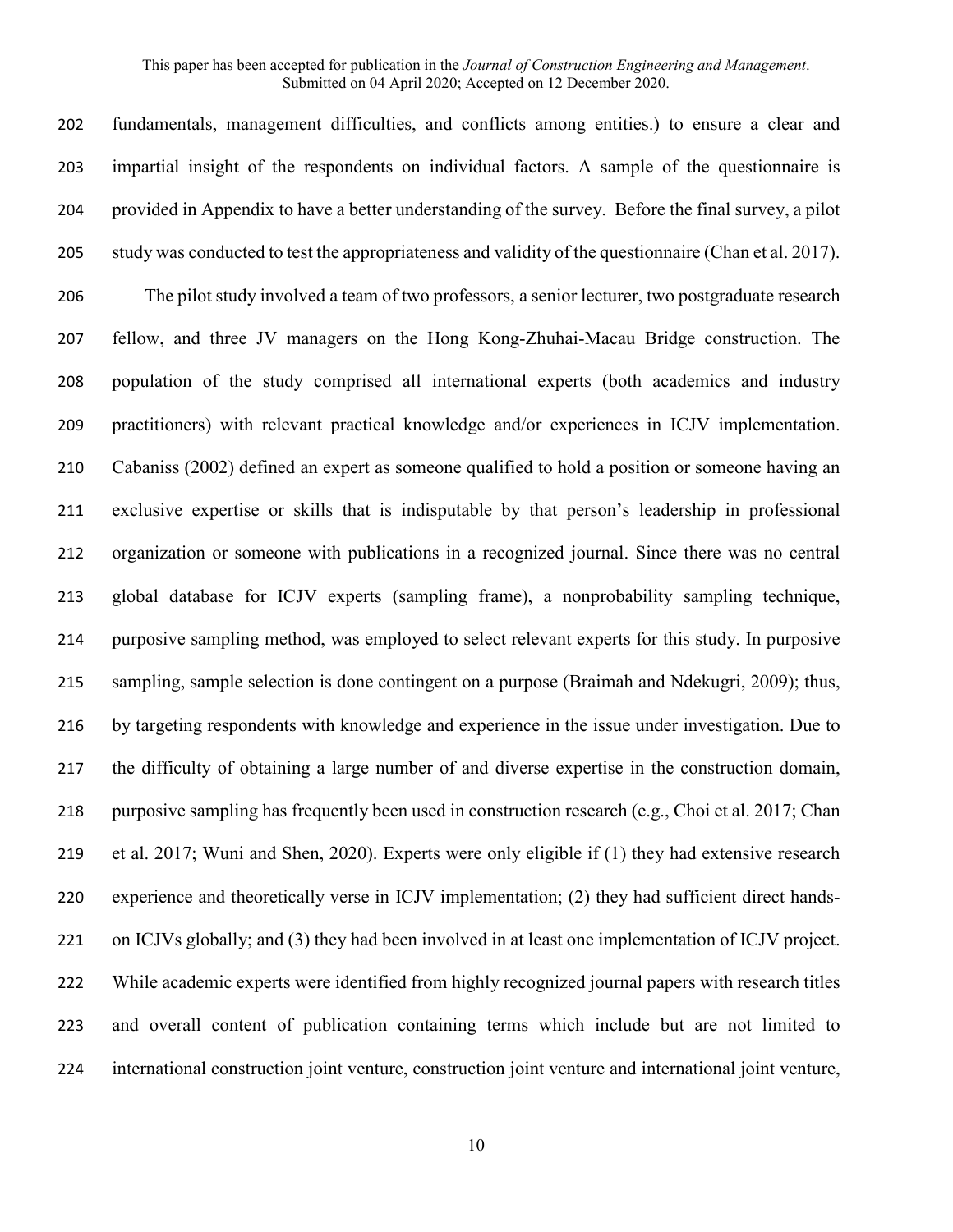industry practitioners were identified from construction industry councils, institutes, international bodies, associations worldwide (such as Hong Kong Construction Association, Turkish Construction Association, etc.), and lists obtained through government agencies such as Ghana Investment Promotion Centre. These statutory registered bodies effectively provided a proxy for the population of the industry practitioners. The questionnaire was distributed via personalized emails, attaching a Microsoft *Word* file, and providing a web link (produced by survey monkey) to allow online responses. The total number of distributions cannot be determined, as potential respondents, in the humble appeal were requested to distribute the questionnaire to any other experts deemed appropriate (i.e., experts knowledgeable in the area under discussion). However, approximately 300 questionnaires were distributed. As one of the most effective ways to enhance the response rate, the respondents were informed in the survey that the outcome can be shared with them (Li et al. 2011). Consequently, due to several constraints such as the busy schedule of experts, 123 responses were gathered worldwide. This could be regarded as representative and acceptable. Besides, this response rate compares favorably with similar international surveys in the construction management domain (see, for instance, Chan et al. 2017; Owusu and Chan, 2019;). Likewise, this satisfies the central limit (minimum sample size of 30) of any group as recommended by Sproull (1995) and Longnecker (2015). Fig 3 shows the responses obtained from the various countries/jurisdictions. Most of the responses were gathered from the developed countries with the highest response from Singapore, the US, Hong Kong, and the UK. The overall research roadmap is depicted in Fig 2.

## **<Please Insert Fig 2 here>**

*Respondents' Profile*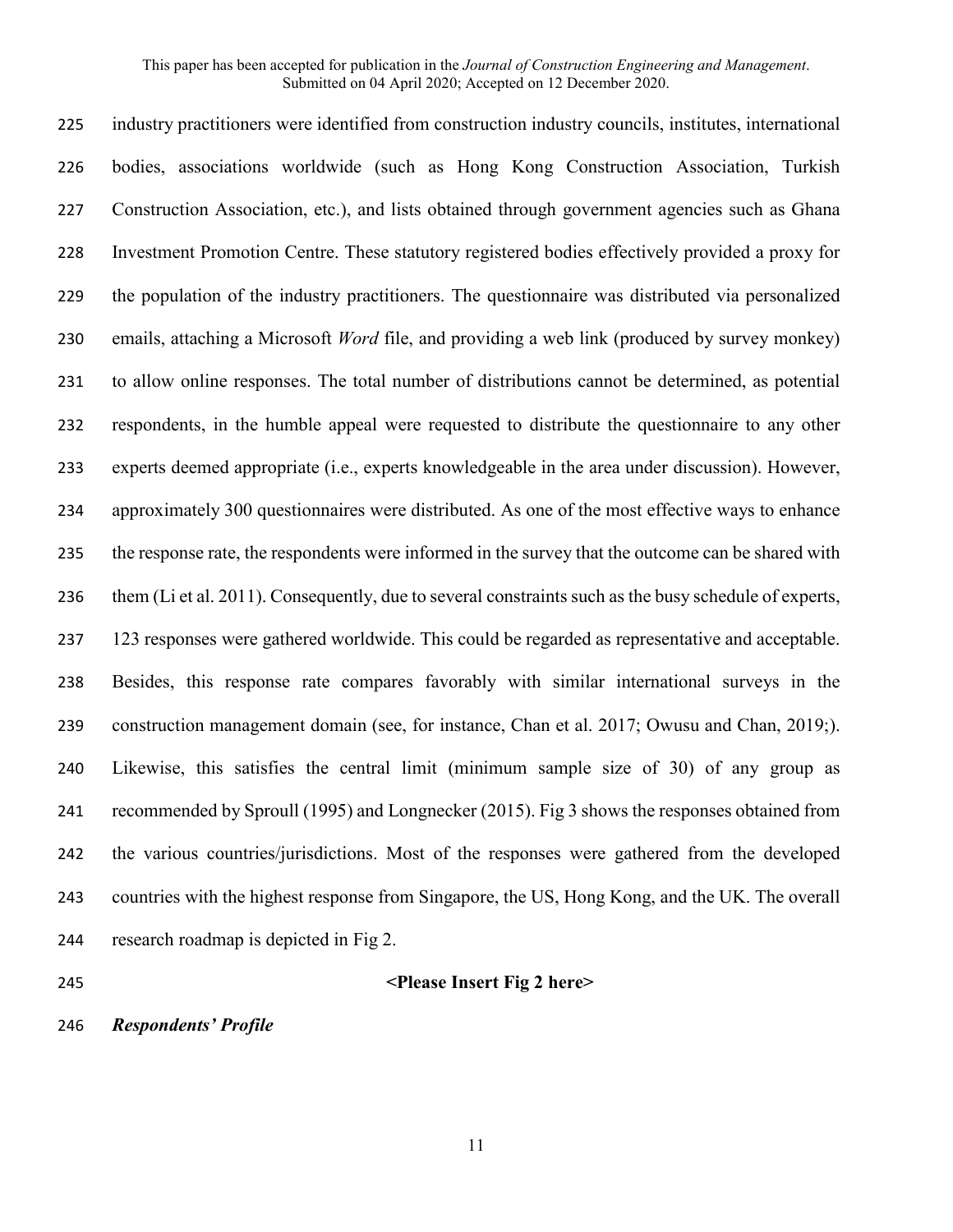Figs. 4 – 7 present the background information of the experts and distribution by country/jurisdiction. Overall, experts from the academic sector constitute approximately 57%, and nearly 65% are from developed countries/jurisdictions. The experts have specialties in areas including architecture, quantity surveying, project management, and engineering, which account for about 84%. Most of the experts had between 5-10 years (38.2%) and over 20 years (35.8%) of experience in ICJV either by research and/or industry experience; only a few (9.8%) had less than 5 years of experience. Likewise, more than half of the experts (54.5%) have been involved in 3 ICJV projects, and 20.3% have been involved in more than 5 ICJV projects. These diversified dispositions of experiences from both the developed and developing countries fuse well and render the data more reliable and representative.

### **Data Analysis**

 Data collected were analyzed by using International Business Machines\_Statistical Package for Social Sciences (*IBM\_SPSS*) software, version 23. First, the Cronbach's alpha coefficient (*α*) was used to estimate the internal consistency between items in the test, that is, how closely related a set of survey items are as a group (Cronbach, 1951). According to Nunnally and Bernstein (1994) an *α* value of 1indicates a strong internal consistency and reliability of the data and vice versa. However, a threshold of 0.7 is acceptable (Santos, 1999; George and Mallery, 2016). The overall alpha value is shown in Table 2. Further, the Shapiro-Wilk test was performed to determine the data normality, and this aided the usage of nonparametric tests like the Mann-Whitney *U* test and Spearman Correlation (SC) due to the nonnormal distribution of the data. Descriptive means, normalization analysis, rank agreement analysis, and factor analysis were used to analyze the data. The mean score (MS) and normalization analysis were used to determine how a barrier is more critical than another in each context. Thus, the barriers were ranked and compared between the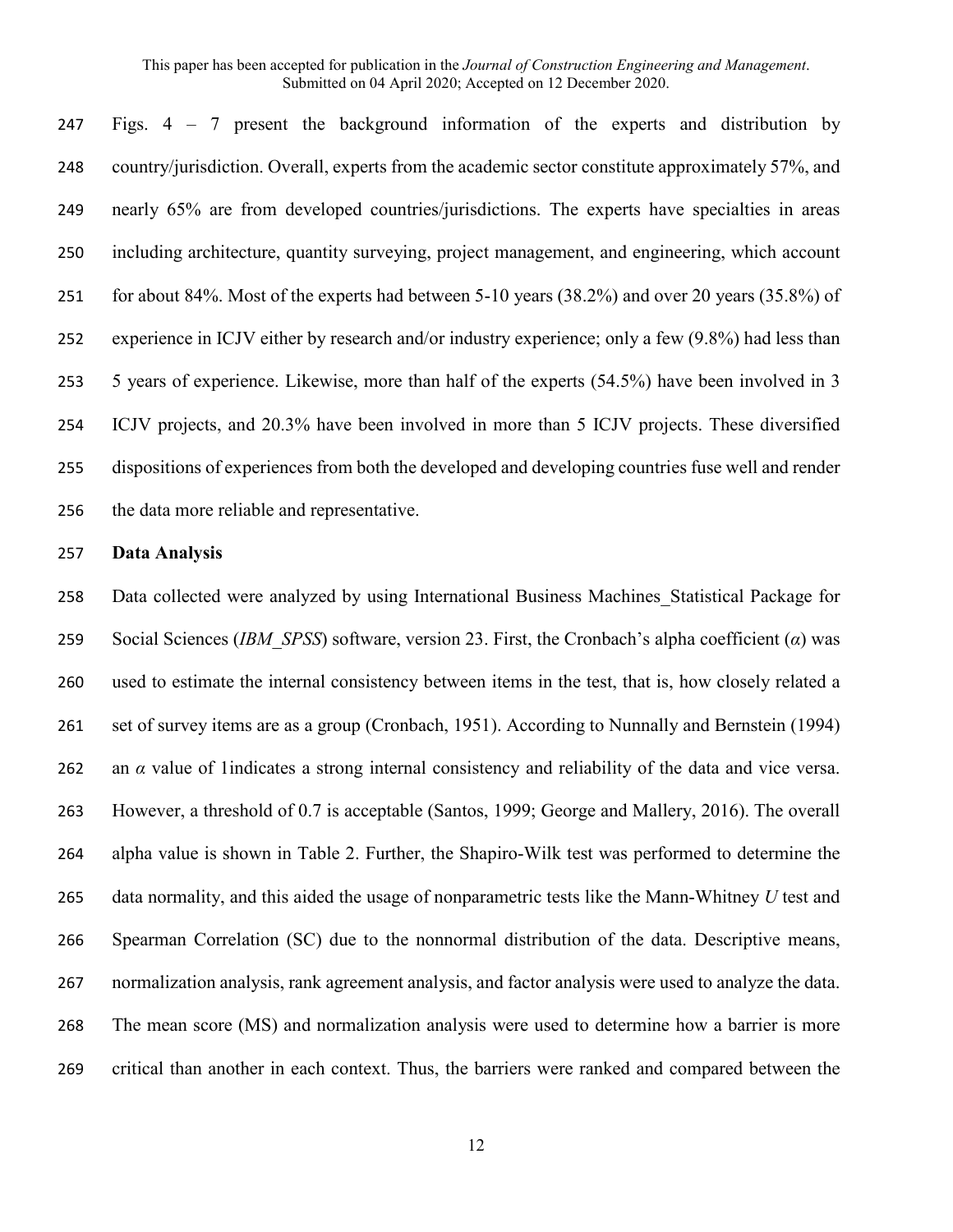270 groups using the MS and a normalized value of  $\geq$  0.50 (Adabre et al. 2020). To determine the level of agreement between experts from the academic domain and those from the industrial sector on the ranking of the barriers, the agreement analysis was used. Factor analysis (FA) was used to cluster the barriers into underlying components. To better interpret the FA results and to determine 274 the correlation among the barriers as stated in the literature (see, Fig 1.), the Spearman Correlation (SC) was employed.

### *Contextual Disparities Test*

 The Mann-Whitney *U* test has been used in this study to assess the degree of association of rankings of various barriers to ICJVs success from the perspective of experts in developed countries/jurisdictions and developing countries/jurisdictions (Owusu and Chan, 2019). The test is appropriate for determining any statistically significant differences between any two independent groups providing their opinion on any continuous variable. The flexibility attached to employing this method is that it requires no prior postulation on data distribution, and the number of representative groups can be varied (Darko et a. 2017). Using the Mann-Whitney *U* test, the *H0* is that "there are no significant disparities vis-à-vis the level of criticality of barriers in the two countries/jurisdictions. The *H0* can, therefore, be rejected if the test value exceeds its critical value at a significant level (0.05). Table 2 summarizes the results for the identical comparisons of the barriers.

## *Rank Agreement Analysis of Barriers to ICJVs success*

 As previously mentioned, the rank agreement analysis was conducted to determine the level of consensus between the two groups of experts (i.e., the academic and the industry) on the ranking of the barriers to ICJVs success. Previous studies, especially in the construction management literature, this quantitative approach has been used to establish unanimity among different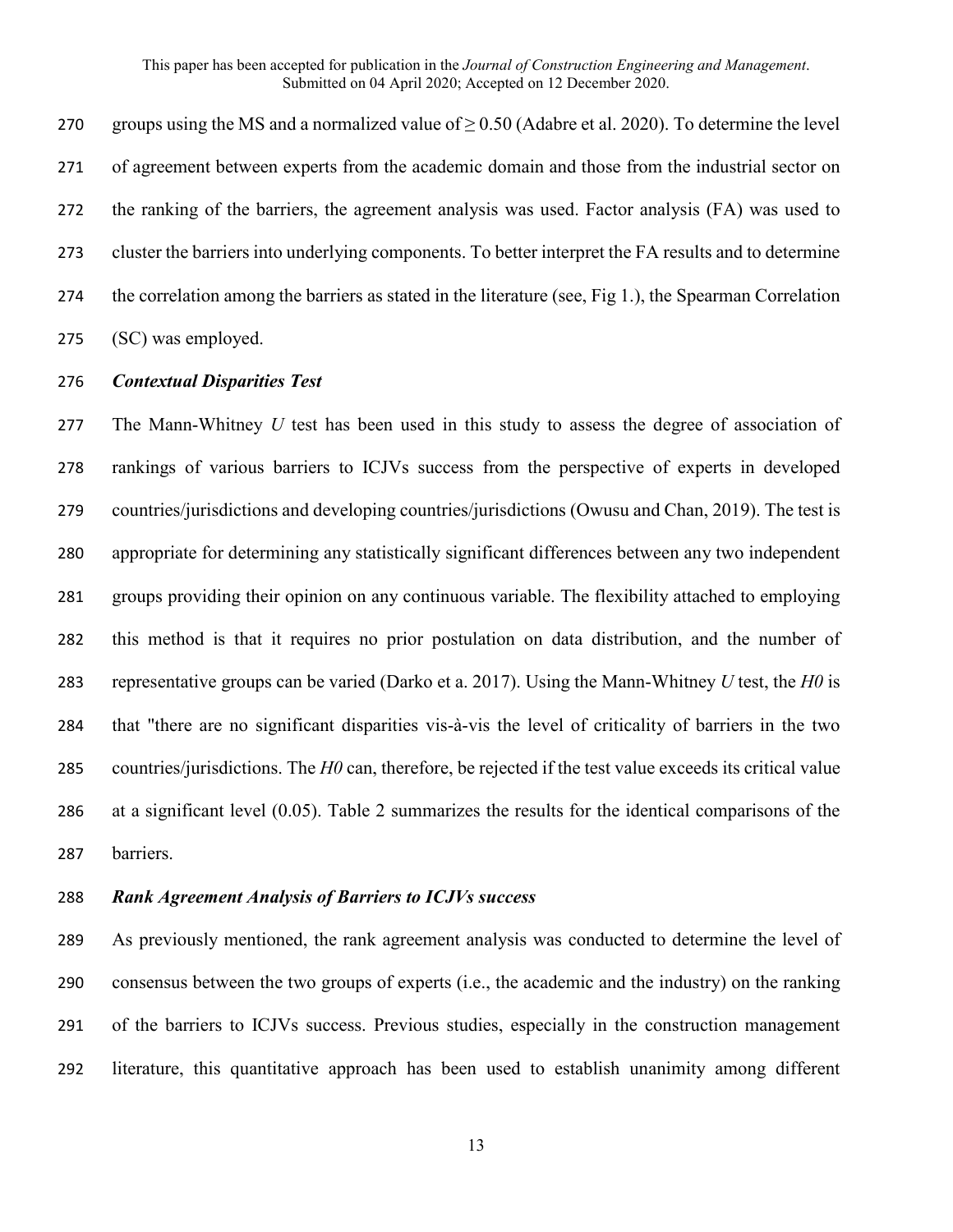categories of stakeholders and mostly among two groups. For example, Zhang (2005) used this approach to measure the consensus between the academic sector and the industry sector on a list of critical success factors (CSFs) for the Private-Public Partnership (PPP) in infrastructure development. With this same method and focus, Adabre and Chan (2019) determined the results from the two groups on sustainable affordable housing. Recently, Adabre et al. (2020) analyzed the level of agreement among experts from developed countries and developing countries on the critical barriers to sustainability attainment in affordable housing using the same method. This merit the attention that agreement analysis is a suitable approach to determining a consensus among at least two groups on a specific issue. It is a quantitative method that uses the "rank agreement factor" RAF, which shows the average absolute difference in the ranking of the factors between the two groups (Zhang, 2005). The higher the value of RAF is, the lower agreement between the two groups. Thus, a RAF of zero is an indication of perfect agreement. With those from the academic sector and the industry sector being the two groups under discussion, let the 306 rank of a barrier in the academic sector be  $R_{i1}$  and in the industry sector be  $R_{i2}$  and *N* be the number 307 of barriers (in the interest of brevity, only the barriers with normalized values  $\geq 0.05$  were 308 considered) and  $j = N - i + 1$ . Therefore,  $(R_{i1} - R_{i1})$  of a barrier denotes the difference in ranks 309 obtained by the two groups.  $R_i$  of a barrier represents the sum of the ranks of the barrier from the academic and industry sectors. According to Okpala and Aniekwu, (1988), the RAF is defined as:  $\mathrm{R}$ i =  $\sum_{i=1}^{N} R_{ij}$  $\text{Ri} = \sum_{i=1}^{N} R_{ij}$  (1)

312 *R<sub>ij</sub>* represents the sum of the ranks given to a barrier by the two different groups.

313 The mean value of the total ranks  $(R_{i2})$  is given by

314 
$$
R_{j2} = \frac{1}{N} \sum_{i=1}^{N} R_{ij}
$$
 (2)

315 The RAF is defined as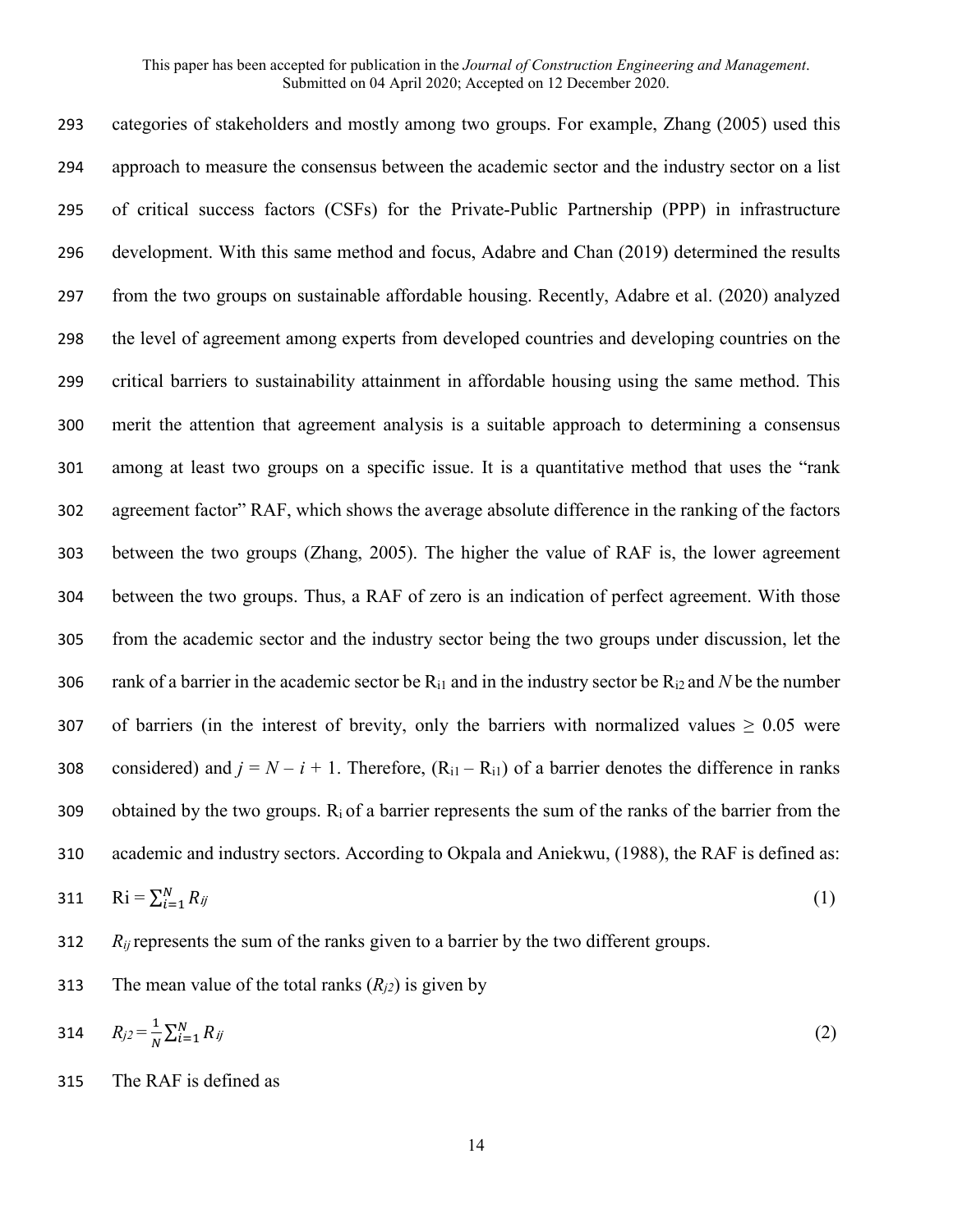316 
$$
RAF = \frac{\sum_{i=1}^{N} |R_{i1} - R_{i2}|}{N}
$$
 (3)

317 The maximum rank agreement factor  $(RAF<sub>max</sub>)$  is given by

318 
$$
RAF_{\text{max}} = \frac{\sum_{i=1}^{N} |R_i - R_{i2}|}{N}
$$
 (4)

The percentage disagreement (PD) is given by

320 
$$
PD = \frac{\sum_{i=1}^{N} |R_{i1} - R_{i2}|}{\sum_{i=1}^{N} |R_{i} - R_{i2}|} \times 100
$$
 (5)

$$
321 \qquad \text{PD} = 35.714 = 36\%
$$

The percentage agreement (PA) is given by

$$
PA = 100 - PD
$$
 (6)

$$
324 \qquad PA = 64\%
$$

| 325 | <please 4="" fig="" here="" insert=""></please>   |
|-----|---------------------------------------------------|
| 326 | $\leq$ Please Insert Fig 5 here $\geq$            |
| 327 | <please 6="" fig="" here="" insert=""></please>   |
| 328 | <please 7="" fig="" here="" insert=""></please>   |
| 329 | <please 2="" here="" insert="" table=""></please> |

## **Survey Results**

# *The criticality of Barriers in Overall Sample and Both Contexts*

 The inferences made by the experts on the barriers genuinely prove that barriers to ICJVs success are formidable and dynamic in contexts (i.e., developed and developing countries). Table 2 presents the experts' ratings for the barriers for both context and the combined results in the two contexts. Overall, both countries believed that all the 36 barrier factors are critical given their high ratings (i.e., MSs of 3.50, which is above the average of the ranking scale). However, based on the calculated normalization values, 22 barriers factors were identified as critical, with normalization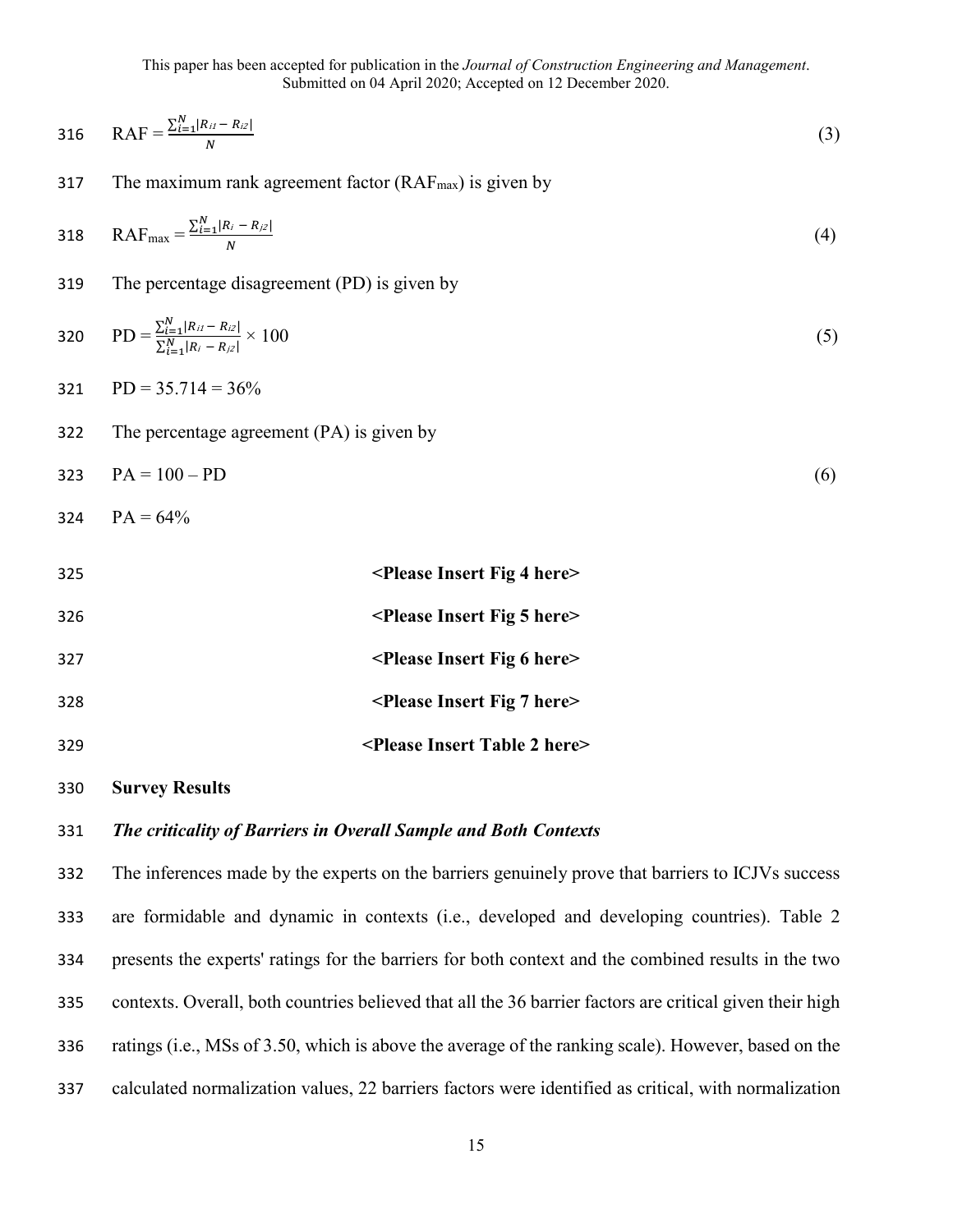338 values  $\geq 0.50$ . Among the 22 factors, the top five critical barriers include loss of management control (b1), unstructured problems, issues, and risk management protocols (b25), inappropriate partner selection process (b15), different organizational cultures (b5) and inconsistent project objectives among entities (b13). Unsurprisingly, the criticality of these barriers is attributed to the lack of attention given to management and organizational issues during the implementation of ICJVs. Due to the uncertainties that naturally pervade at the launch of an ICJV irrespective of contexts, parties may focus more on the contractual agreement, while neglecting or underrating the management routine and operational aspects that define the venture process. These barriers are most often traced directly to the partner selection process (Liang et al. 2019). For instance, while companies give thorough and structured consideration to evaluating the financial and technical strength of potential partners, their evaluation of their relationship aspects (i.e., organizational cultures, company philosophy, etc.) tend to be superficial.

 In the case of the developed world, the wide adoption of ICJVs puts a great emphasis on the advancement of ICJV practice and studies (Tetteh and Chan, 2019). It is, therefore, not surprising that most of the responses came from this location. When observed critically, in the developed contexts, the leading barriers are more collective (from the ICJV than from individual partners.). They are more of post-formation and organization stage barriers. This means that barriers that are traced directly to the venture failure within the early stages are minimal. Unstructured problems, issues, and risk management protocols (b25), difficulty in measuring ICJVs success (b6), and management control challenges (b1) appeared as the top three barriers, respectively, with their corresponding MS and normalization values at 6.00;1.00, 5.78;0.91 and 5.78;0.91. In the developed context, the degree of similarity in terms of know-how and financial strength among companies have a dual impact on their collaborative performance. Positively, the similarity-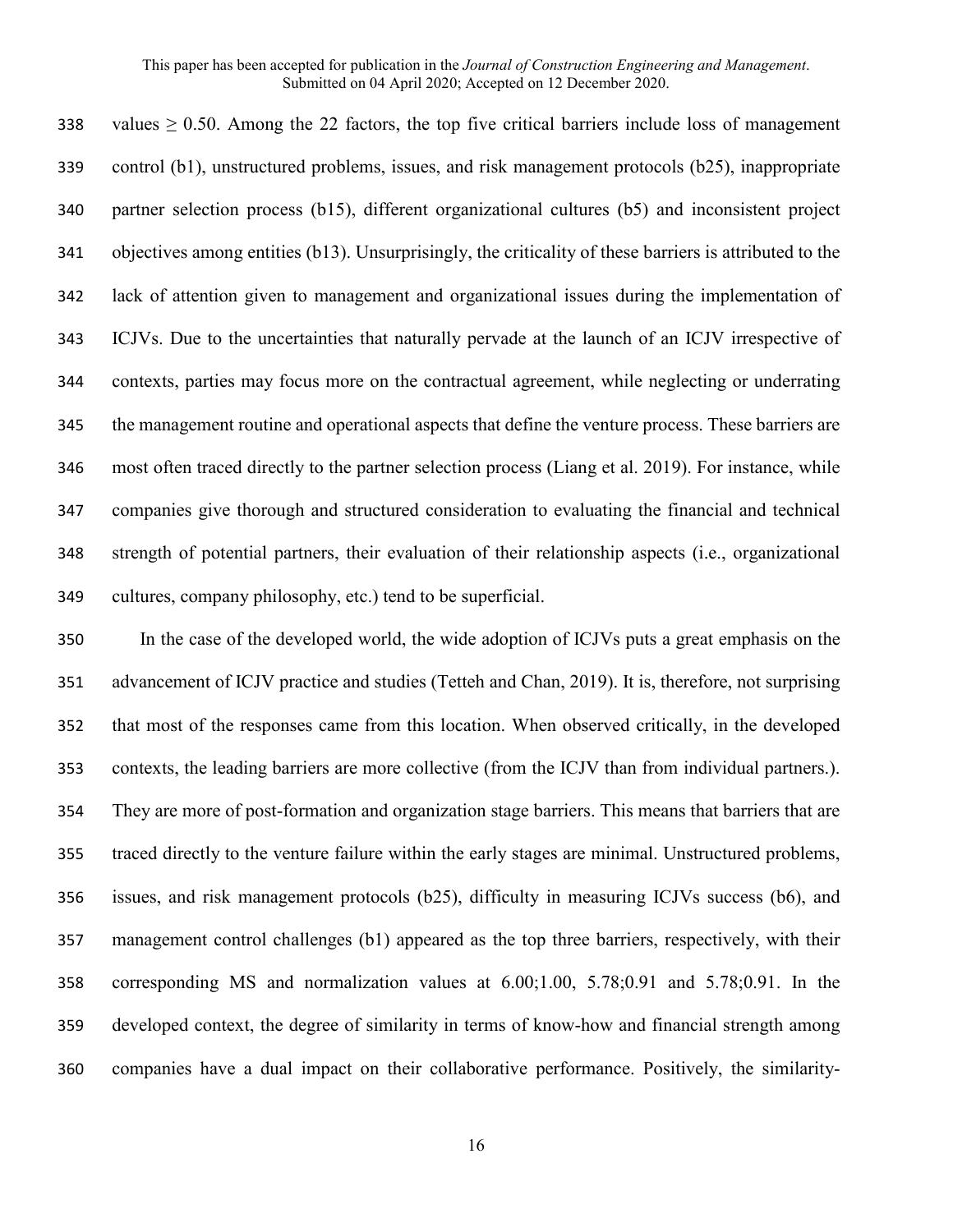attraction archetype and the theory of relational demography suggest that homogenous parties in collaboration are known to experience fewer conflicts, higher performance and contribute to an atmosphere of team effectiveness (Adobor, 2004). Conversely, excessive homogeneity may result in faster accord on issues, which normally lead to indiscriminating acceptance of views; thus, contribute to an atmosphere where the quality of decisions suffers. Such a situation may give rise to unstructured management protocols and control, and other critical barriers such as poorly formulated governance structure (b8), etc. The two least barriers are lack of preparedness to accept company philosophy (b28) and fear of exposure of strength and weakness (b22), which are also the only barriers with MSs below the average of the ranking scale 3.50, demonstrating the overall criticality of the barriers considered in the survey.

 The reverse is true in developing contexts. The failure rate of ICJVs in the developing countries/jurisdictions is high due to numerous hindering factors (Tetteh and Chan, 2019, p. 7). Aside from the loss of management control (b1) been the most critical barrier impeding ICJVs success in the developing contexts with a MS of 6.40, conflicting interest/competing objectives (b2), poorly formulated decisions in assigning limited resources (b14), inconsistent project objectives among entities (b13) and lack of understanding and knowledge at the onset (b9) also had mean values greater than 6.00, demonstrating a general criticality of the barriers. Literature pronounces that the greater the socio-environmental dissimilarities, the greater the myriad of operational and managerial challenges. Overall, the implication or inference that can be drawn is that in this context, ICJVs are formed between the developed firms (mostly from the developed world) and local companies. Thus, there is a wide dissimilarity gap (i.e., the difference in size, organizational complexity, unequal venturing experience, and different perspectives on the details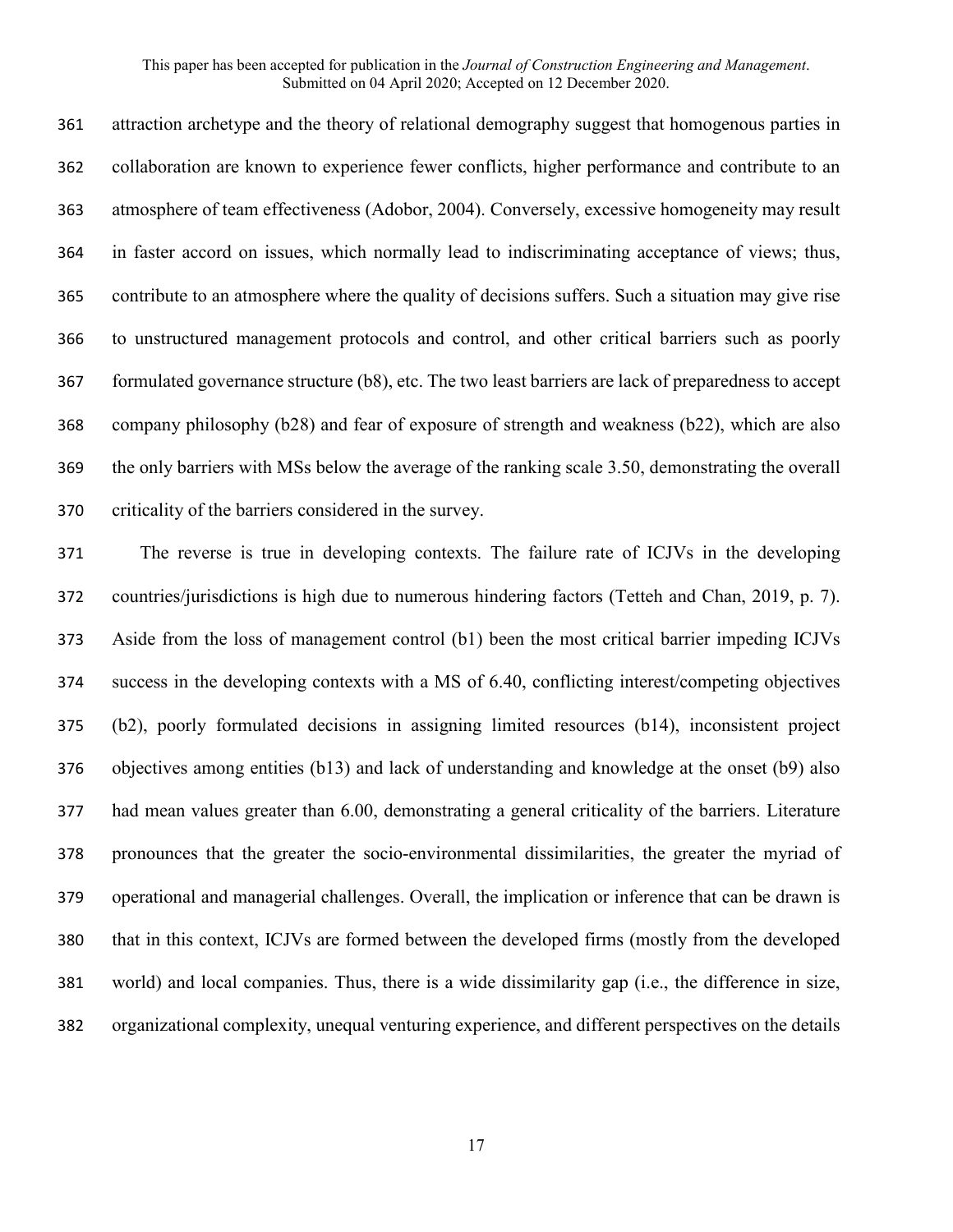of a venture's activities). These varied strengths erect barriers to the venture success right from the inception to the stage deemed complete by the venture.

## *Individual Comparability*

 As mentioned already, the Mann-Whitney *U* test has been used to identify any statistically significant differences in the ranking of the barriers between the two contexts (i.e., developed and developing). The results from the test indicate that these 10 barriers: b3, b6, b8, b11, b15, b23, b25, b27, b33, and b36 have significant differences among the two contexts. The developed contexts regarded these barriers as more critical than developing contexts. Particularly with barrier b6 and b25, although the MS gap is marginal across the two contexts, yet the difference between the normalized values and mean ranks is large. Whereas the developed context ranked b6 and b25 as second and fourth with a MS of 5.78 and 6.00, respectively, the developing context ranked b6 and b25 as fourteenth and tenth with a MS of 5.74 and 5.86, respectively. This justifies the conclusion that although different countries may have homogenous barriers when implementing ICJVs, the criticality of each barrier might be different due to context-specific characteristics. The remaining 26 barriers showed no significant differences between the two contexts on their rankings. This is as a result of the relatively close values of means among the two contexts for those 26 barriers. It also confirms the suitable quality of the collected data and a rationally low degree of diffusion resulting and reliable findings (Darko et al. 2017).

## *Agreement Analysis*

 In the previous section, the percentage of agreement (PA) has been calculated for the barriers that were deemed critical from the overall perspective (i.e., both the developed and developing 404 contexts) depending on the normalization values ( $\geq$  0.50). In all, the PA for the 22 barriers is 64%, which shows a relatively good agreement between respondents from the industrial sector and those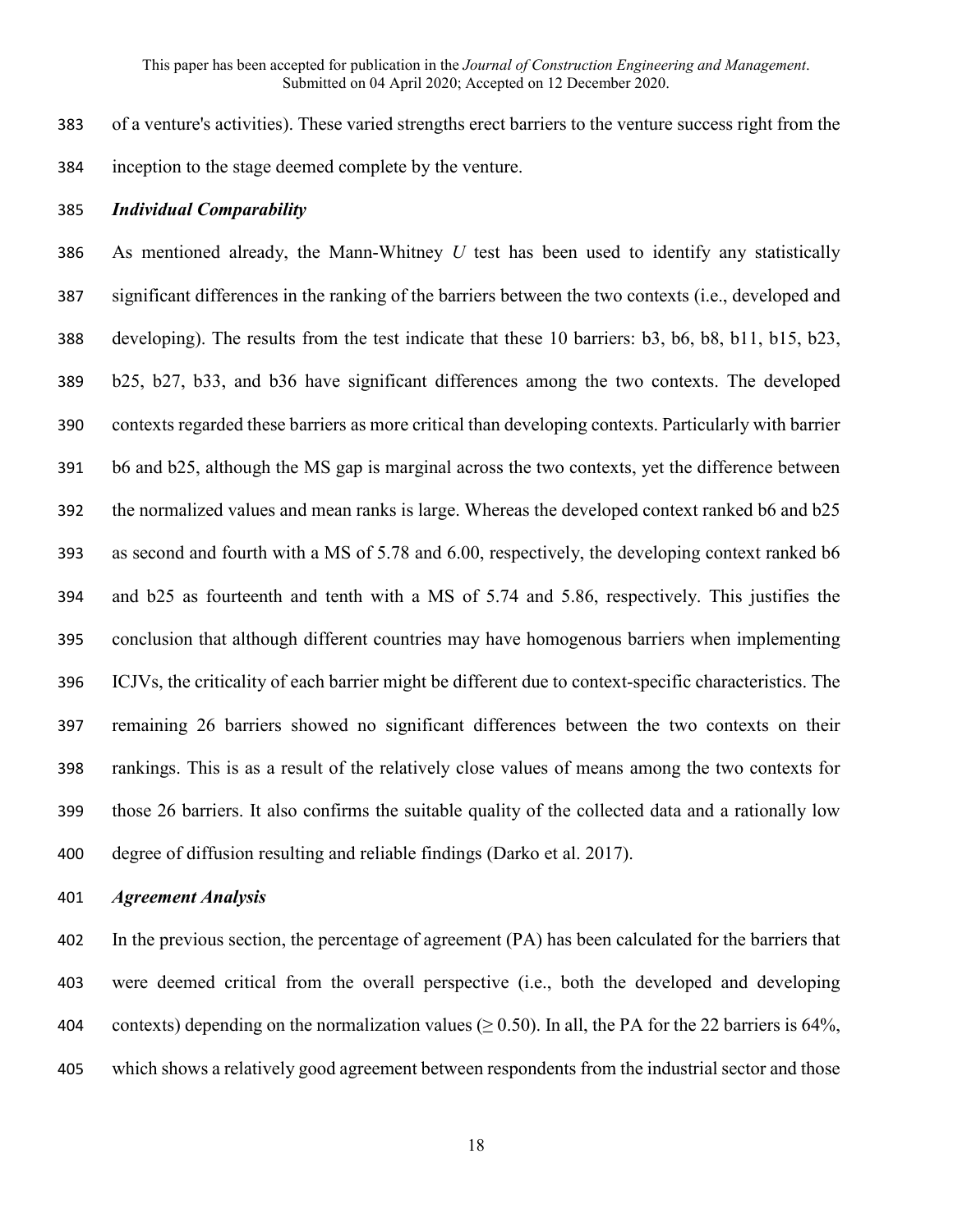| 406 | from the academic sector on their ranking of the barriers. This confirms the practical nature of   |
|-----|----------------------------------------------------------------------------------------------------|
| 407 | ICJV application and practical translation of ICJV research for continuous development and         |
| 408 | implementation. Moreover, this gives a firm ground to ICJVs' font liners (e.g., top team managers) |
| 409 | to support and further explore how these issues can be minimized or eliminated through research.   |
| 410 | <please 3="" here="" insert="" table=""></please>                                                  |
| 411 | <b>Results of Factor Analysis (FA) with Spearman Correlation (SC)</b>                              |
| 412 | The FA and SC were conducted using the 22 critical barriers identified from the total sample.      |
| 413 | Principal component analysis, with varimax rotation, was adopted. To determine the suitability of  |
| 414 | the FA, the Kaiser-Meyer-Olkin (KMO) and Bartlett's test of sphericity was first assessed. An      |
| 415 | acceptable KMO of 0.672 and a large value (566.855) of Bartlett's test of sphericity (see, for     |
| 416 | instance, Adabre et al. 2020), and a high level of significance was obtained (see, Table 4).       |
| 417 | Consequently, factor loadings $\geq 0.50$ were considered appropriate, following previous studies  |
| 418 | (Rahman, 2014; Chan et al. 2017; Adabre et al. 2020). Four factors (b14, b20, b30, and b35) were   |

 deleted as their factor loadings and communalities were relatively below the threshold. Overall, 18 barriers were finally considered, from which five components are extracted based on a common 421 theme of their underlying barriers. The five components explain 63.777% of the total variance. Thus, a model with these five components could satisfactorily represent the data from developed and developing countries. The following paragraphs discuss the components in detail.

 Component 1 (knowledge limitation) features three critical barriers (b9, b27, and b36) reflecting more on the lack of understanding present in ICJVs implementation. Although b27 is not directly related yet constitute a behavioral aspect that without a clear frame of reference can undermine the venture foundation. As stated earlier, the lack of understanding of ICJVs fundamentals and organizational structures in areas like managerial and operational aspects of the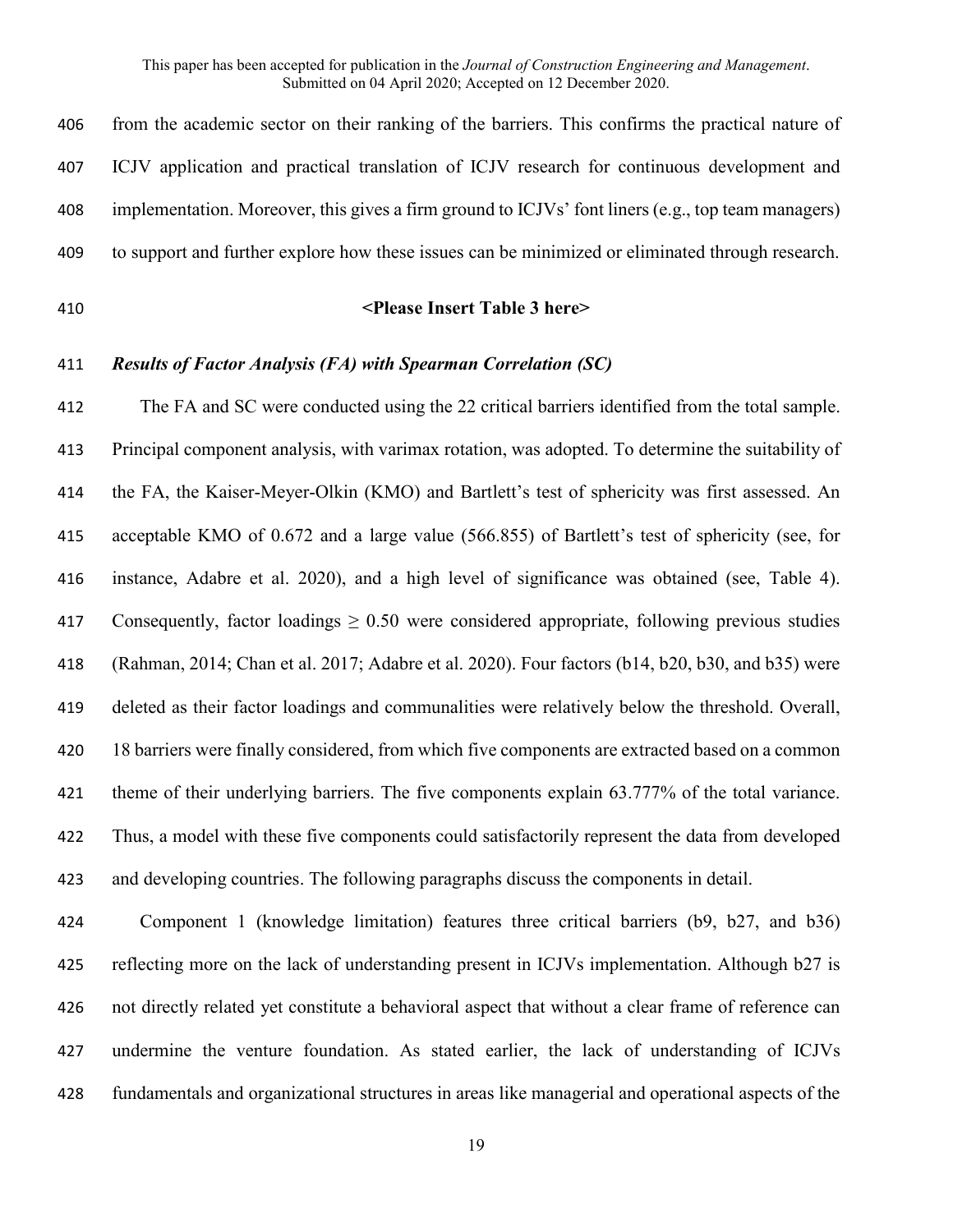arrangement can challenge the effectiveness of the venture and eventually lead to the failure of the ICJV project (Munns et al. 2000). When contracting parties have little or no understanding of ICJV operations, they may have no confidence and have reservations that ICJV relationships are too cozy and unstructured. Such knowledge gaps may prevent parties from reaping the overall performance goal of the collaboration. Lu et al. (2020) verified that mutual understanding among parties in terms of their working style, professional field, culture, etc. is a prerequisite for a successful ICJV. Further, a good understanding of the host/local building regulations or requirements is key because the establishment of the venture operational standards and performance is highly dependent on that. The correlation matrix in Table 5 displays some significant relationships among some of the critical barriers as hypothesized in Fig 1. For example, there is a significant correlation between 'lack of understanding and knowledge at the onset' (b9, identified in Fig 1 as lack of experiential of ICJVs fundamentals) and 'improper project feasibility 441 studies' ( $r = .390$ ,  $p = 0.05$ ), and 'improper project planning and budgeting' ( $r = .396$ ,  $p = 0.05$ ), which are both identified as lack of effective planning and suitable strategies in the literature; and finally between 'lack of understanding and knowledge at the onset' (b9, lack of experiential of ICJVs fundamentals) and 'differing policies and procedures among entities' (inter-organizational 445 differences) ( $r = .421$ ,  $p = 0.05$ ). overall, this factor was ranked fourth among the five components, with a MS of 5.31.

 Component 2 (Operational and governance-related barriers) consists of four factors (b25, b8, b12, and b17) highlighting the working and governance-related issues of the venture. These issues often occur as a result of deficient preparation and faulty assumptions of managers in ICJV. Unstructured problems, issues, and risk management protocol (b25) is quite prevalent in most business. The failure to systematically analyze and manage these factors separately and effectively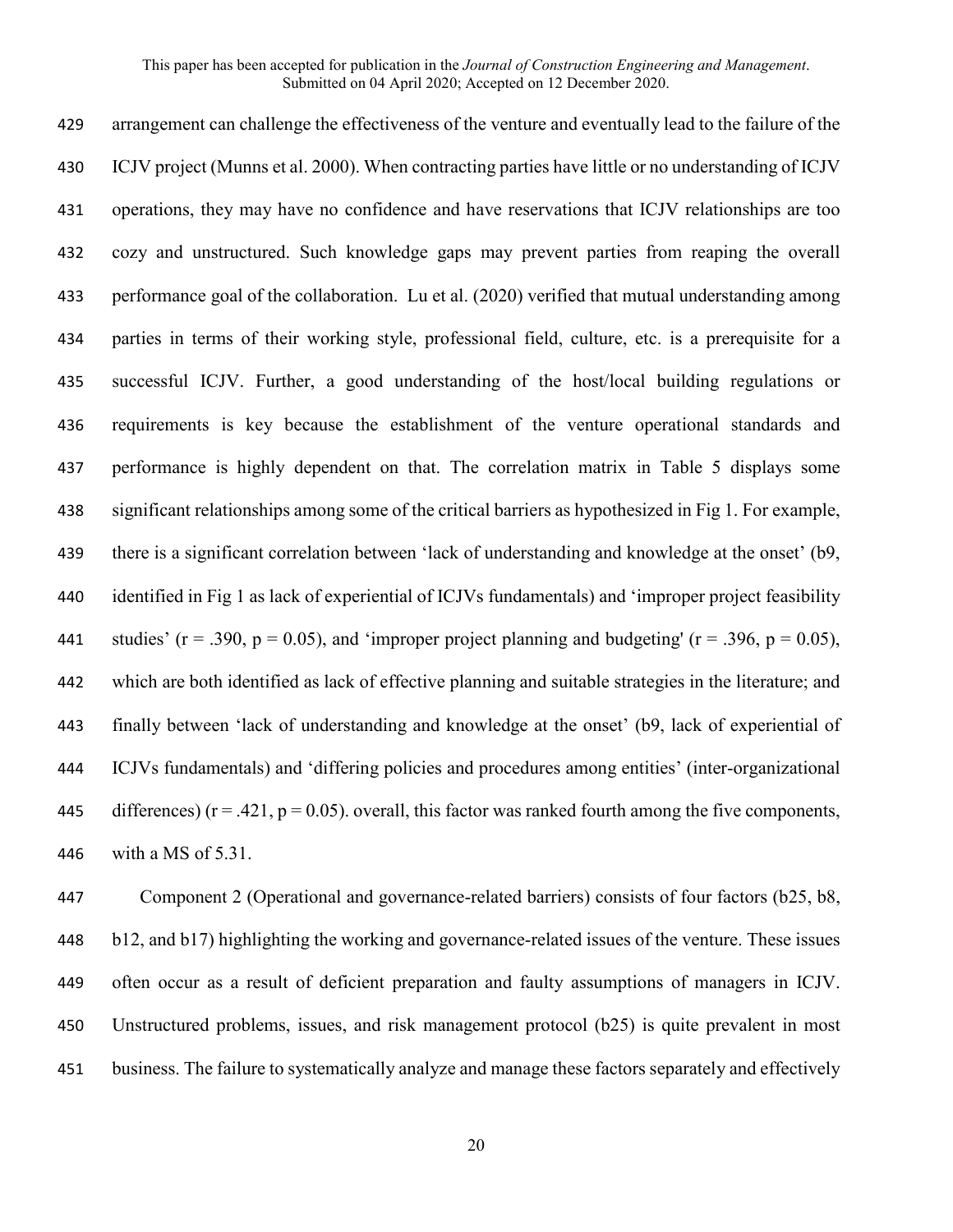| 452        | often causes extending complexities that lead to unsatisfactory performance or complete failure of          |
|------------|-------------------------------------------------------------------------------------------------------------|
| 453        | ICJVs. Also, formulated governance structures (b8) that fail to accommodate varying adjustments             |
| 454        | during the venture operation often leads to the dissatisfaction of IJV parties (Hong, 2014). As             |
| 455        | Ozorhon et al. (2008a) noted, lack of mutual commitment of parties (b12) in ICJVs breed                     |
| 456        | opportunistic behavior, which eventually deteriorate the overall performance goal of the venture.           |
| 457        | Some significant correlations exist among the barriers. For example, in Table 5, there are                  |
| 458        | significant correlations between 'poorly formulated governance structure' (b8, lack of effective            |
| 459        | planning and suitable strategies) and 'high social sense of superiority' (b27, lack of expertise and        |
| 460        | confidence by ICJV contracting parties) ( $r = .298$ , $p = 0.05$ ); between 'lack of mutual commitment     |
| 461        | of partners' (b12, lack of experiential of ICJVs fundamentals) and 'improper project planning and           |
| 462        | budgeting' (b16, lack of effective planning and suitable strategies) ( $r = .386$ , $p = 0.05$ ), etc. This |
|            |                                                                                                             |
| 463        | component was ranked third with a total MS of 5.49.                                                         |
| 464        | <please 4="" here="" insert="" table=""></please>                                                           |
| 465        | <please 5="" here="" insert="" table=""></please>                                                           |
| 466<br>467 | Component 3 (Coordinating difficulties) consists of three factors (b13, b34, and b1) that relate            |
| 468        | to issues over the respective roles and responsibilities of parties. Difficulties encountered normally      |
| 469        | radiate from the unbalance power and responsibilities among parties (b34) and loss of management            |
| 470        | control (b1) (Lin and Ho, 2012; Mohamed, 2003). It is important to mention that effective                   |
| 471        | coordinating of ICJVs requires distinct organizational arrangements and work processes.                     |
| 472        | According to Zhang and Zou (2007) role ambiguity causes apathy and conflict in an ICJV as people            |
| 473        | trip over or blame each other. This factor appeared second with a MS of 5.50. There exist some              |
| 474        | statistically significant correlations between 'inconsistent project objectives among entities' (b13,       |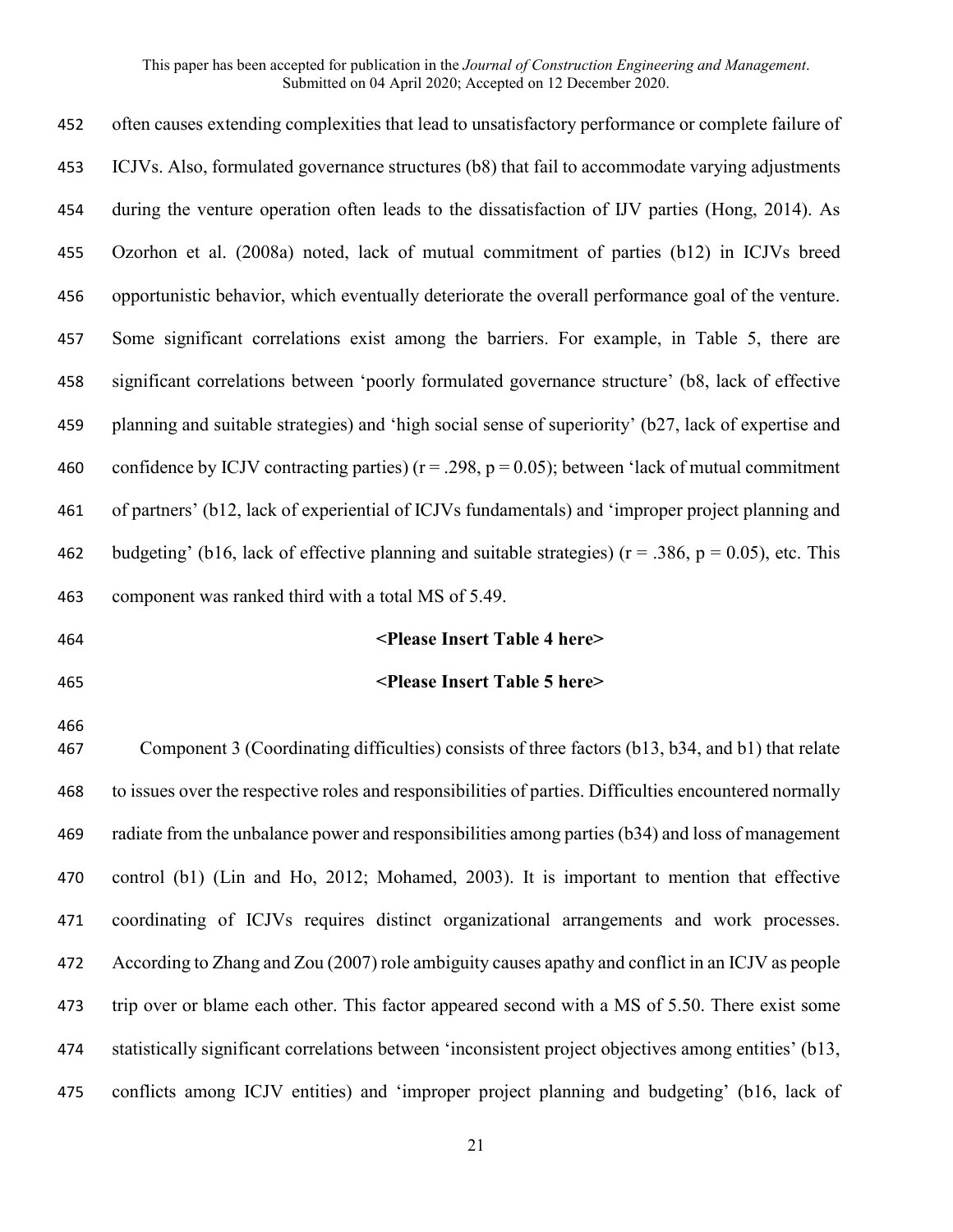effective planning and suitable strategies) and 'high social sense of superiority' (b27, lack of expertise and confidence by ICJV contracting parties); between 'unbalanced distribution of authorities' (b34, ICJV management difficulties) and 'conflicting interest/competing objectives' 479 (b2, inter-organizational differences) ( $r = .223$ ,  $p = 0.01$ ); between 'loss of management control' (b1, ICJV management difficulties) and 'friction created within ICJV's internal management and 481 client organization and local people' (b33, conflicts among ICJV entities) ( $r = .256$ ,  $p = 0.05$ ), etc. These correlations are coherent because they emerge as a ripple effect on ICJV success. Therefore, a systematic approach is needed to eliminate or minimize its effect.

 Component 4 (System and cultural barriers) contains four factors (b3, b15, b16, and b6) summarizing problems with organization and cultural differences in ICJVs implementation. This component was ranked fifth. While this component is the least ranked construct with a MS of 5.24, 487 the underlying barriers have been reported in many studies to impede ICJVs success (i.e.,  $b3 -$  language barrier, and b15 – inappropriate partner selection) (Ozorhon et al. 2007a; 2008b; Zhao et al. 2013). Cultural differences can lead to a myriad of operational problems. For example, it can increase coordination and transaction costs (Ozorhon et al. 2008). Thus, ICJV front liners should possess strong interpersonal skills to compensate for organization and cultural barriers. There have always been difficulties when measuring ICJVs performance (b6) due to the long and complex chain of management tasks coupled with the varied goals of parties involved (Tetteh et al. 2020). Parties then fail to efficiently evaluate their venture performance due to the inadequate systems and measures. In Table 5, there exist some positive correlations among the barriers as postulated in the literature review.

 Component 5 (Interface-oriented and outlook barriers) contains four factors (b33, b5, b11, and b2) focusing more on poor coherence and opposing views in ICJVs implementation. This factor is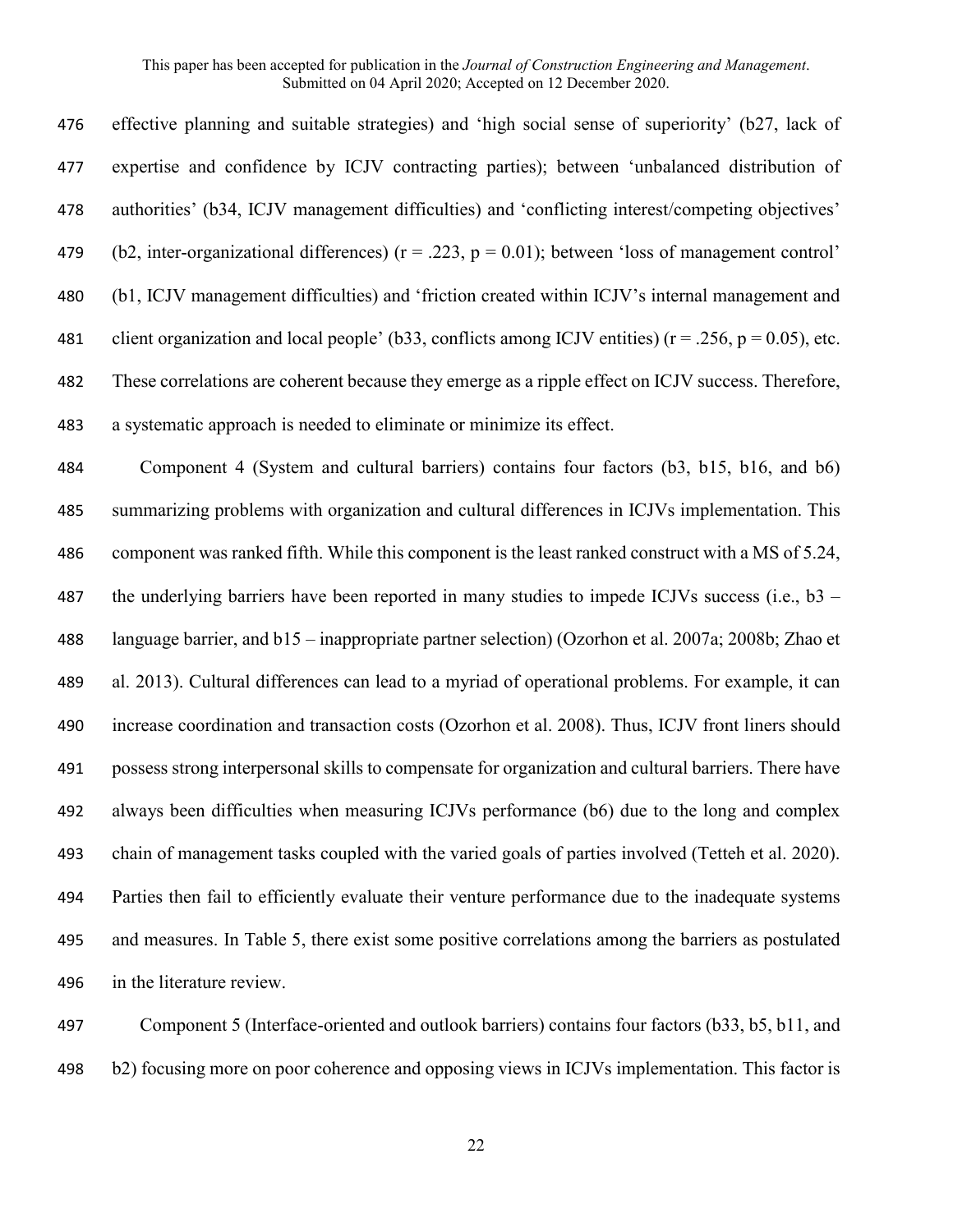the top-ranked with a MS of 5.53, indicating the criticality of the underlying factors. The presence of competition, goal incongruence, and opportunistic behavior among parties produce serious coalition problems, which result in ICJVs failure (Sillars and Kangari, 2004; Hwang et al. 2017). Therefore, friction among the internal and external team members (b33) and an unstable agreement are bound to happen (b11). Getting a joint activity up requires a devoted effort from all parties to the venture. Without joint objectives, parties would pursue their own goals irrespective of the project goal, leading to numerous conflicts. As a result, this would get worsened, and eventually, the relationship fails. Significant correlations exist among the barriers as hypothesized in the literature review. For example, between 'b33' – conflicts among ICJV entities and 'b1' – ICJV 508 management difficulties ( $r = .256$ ,  $p = 0.05$ ); between 'b11' – conflicts among ICJV entities and  $b2'$  – inter-organizational differences ( $r = .239$ ,  $p = 0.05$ ), etc.

## **Limitations and Future Works**

 While the study's aim was achieved, certain limitations and future directions are imperative to explain and provide, respectively. First, the number of responses received from both contexts are relatively low, which could affect their generalizability. Likewise, given the mixed hands-on experiences as projected; it is clear that developed countries have progressed more in the ICJV implementation learning curve than developing countries, thus, the hands-on ICJV experience in these two different contexts could influence the perception of the respondents. This should be considered when interpreting the results of the study. Whereas future studies may employ larger samples from both contexts to validate the findings, multiple case design by using secondary data from literature could also be adopted to increase both the internal and external research validity. This opportunity can support the collection of greater volume of evidences (internal validity), which can drive to better "triangulation" of the results. Besides, with a larger sample size, more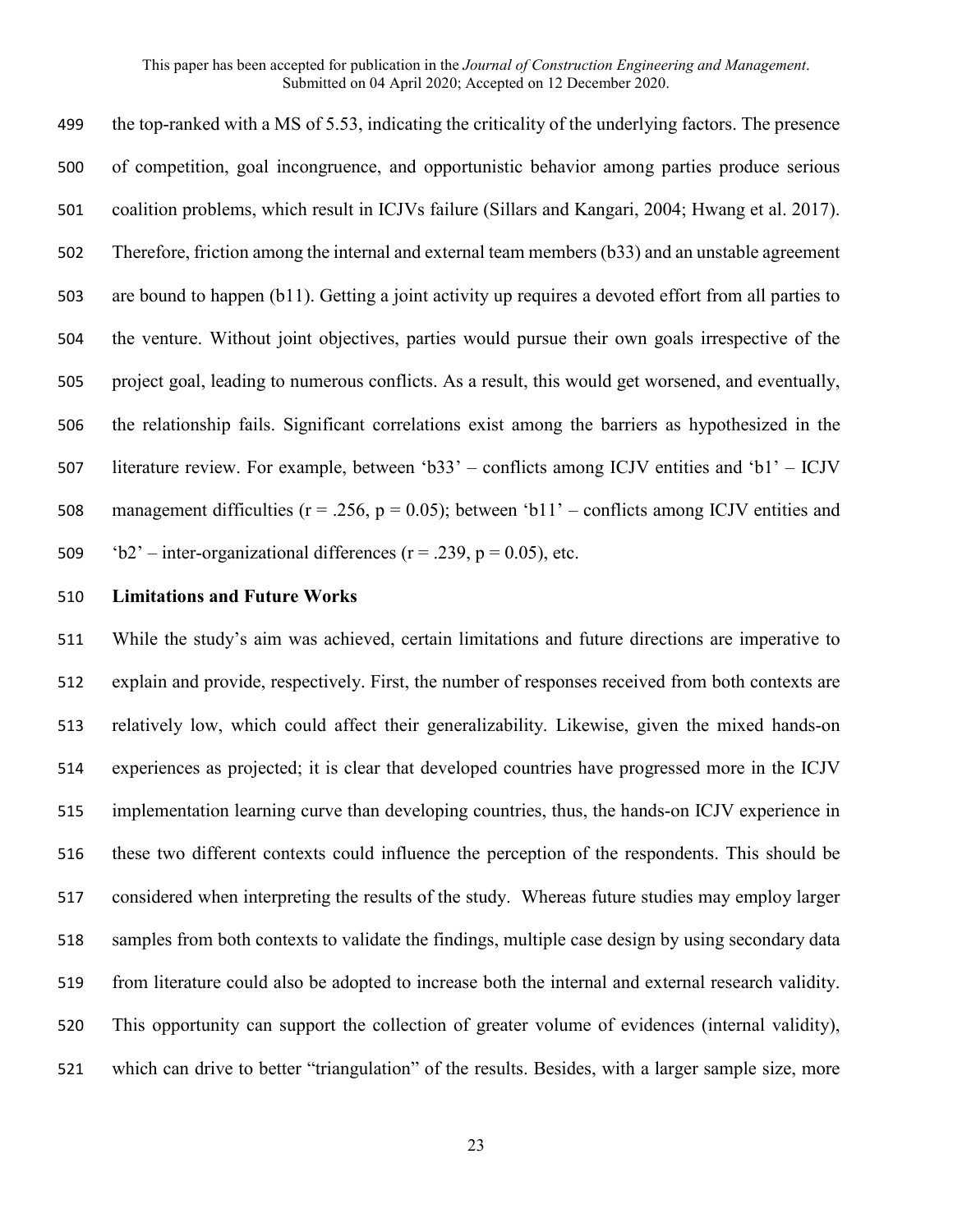rigorous statistical tools could be used to test the correlation among the various barriers to deepen the understanding of the barriers that create multiple chains of complexity in ICJV implementation. Regardless of the homogeneity of multiple barriers in different markets, more detailed studies on the critical barriers in specific countries are needed because the findings cannot be attributed to one specific country however serve as a frame of reference for more comparative analysis. Further, future research work should focus on modeling the influences of the critical barriers to ICJVs overall performance goals to devise appropriate and practical solutions for successful implementation.

 More importantly, the dynamic evolution of ICJVs equally means different barriers in different stages of their progression. Therefore, future studies should consider categorizing the barriers in stages of the ICJV lifecycle. This would assist practitioners to plan even before they enter ICJVs. Also, through an empirical validation of these factors, the development of a more dynamic management process that integrates the stagewise progression of ICJV lifecycle for the barriers; using more robust computer modeling techniques such as system dynamics , and the use of artificial intelligence techniques such as random forest, k-nearest neighbour, artificial neural network, extreme gradient boosting, decision tree, etc. for stagewise predictions is probably a promising research direction.

## **Conclusions**

 This research examined the criticality of barriers impeding ICJVs success. Through a comprehensive literature review and questionnaire survey, data on barriers were collected from 123 ICJV experts from 24 different countries/jurisdictions around the world. Statistical analyses revealed that 22 critical barriers impede ICJVs success. The top five critical barriers include loss of management control followed by unstructured problems, issues, and risk management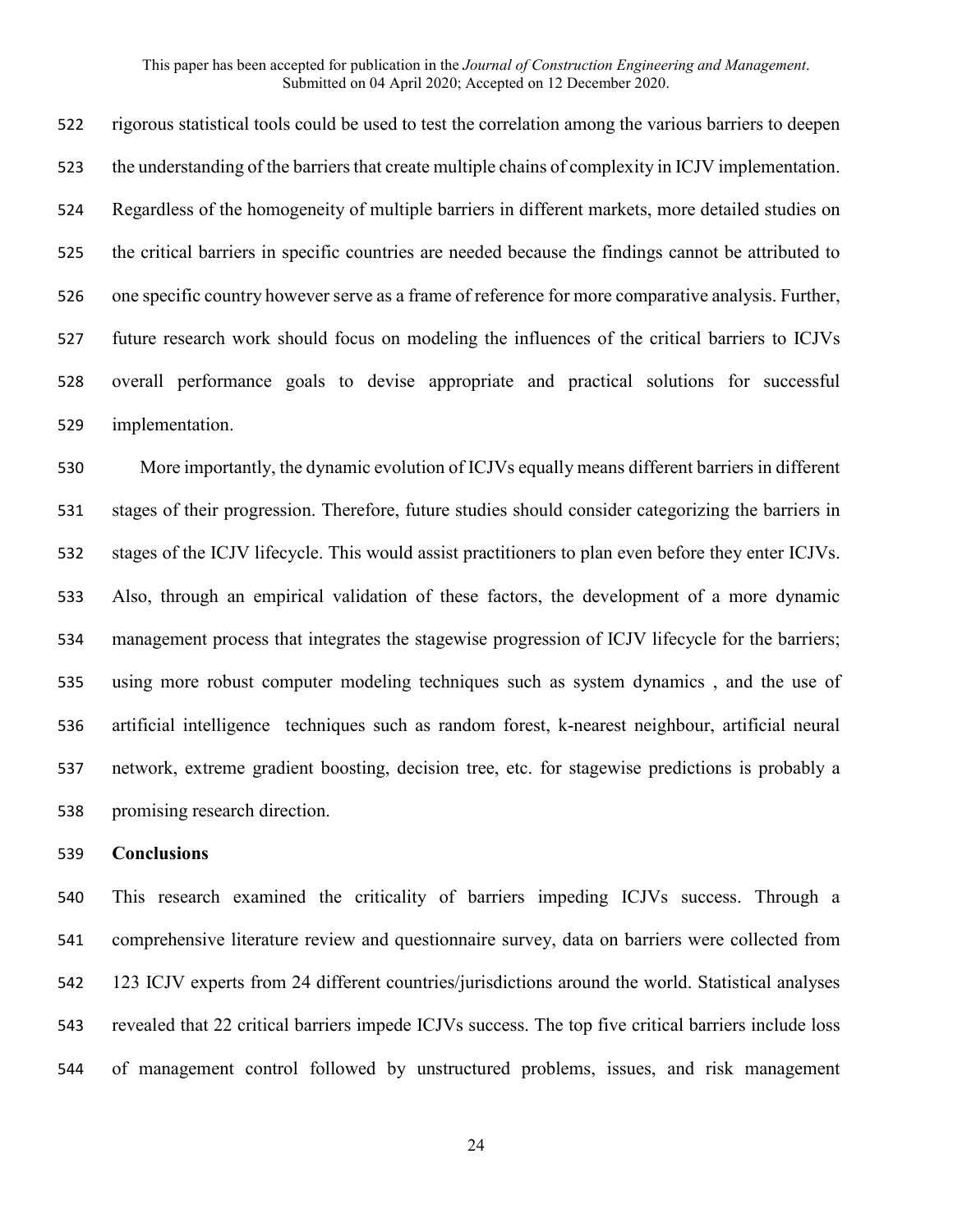protocols, inappropriate partner selection mechanisms, differing policies and procedures among entities, and inconsistent project objectives. Mann-Whitney *U* test results showed that 10 barriers (b3, b6, b8, b11, b15, b23, b25, b27, b33, and b36) have significant differences among the two contexts. There was also a relatively good agreement between experts from the industrial sector and those from the academic sector on their ranking of the critical barriers. Five components were obtained through factor analysis, namely; knowledge limitation, operational and governance- related barriers, coordinating difficulties, system and cultural barriers, and interface-oriented and outlook barriers.

 Albeit the limitations, the research findings have both theoretical and practical values. Theoretically, it contributes to both ICJV and IJV literature by conducting a systematic review of the barriers and empirically examining their criticality. As academic and industrial researchers continue to develop frameworks and strategies for ICJV implementation, this study provides a frame of reference for more applied measures to be developed. It could also direct researchers toward examining the influences of these barriers on ICJVs overall performance goals. The knowledge of such critical factors can help ICJVs' management teams dedicate the required resources to address them, thus eliminating the barriers and improving the overall ICJVs performance. Practically, this study contributes to deepening the understanding of barriers to ICJVs success and helping ICJVs' front liners (i.e., top team managers) and policymakers in developing suitable measures and policies to ensure successful implementation of ICJVs. It could also direct researchers toward examining the influences of these barriers on ICJVs overall performance goals to devise clear-cut frameworks, seeking their successful implementation in the future.

## **Data Availability Statement**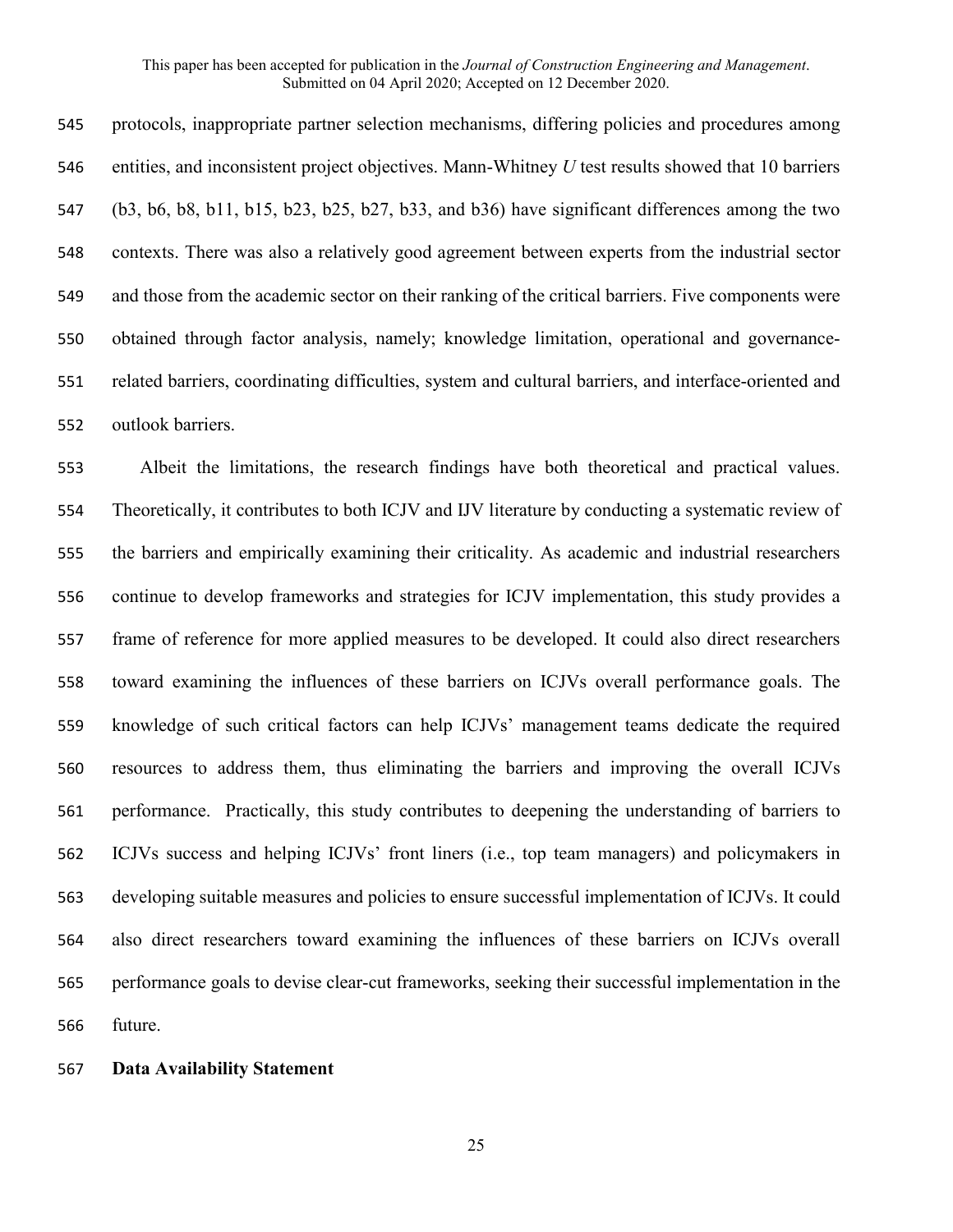Some or all data, models, or code used during the study are available from the corresponding author by request.

## **Acknowledgment**

 This paper is part of a broader-scope Ph.D. study on Determinants of success for international construction joint ventures in Ghana, where related papers, however with diverse scopes and objectives have been published. The authors acknowledge the Department of Building and Real Estate of The Hong Kong Polytechnic University for funding this research. We are also very thankful to the experts who participated in the international questionnaire survey. More importantly, it is acknowledged that the research methodological framework reported in this paper shares a similar background and design with that of other papers produced and published from the international survey. Acknowledgement is finally due to the editors and anonymous reviewers who provided constructive comments and suggestions that helped to improve this paper.

| 580 | <please 1="" appendix="" here="" insert=""></please> |
|-----|------------------------------------------------------|
| 581 |                                                      |
| 582 |                                                      |
| 583 |                                                      |
| 584 |                                                      |
| 585 |                                                      |
| 586 |                                                      |
| 587 |                                                      |
| 588 |                                                      |
| 589 |                                                      |
| 590 |                                                      |
| 591 |                                                      |
| 592 |                                                      |
| 593 |                                                      |
| 594 |                                                      |
| 595 |                                                      |
| 596 |                                                      |
| 597 |                                                      |
| 598 |                                                      |
| 599 |                                                      |
| 600 |                                                      |
|     |                                                      |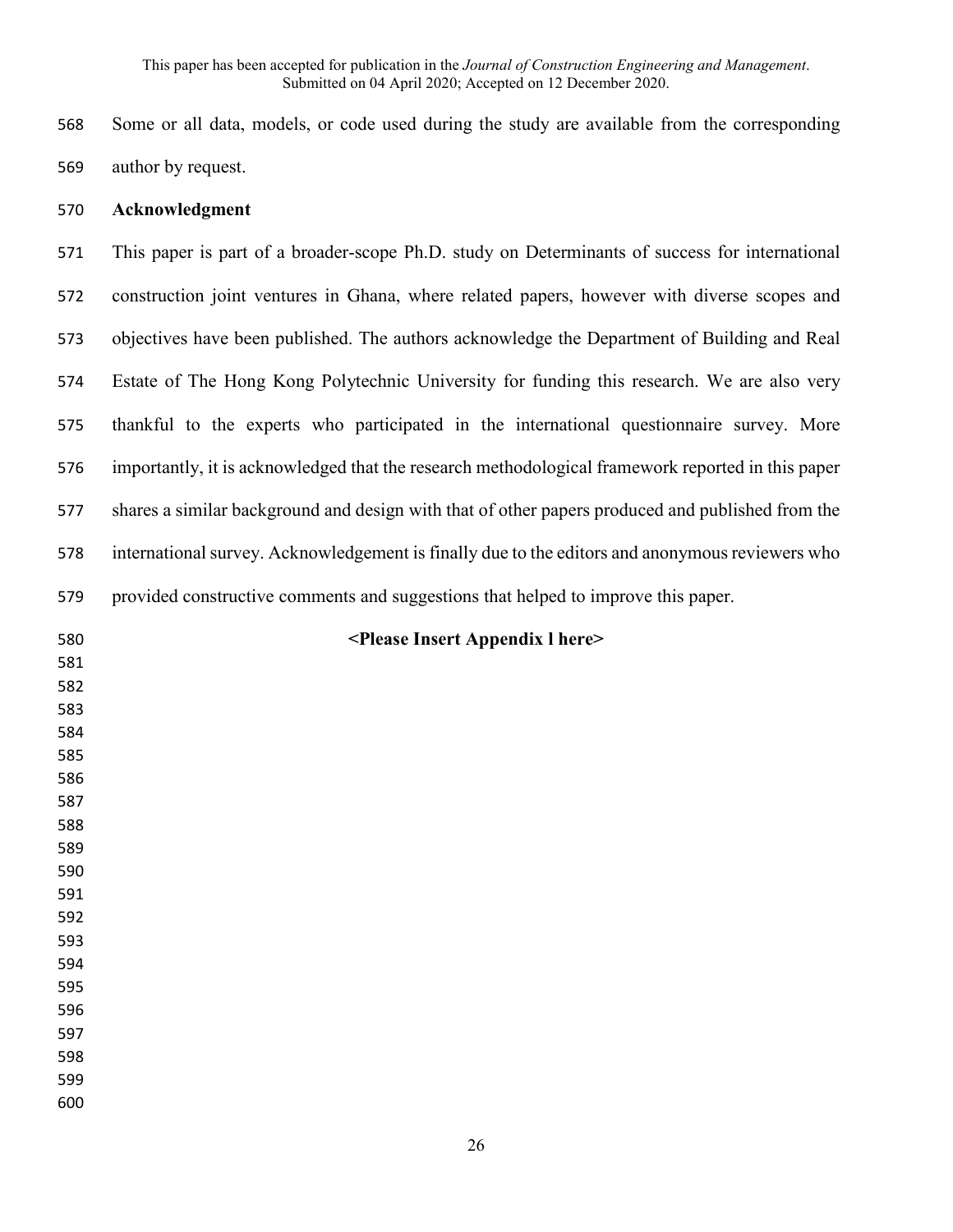# **References**

- Adabre, M. A., and Chan, A. P. (2019). Critical success factors (CSFs) for sustainable affordable housing. *Building and Environment*, *156*, 203-214.
- Adabre, M. A., Chan, A. P., Darko, A., Osei-Kyei, R., Abidoye, R., and Adjei-Kumi, T. (2020). Critical Barriers to Sustainability Attainment in Affordable Housing: International Construction Professionals' Perspective. *Journal of Cleaner Production*, 119995.
- Adobor, H. (2004). High performance management of shared‐managed joint venture teams: contextual and socio‐dynamic factors. *Team Performance Management: An International Journal*. 10(*3/4*), 65-76.
- Alashwal, A. M., and Ann, T. S. (2019). Application of home-country joint venture (HJV) for international construction contractors. *International Journal of Construction Management*, 1-9.
- Almohsen, A. S., and Ruwanpura, J. Y. (2016). Establishing success measurements of joint ventures in mega projects. *Journal of Management in Engineering, 32*(6), 04016018.
- Ameyaw, E. E., and Chan, A. P. (2015). Risk allocation in public-private partnership water supply projects in Ghana. *Construction Management and Economics*, *33*(3), 187-208.
- Bing, L., Tiong, R. L. K., Fan, W. W., and Chew, D. A. S. (1999). Risk management in international construction joint ventures. *Journal of construction engineering and management, 125*(4), 277-284.
- Chan, A. P. C., Darko, A., Ameyaw, E. E., and Owusu-Manu, D. G. (2017). Barriers affecting the adoption of green building technologies. *Journal of Management in Engineering*, *33*(3), 1- 12.
- Chan, A. P. C., Darko, A., Olanipekun, A. O., and Ameyaw, E. E. (2018). Critical barriers to green building technologies adoption in developing countries: The case of Ghana. *Journal of cleaner production*, *172*, 1067-1079.
- Chan, A. P., and Tam, C. M. (2000). Factors affecting the quality of building projects in Hong Kong. *International Journal of Quality & Reliability Management*, *17*(4-5), 423-442.
- Chan, A. P., Tetteh, M. O., and Nani, G. (2020). Drivers for international construction joint ventures adoption: a systematic literature review. *International Journal of Construction Management*, 1-13.
- Chan, E., and Suen, H. C. H. (2005). Legal issues of dispute management in international construction projects contracting. *Construction law journal*.
- Cronbach, L. J. (1951). Coefficient alpha and the internal structure of tests. *psychometrika*, *16*(3), 297-334.
- Darko, A., Chan, A. P., Owusu-Manu, D. G., and Ameyaw, E. E. (2017). Drivers for implementing green building technologies: An international survey of experts. *Journal of cleaner production*, *145*, 386-394.
- Das, T. K., and Teng, B. S. (1998). Between trust and control: Developing confidence in partner cooperation in alliances. *Academy of management review*, *23*(3), 491-512.
- Drouin, N., Bourgault, M., and Saunders, S. B. (2009). Investigation of contextual factors in shaping HR approaches and determining the success of international joint venture projects: Evidence from the Canadian telecom industry. *International Journal of Project Management, 27*(4), 344-354.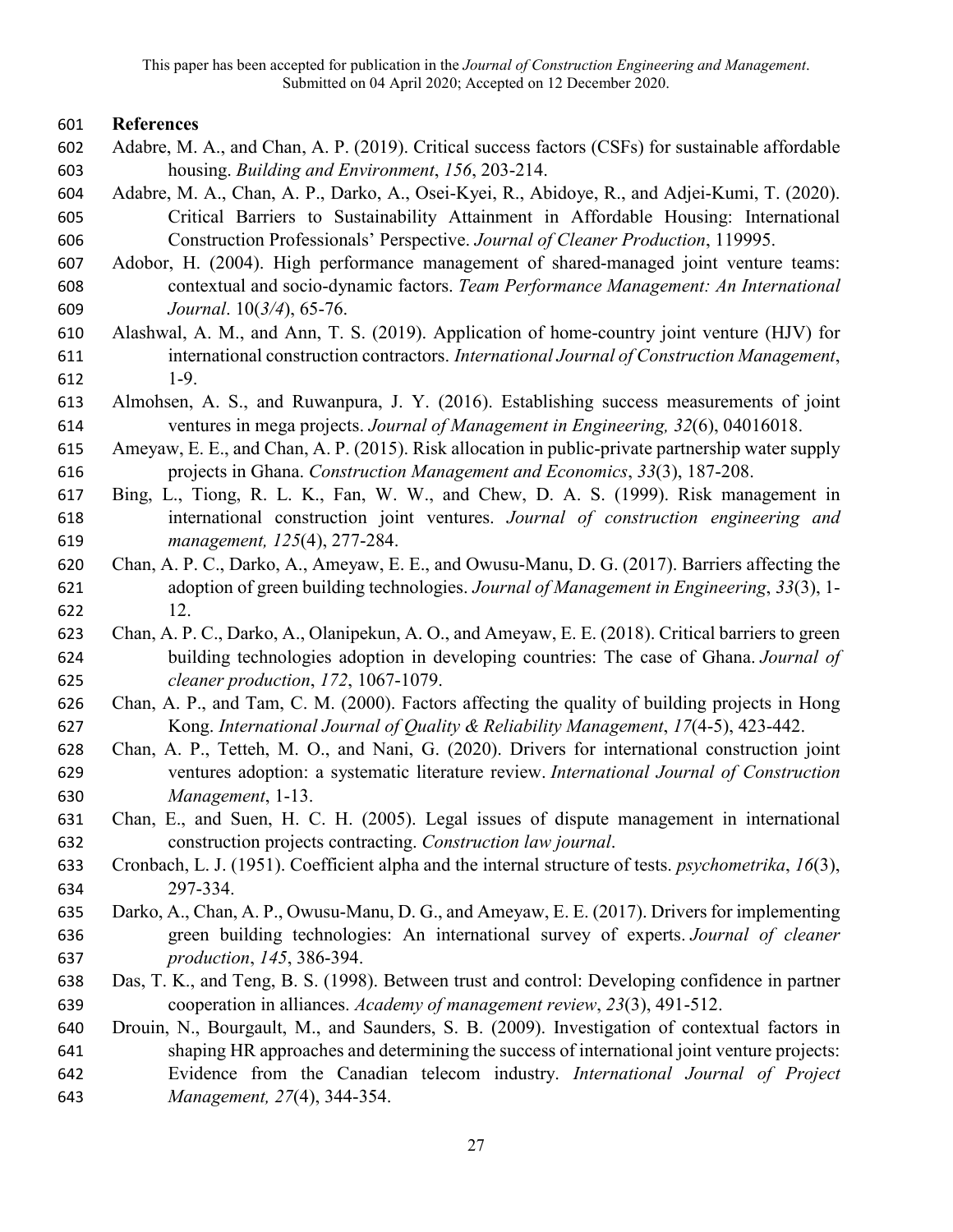- Gale, A., and Luo, J. (2004). Factors affecting construction joint ventures in China. *International Journal of Project Management, 22*(1), 33-42.
- George, D., and Mallery, P. (2016). *IBM SPSS statistics 23 step by step: A simple guide and reference*. Routledge.
- Girmscheid, G., and Brockmann, C. (2010). Inter-and intraorganizational trust in international construction joint ventures. *Journal of construction engineering and management*, *136*(3), 353-360.
- Gunhan, S., and Arditi, D. (2005). Factors affecting international construction. *Journal of construction engineering and management, 131*(3), 273-282.
- Ho, S. P., Lin, Y. H., Chu, W., and Wu, H. L. (2009). Model for organizational governance structure choices in construction joint ventures. *Journal of construction engineering and management, 135*(6), 518-530.
- Hong, Y. (2014). *An empirical study of partners' collaboration in construction joint venture (CJV) projects and its impacts on project performance in Hong Kong* (Doctoral dissertation, The Hong Kong Polytechnic University).
- Hong, Y., and Chan, D. W. (2014). Research trend of joint ventures in construction: a two-decade taxonomic review. *Journal of facilities management*.
- Hung, A. L. W., Naidu, G. M., Cavusgil, S. T., and Yam, R. C. (2002). An exploratory study of project based international joint ventures: the case of Chek Lap Kok Airport in Hong Kong. *International Business Review*, *11*(5), 505-522.
- Hwang, B. G., Zhao, X., and Chin, E. W. Y. (2017). International construction joint ventures between Singapore and developing countries: Risk assessment and allocation preferences. *Engineering, Construction and Architectural Management, 24*(2), 209-228.
- Lee, S. H., and Do, M. (2015). A Study on the Rate of Return of Infrastructure Projects for Joint Venture. *International Journal of Transportation*, *3*(1).
- Li, Y. Y., Chen, P. H., Chew, D. A. S., Teo, C. C., and Ding, R. G. (2011). Critical project management factors of AEC firms for delivering green building projects in Singapore. *Journal of construction engineering and management*, *137*(12), 1153-1163.
- Liang, R., Zhang, J., Wu, C., Sheng, Z., and Wang, X. (2019). Joint-venture contractor selection using competitive and collaborative criteria with uncertainty. *Journal of Construction Engineering and Management*, *145*(2), 04018123.
- Lin, Y. H., and Ho, S. P. (2012). Impacts of governance structure strategies on the performance of construction joint ventures. *Journal of construction engineering and management, 139*(3), 304-311.
- Ling, F. Y., and Gui, Y. (2009). Strengths, weaknesses, opportunities, and threats: Case study of consulting firms in Shenzhen, China. *Journal of Construction Engineering and Management, 135*(7), 628-636.
- Lu, C., Yu, Z., Wang, X., and Hong, Y. (2020). Empirical Study on the Obstacles to the Success of Joint Ventures in Construction Projects. *Advances in Civil Engineering*, *2020*.
- Maemura, Y., Kim, E., and Ozawa, K. (2018). Root Causes of Recurring Contractual Conflicts in International Construction Projects: Five Case Studies from Vietnam. *Journal of Construction Engineering and Management*, *144*(8), 05018008.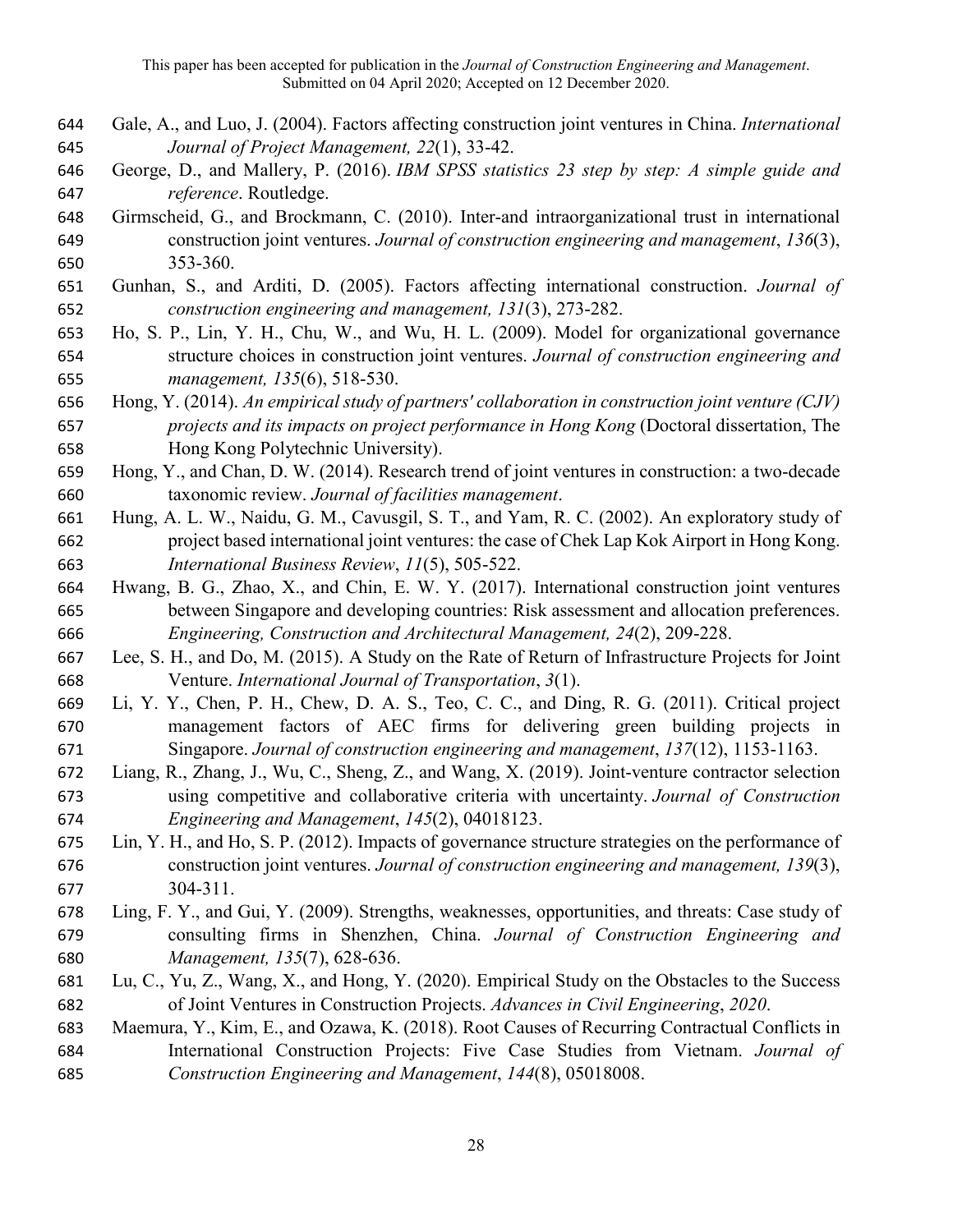- Mansfield, N. R., and Sasillo, S. M. I. (1990). International construction contracts in Tanzania. *International Journal of Project Management, 8*(2), 90-94.
- McIntosh, K., and McCabe, B. (2003). Risk and benefits associated with international construction–consulting joint ventures in the English-speaking Caribbean. *Canadian Journal of Civil Engineering, 30*(6), 1143-1152.
- Mohamed, S. (2003). Performance in international construction joint ventures: Modeling perspective. *Journal of Construction Engineering and Management, 129*(6), 619-626.
- Munns, A. K., Aloquili, O., and Ramsay, B. (2000). Joint venture negotiation and managerial practices in the new countries of the former Soviet Union. *International Journal of Project Management, 18*(6), 403-413.
- Norwood, S. R., and Mansfield, N. R. (1999). Joint venture issues concerning European and Asian construction markets of the 1990's. *International Journal of Project Management, 17*(2), 89-93.
- Okpala, D. C., and Aniekwu, A. N. (1988). Causes of high costs of construction in Nigeria. *Journal of Construction Engineering and Management*, *114*(2), 233-244.
- Ott, R. L., and Longnecker, M. T. (2015). *An introduction to statistical methods and data analysis*. Nelson Education.
- Owusu, E.K., and Chan, A. P. (2019). Barriers affecting effective application of anticorruption measures in infrastructure projects: Disparities between developed and developing countries. *Journal of Management in Engineering*, *35*(1), 04018056.
- Ozorhon, B., Arditi, D., Dikmen, I., and Birgonul, M. T. (2007a). Effect of host country and project conditions in international construction joint ventures. *International Journal of Project Management, 25*(8), 799-806.
- Ozorhon, B., Arditi, D., Dikmen, I., and Birgonul, M. T. (2008a). Implications of culture in the performance of international construction joint ventures. *Journal of construction engineering and management, 134*(5), 361-370.
- Ozorhon, B., Arditi, D., Dikmen, I., and Birgonul, M. T. (2008b). Effect of partner fit in international construction joint ventures. *Journal of Management in Engineering, 24*(1), 12-20.
- Ozorhon, B., Arditi, D., Dikmen, I., and Birgonul, M. T. (2010a). Toward a multidimensional performance measure for international joint ventures in construction. *Journal of construction engineering and management, 137*(6), 403-411.
- Ozorhon, B., Arditi, D., Dikmen, I., and Birgonul, M. T. (2010b). Performance of international joint ventures in construction. *Journal of Management in Engineering*, 26(4), 209-222.
- Rahman, M. M. (2014). Barriers of implementing modern methods of construction. *Journal of management in engineering*, *30*(1), 69-77.
- Santos, J. R. A. (1999). Cronbach's alpha: A tool for assessing the reliability of scales. *Journal of extension*, *37*(2), 1-5.
- Shen, L. Y., Wu, G. W., and Ng, C. S. (2001). Risk assessment for construction joint ventures in China. *Journal of construction engineering and management, 127*(1), 76-81.
- Sillars, D. N., and Kangari, R. (2004). Predicting organizational success within a project-based joint venture alliance. *Journal of construction engineering and management*, *130*(4), 500- 508.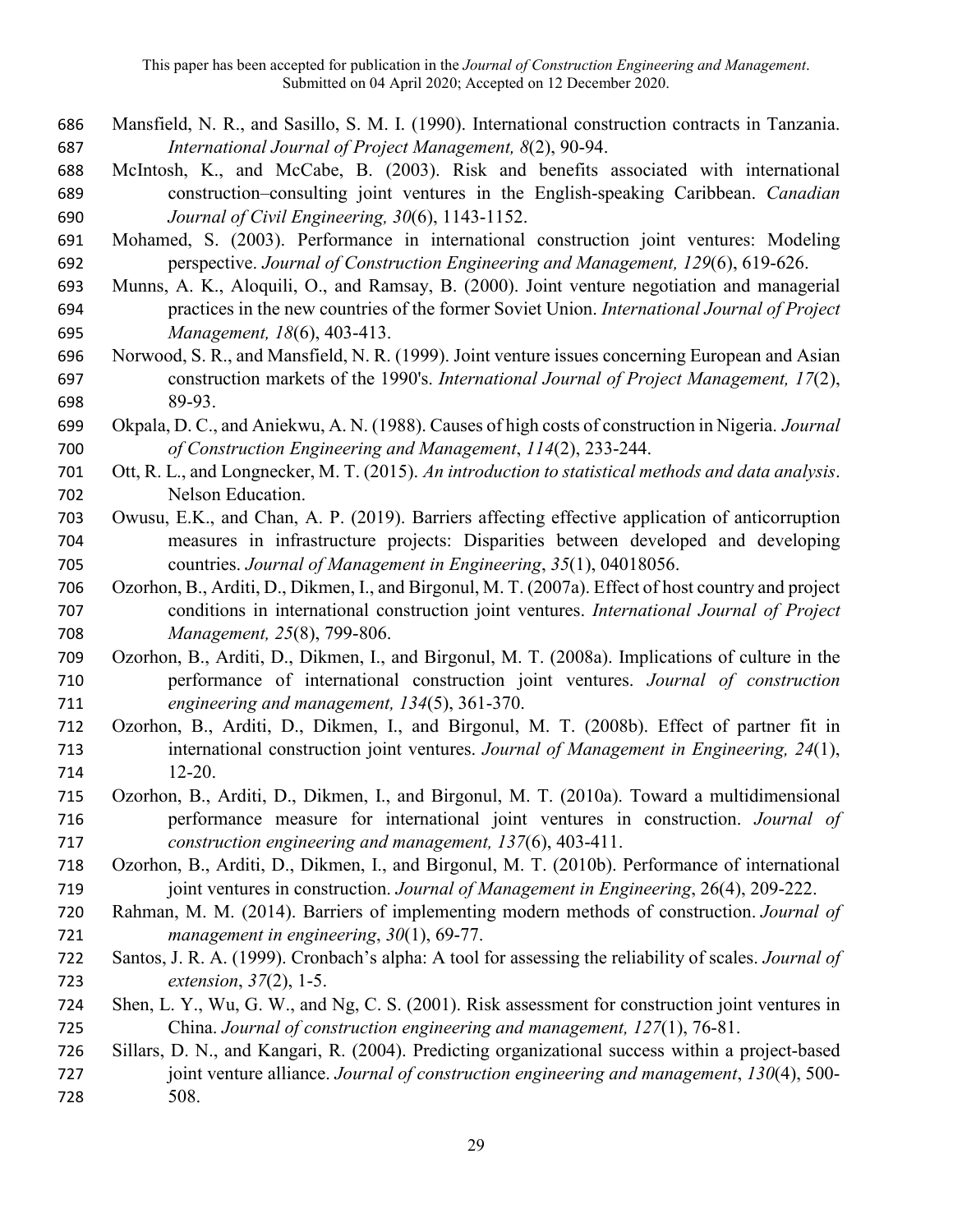- Sproull, N. (1995). *Handbook of research methods*, Scarecrow, London.
- Sridharan, G. (1995). *Determinants of joint venture performance in the construction industry: cases from the mass rapid transit project of Singapore* (Doctoral dissertation, University of London).
- Swierczek, F. W. (1994). Culture and conflict in joint ventures in Asia. *International Journal of Project Management, 12*(1), 39-47.
- Tetteh, M. O., and Chan, A. P. (2019). Review of Concepts and Trends in International Construction Joint Ventures Research. *Journal of Construction Engineering and Management*, *145*(10), 04019057.
- Tetteh, M. O., Chan, A. P., and Nani, G. (2019). Combining process analysis method and four- pronged approach to integrate corporate sustainability metrics for assessing international construction joint ventures performance. *Journal of Cleaner Production*, 117781.
- Walker, D. H., and Johannes, D. S. (2003). Construction industry joint venture behaviour in Hong Kong—Designed for collaborative results? *International journal of project management, 21*(1), 39-49.
- Williams, R. G., and Lilley, M. M. (1993). Partner selection for joint-venture agreements. *International Journal of Project Management, 11*(4), 233-237.
- Zhang, G., and Zou, P. X. (2007). Fuzzy analytical hierarchy process risk assessment approach for joint venture construction projects in China. *Journal of Construction Engineering and Management, 133*(10), 771-779.
- Zhang, X. (2005). Critical success factors for public–private partnerships in infrastructure development. *Journal of construction engineering and management*, *131*(1), 3-14.
- Zhao, X., Hwang, B. G., and Yu, G. S. (2013). Identifying the critical risks in underground rail international construction joint ventures: Case study of Singapore. *International Journal of Project Management, 31*(4), 554-566.
- Cabaniss, K. (2002). Computer-related technology use by counselors in the new millennium: A Delphi study. *Journal of Technology in Counseling*, *2*(2).
- Braimah, N., and Ndekugri, I. (2009). Consultants' perceptions on construction delay analysis methodologies. *Journal of Construction Engineering and Management*, *135*(12), 1279- 1288.
- Wuni, I. Y., and Shen, G. Q. (2020). Fuzzy modelling of the critical failure factors for modular integrated construction projects. *Journal of Cleaner Production*, 121595.
- Choi, B., Ahn, S., and Lee, S. (2017). Role of social norms and social identifications in safety behavior of construction workers. I: Theoretical model of safety behavior under social influence. *Journal of construction engineering and management*, *143*(5), 04016124.

- 
-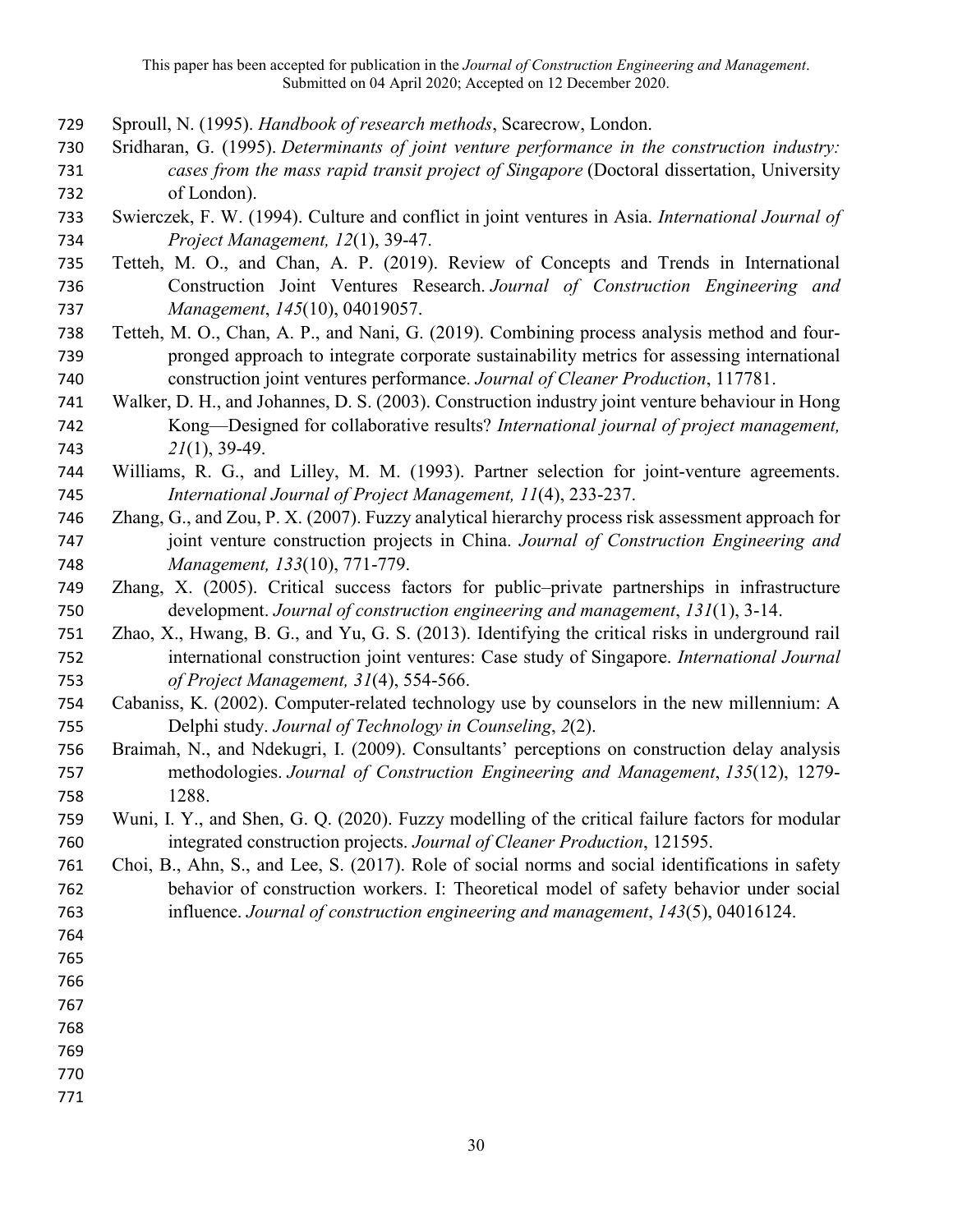## 772 **Appendix l.** Sample of the survey questionnaire

773 Please indicate your level of agreement on each of the following barriers impeding ICJVs success. Use the

774 following scale:  $1 =$  strongly disagree;  $2 =$  disagree;  $3 =$  disagree somewhat;  $4 =$  neither agree nor disagree;  $5 =$ 775 agree somewhat;  $6 = \text{agree}$ ;  $7 = \text{strongly agree}$ .

- No. Barriers Level of agreement Low <<<-------------->>>High  $1$  Loss of management control  $\Box$ 1;  $\Box$ 2;  $\Box$ 3;  $\Box$ 4;  $\Box$ 5;  $\Box$ 6;  $\Box$ 7 2 Conflicting interest/competing objectives <br>
11; □2; □3; □4; □5; □6; □7<br>
11: □2: □3: □4: □5: □6: □7 3 Language barrier  $\Box$ 1;  $\Box$ 2;  $\Box$ 3;  $\Box$ 4;  $\Box$ 5;  $\Box$ 6;  $\Box$ 7 4 Incompetence of project management team of the domestic firm  $\Box$ 1;  $\Box$ 2;  $\Box$ 3;  $\Box$ 4;  $\Box$ 5;  $\Box$ 6;  $\Box$ 7<br>5 Differing policies and procedures among entities (different  $\Box$ 1:  $\Box$ ?:  $\Box$ 3:  $\Box$ 4:  $\Box$ 5:  $\Box$ 6:  $\Box$ 7 5 Differing policies and procedures among entities (different organizational cultures) ☐1; ☐2; ☐3; ☐4; ☐5; ☐6; ☐7 6 Difficulty in measuring ICJVs success  $\Box$   $\Box$ ;  $\Box$ 2;  $\Box$ 3;  $\Box$ 4;  $\Box$ 5;  $\Box$ 6;  $\Box$ 7<br>7 Incomplete contract terms with partner  $\Box$  :  $\Box$  2:  $\Box$ 3:  $\Box$ 4:  $\Box$  5:  $\Box$  6:  $\Box$  7 The Solution of The Contract terms with partner<br>
7 Incomplete contract terms with partner<br>
8 Poorly formulated governance structure<br>
11: □2: □3: □4: □5: □6: □7 8 Poorly formulated governance structure  $\Box$ 1;  $\Box$ 2;  $\Box$ 3;  $\Box$ 4;  $\Box$ 5;  $\Box$ 6;  $\Box$ 7<br>9 Lack of understanding and knowledge at the onset  $\Box$ 1:  $\Box$ 2:  $\Box$ 3:  $\Box$ 4:  $\Box$ 5:  $\Box$ 6:  $\Box$ 7 9 Lack of understanding and knowledge at the onset  $\Box$ 1;  $\Box$ 2;  $\Box$ 3;  $\Box$ 4;  $\Box$ 5;  $\Box$ 6;  $\Box$ 7<br>10 Problems associated with relationship management  $\Box$ 1:  $\Box$ 2:  $\Box$ 3:  $\Box$ 4:  $\Box$ 5:  $\Box$ 6:  $\Box$ 7 10 Problems associated with relationship management <br>
11 Unstable agreement for a limited time period <br>
11 Unstable agreement for a limited time period <br>
11 □2; □3; □4; □5; □6; □7 Unstable agreement for a limited time period  $\Box$ 1;  $\Box$ 2;  $\Box$ 3;  $\Box$ 4;  $\Box$ 5;  $\Box$ 6;  $\Box$ 7 12 Lack of mutual commitment of partners <br>
13 Inconsistent project objectives among entities <br>
11: □2: □3: □4: □5: □6: □7<br>
11: □2: □3: □4: □5: □6: □7 13 Inconsistent project objectives among entities <br>
14 Poorly formulated decisions in assigning limited resources <br>
11: □2: □3: □4: □5: □6: □7 14 Poorly formulated decisions in assigning limited resources □1; □2; □3; □4; □5; □6; □7<br>15 Inappropriate partner selection □1: □2: □3: □4: □5: □6: □7 15 Inappropriate partner selection  $\Box$ 1;  $\Box$ 2;  $\Box$ 3;  $\Box$ 4;  $\Box$ 5;  $\Box$ 6;  $\Box$ 7<br>16 Improper project planning and budgeting  $\Box$ 1:  $\Box$ ?  $\Box$ 3:  $\Box$ 4:  $\Box$ 5:  $\Box$ 6:  $\Box$ 7 16 Improper project planning and budgeting<br>
17 Improper project feasibility studies<br>
□1: □2: □3: □4: □5: □6: □7<br>
□1: □2: □3: □4: □5: □6: □7 17 Improper project feasibility studies ☐1; ☐2; ☐3; ☐4; ☐5; ☐6; ☐7  $\Box$ 1;  $\Box$ 2;  $\Box$ 3;  $\Box$ 4;  $\Box$ 5;  $\Box$ 6;  $\Box$ 7 19 Poor spirit of cooperation<br>
20 Lack of confidence about experience and knowledge from the local  $\Box$ 1;  $\Box$ 2;  $\Box$ 3;  $\Box$ 4;  $\Box$ 5;  $\Box$ 6;  $\Box$ 7<br>
71.  $\Box$ 2.  $\Box$ 4:  $\Box$ 5.  $\Box$ 6.  $\Box$ 7 Lack of confidence about experience and knowledge from the local partners  $\Box$ 1;  $\Box$ 2;  $\Box$ 3;  $\Box$ 4;  $\Box$ 5;  $\Box$ 6;  $\Box$ 7 21 Fear of exposure of strength and weakness  $\Box$ 1;  $\Box$ 2;  $\Box$ 3;  $\Box$ 4;  $\Box$ 5;  $\Box$ 6;  $\Box$ 7<br>22 Lack of strategic planning for the ICJV operation  $\Box$ 1:  $\Box$ ?:  $\Box$ 3:  $\Box$ 4:  $\Box$ 5:  $\Box$ 6:  $\Box$ 7 22 Lack of strategic planning for the ICJV operation  $\Box$ 1;  $\Box$ 2;  $\Box$ 3;  $\Box$ 4;  $\Box$ 5;  $\Box$ 6;  $\Box$ 7<br>23 Blaming habits  $\Box$ 1:  $\Box$ 2:  $\Box$ 3:  $\Box$ 4:  $\Box$ 5:  $\Box$ 6:  $\Box$ 7 23 Blaming habits  $\Box$ 1;  $\Box$ 2;  $\Box$ 3;  $\Box$ 4;  $\Box$ 5;  $\Box$ 6;  $\Box$ 7<br>24 Inadequate engagement of partnering firms due to their external  $\Box$ 1:  $\Box$ 2:  $\Box$ 3:  $\Box$ 4:  $\Box$ 5:  $\Box$ 6:  $\Box$ 7 Inadequate engagement of partnering firms due to their external workloads ☐1; ☐2; ☐3; ☐4; ☐5; ☐6; ☐7 25 Unstructured problems, issues and risk management framework  $\Box$ 1;  $\Box$ 2;  $\Box$ 3;  $\Box$ 4;  $\Box$ 5;  $\Box$ 6;  $\Box$ 7<br>26 Lack of continuous improvement  $\Box$ 1:  $\Box$ 2:  $\Box$ 3:  $\Box$ 4:  $\Box$ 5:  $\Box$ 6:  $\Box$ 7  $\Box$ 1;  $\Box$ 2;  $\Box$ 3;  $\Box$ 4;  $\Box$ 5;  $\Box$ 6;  $\Box$ 7 27 High social sense of superiority  $\Box$ 1;  $\Box$ 2;  $\Box$ 3;  $\Box$ 4;  $\Box$ 5;  $\Box$ 6;  $\Box$ 7<br>28 Lack of preparedness to accept company philosophy  $\Box$ 1:  $\Box$ 2:  $\Box$ 3:  $\Box$ 4:  $\Box$ 5:  $\Box$ 6:  $\Box$ 7 28 Lack of preparedness to accept company philosophy □1; □2; □3; □4; □5; □6; □7<br>29 Poor problem-solving culture □1: □2: □3: □4: □5: □6: □7 29 Poor problem-solving culture<br>  $29$  Poor problem-solving culture<br>  $1; \Box 2; \Box 3; \Box 4; \Box 5; \Box 6; \Box 7$ <br>  $1; \Box 2; \Box 3; \Box 4; \Box 5; \Box 6; \Box 7$ 30 Reluctance in training local staff/No standardized training <br>31 Human resource management problems <br> $\Box$ 1;  $\Box$ 2;  $\Box$ 3;  $\Box$ 4;  $\Box$ 5;  $\Box$ 6;  $\Box$ 7<br> $\Box$ 1;  $\Box$ 2;  $\Box$ 3;  $\Box$ 4;  $\Box$ 5;  $\Box$ 6;  $\Box$ 7 Human resource management problems  $\Box$ 1;  $\Box$ 2;  $\Box$ 3;  $\Box$ 4;  $\Box$ 5;  $\Box$ 6;  $\Box$ 7 32 Use of outdated skills and technologies  $\Box$ 1;  $\Box$ 2;  $\Box$ 3;  $\Box$ 4;  $\Box$ 5;  $\Box$ 6;  $\Box$ 7<br>33 Friction created in ICJV's internal management and client  $\Box$ 1:  $\Box$ 2:  $\Box$ 3:  $\Box$ 4:  $\Box$ 5:  $\Box$ 6:  $\Box$ 7 Friction created in ICJV's internal management and client organization and local people ☐1; ☐2; ☐3; ☐4; ☐5; ☐6; ☐7 34 Unbalanced power and responsibility between local and foreign partners  $\Box$ 1;  $\Box$ 2;  $\Box$ 3;  $\Box$ 4;  $\Box$ 5;  $\Box$ 6;  $\Box$ 7 35 Difference in salary package between foreign and local employees □1; □2; □3; □4; □5; □6; □7
- 776 Table 6. Barriers impeding ICJVs success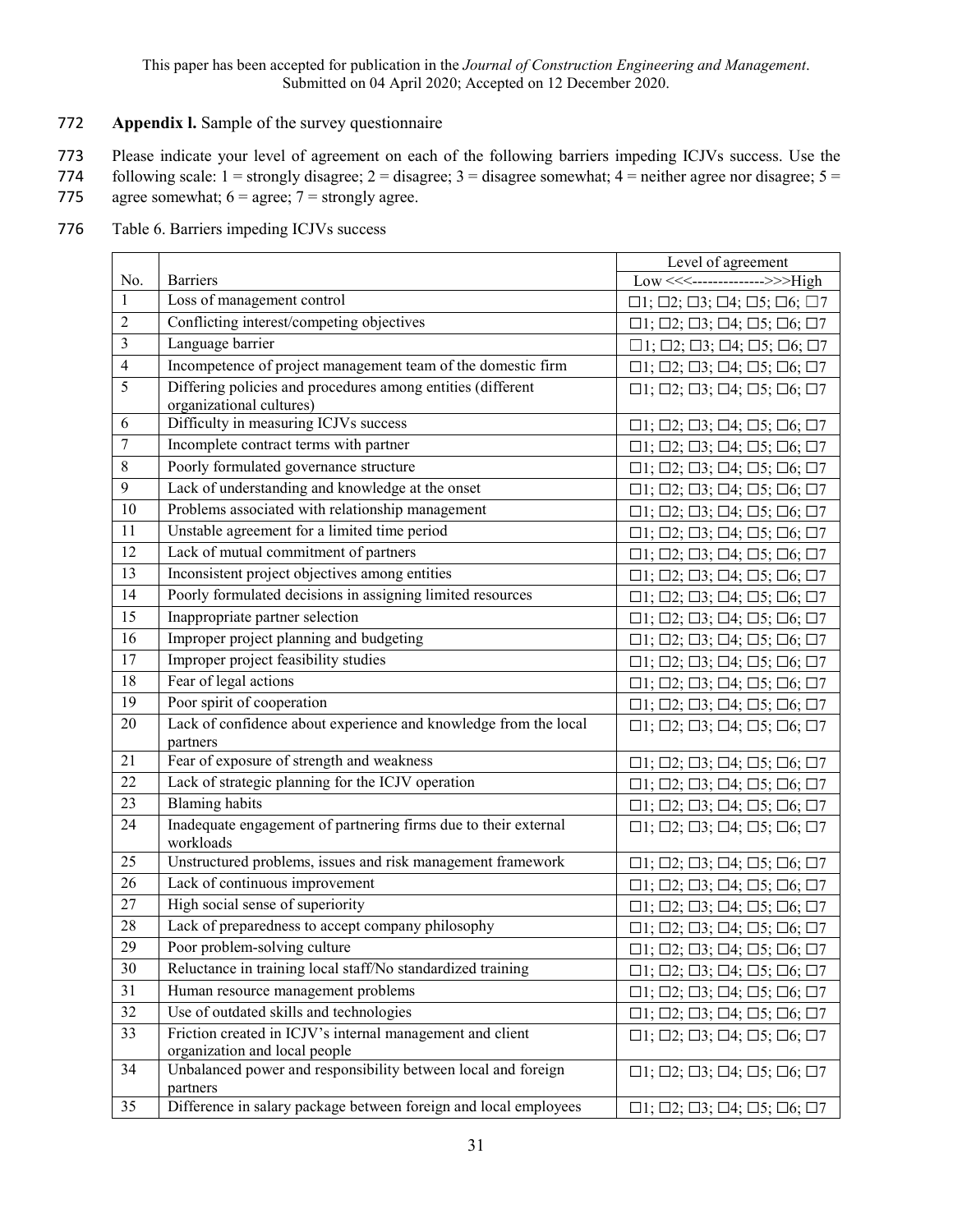| 36 | Overseas partner's lack of understanding of local statutory<br>requirements/building regulations | $\Box 1; \Box 2; \Box 3; \Box 4; \Box 5; \Box 6; \Box 7$             |  |  |  |  |  |  |  |  |
|----|--------------------------------------------------------------------------------------------------|----------------------------------------------------------------------|--|--|--|--|--|--|--|--|
|    | If there are any barriers omitted by this questionnaire, please list and rate them               |                                                                      |  |  |  |  |  |  |  |  |
|    | Click or tap here to enter text.                                                                 | $\Box$ 1; $\Box$ 2; $\Box$ 3; $\Box$ 4; $\Box$ 5; $\Box$ 6; $\Box$ 7 |  |  |  |  |  |  |  |  |
|    | Click or tap here to enter text.                                                                 | $\Box$ 1; $\Box$ 2; $\Box$ 3; $\Box$ 4; $\Box$ 5; $\Box$ 6; $\Box$ 7 |  |  |  |  |  |  |  |  |
|    | Click or tap here to enter text.                                                                 | $\Box$ 1; $\Box$ 2; $\Box$ 3; $\Box$ 4; $\Box$ 5; $\Box$ 6; $\Box$ 7 |  |  |  |  |  |  |  |  |

777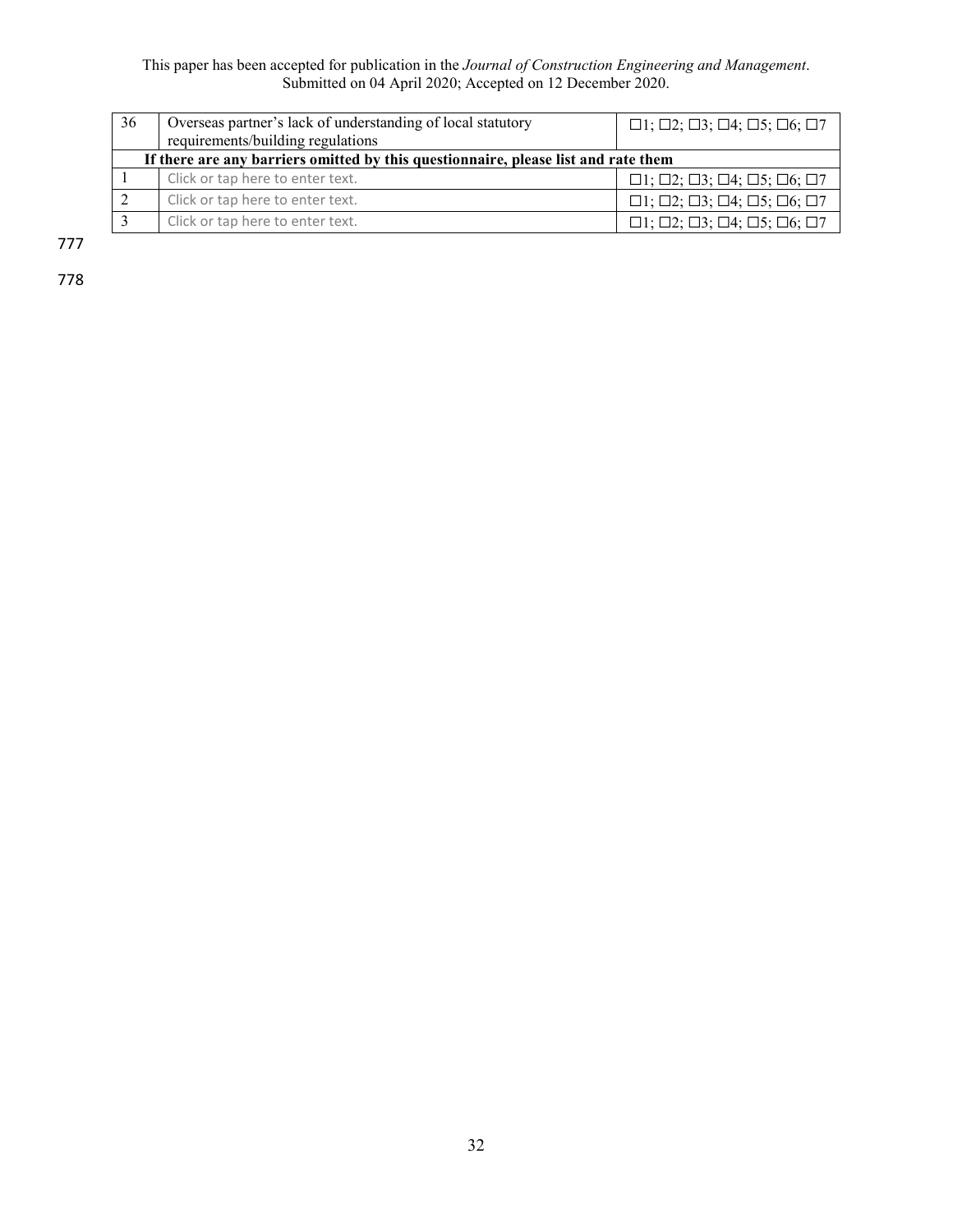| s/n            | <b>Barriers</b>                                                                                | References                                                                          |
|----------------|------------------------------------------------------------------------------------------------|-------------------------------------------------------------------------------------|
| b1             | Loss of management control                                                                     | Ozorhon et al. (2007a; 2008a), Lin and Ho (2012), Lu et al. (2020)                  |
| b2             | Conflicting interest/competing objectives                                                      | Shen et al. (2001), Zhang and Zou, (2007), Ozorhon et al. (2008a), Lu et al. (2020) |
| b3             | Language barrier                                                                               | Williams and Lilley (1993), Drouin et al. (2009)                                    |
| b4             | Incompetence of project management team of domestic firm                                       | Walker and Johannes (2003), Zhao et al. (2013)                                      |
| b <sub>5</sub> | Differing policies and procedures among entities (different<br>organizational cultures)        | Ozorhon et al. (2007a), Ozorhon et al. (2008a), Lu et al. (2020)                    |
| b6             | Difficulty in measuring ICJVs success                                                          | Mohamed, (2003), Ozorhon et al. (2010b), Almohsen and Ruwanpura, (2016),            |
| b7             | Incomplete contract terms with partner                                                         | Gale and Luo (2004), Ozorhon et al. (2010a), Zhao et al. (2013)                     |
| b8             | Poorly formulated governance structure                                                         | Munns et al. (2000), Ho et al. (2009)                                               |
| b9             | Lack of understanding and knowledge at the onset                                               | Munns et al. (2000), Maemura et al. (2018)                                          |
| b10            | Problems associated with relationship management                                               | Zhang and Zou, (2007), Ho et al. (2009)                                             |
| b11            | Unstable agreement for a limited period                                                        | McIntosh and McCabe (2003)                                                          |
| b12            | Lack of mutual commitment of partners                                                          | Gale and Luo (2004), Ozorhon et al. (2008a), Lu et al. (2020)                       |
| b13            | Inconsistent project objectives among entities                                                 | Hwang et al. (2017), Lu et al. (2020)                                               |
| b14            | Poorly formulated decisions in assigning limited resources                                     | Zhao et al. (2013)                                                                  |
| b15            | Inappropriate partner selection                                                                | Gale and Luo (2004), Liang et al. (2019)                                            |
| b16            | Improper project planning and budgeting                                                        | McIntosh and McCabe, (2003),                                                        |
| b17            | Improper project feasibility studies                                                           | Zhang and Zou, (2007), Maemura et al. (2018)                                        |
| b18            | Fear of legal actions                                                                          | Shen et al. (2001), Hwang et al. (2017)                                             |
| b19            | Poor spirit of cooperation                                                                     | McIntosh and McCabe, (2003), Maemura et al. (2018)                                  |
| b20            | Lack of confidence about experience and knowledge from the local<br>partner                    | McIntosh and McCabe, (2003), Zhang and Zou, (2007)                                  |
| b21            | Lack of strategic planning for ICJVs operations                                                | Shen et al. (2001), Zhang and Zou, (2007)                                           |
| b22            | Fear of exposure of strength and weakness                                                      | Ling and Hoi, (2006), Ling and Gui (2009)                                           |
| b23            | <b>Blaming</b> habits                                                                          | Williams and Lilley (1993), Maemura et al. (2018)                                   |
| b24            | Inadequate engagement of partnering firms due to their external<br>workloads                   | Ozorhon et al. (2008a), Ozorhon et al. (2010a)                                      |
| b25            | Unstructured problems, issues and risk management framework                                    | Lu et al. (2020)                                                                    |
| b26            | Lack of continuous improvement                                                                 | Maemura et al. (2018)                                                               |
| b27            | High social sense of superiority                                                               | Swierczek (1994)                                                                    |
| b28            | Lack of preparedness to accept company philosophy                                              | Lu et al. (2020)                                                                    |
| b29            | Poor problem-solving culture                                                                   | Lu et al. (2020)                                                                    |
| b30            | Reluctance in training local staff/No standardized training                                    | Mansfield and Sasillo (1990)                                                        |
| b31            | Human resource management problems                                                             | Drouin et al. (2009)                                                                |
| b32            | Use of outdated skills and technology                                                          | Hwang et al. (2017)                                                                 |
| b33            | Friction created within ICJV's internal management and client<br>organization and local people | Norwood and Mansfield (1999)                                                        |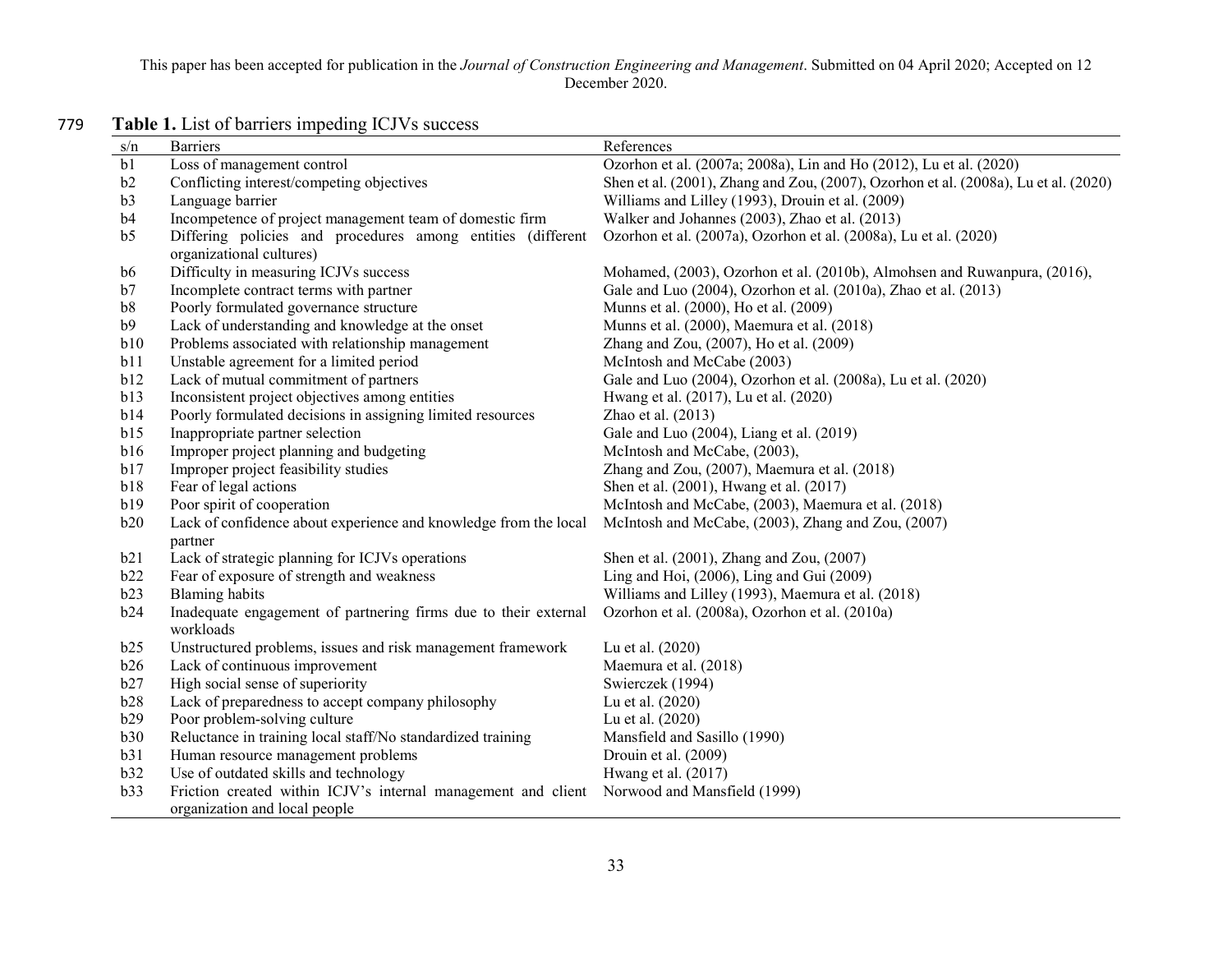|            | b34 | Unbalanced power and responsibility between local and foreign Walker and Johannes (2003), Lu et al. (2020) |                                                          |
|------------|-----|------------------------------------------------------------------------------------------------------------|----------------------------------------------------------|
|            | b35 | partners<br>Differences in salary packages between foreign and local partners                              | Mansfield and Sasillo (1990), Sillars and Kangari (2004) |
|            | b36 | Overseas partner's lack of understanding of local statutory Lu et al. (2020)                               |                                                          |
|            |     | requirements/building regulations                                                                          |                                                          |
| 780        |     |                                                                                                            |                                                          |
| 781        |     |                                                                                                            |                                                          |
| 782        |     |                                                                                                            |                                                          |
| 783        |     |                                                                                                            |                                                          |
| 784        |     |                                                                                                            |                                                          |
| 785<br>786 |     |                                                                                                            |                                                          |
| 787        |     |                                                                                                            |                                                          |
| 788        |     |                                                                                                            |                                                          |
| 789        |     |                                                                                                            |                                                          |
| 790        |     |                                                                                                            |                                                          |
| 791        |     |                                                                                                            |                                                          |
| 792        |     |                                                                                                            |                                                          |
| 793        |     |                                                                                                            |                                                          |
| 794        |     |                                                                                                            |                                                          |
| 795        |     |                                                                                                            |                                                          |
| 796        |     |                                                                                                            |                                                          |
| 797        |     |                                                                                                            |                                                          |
| 798        |     |                                                                                                            |                                                          |
| 799        |     |                                                                                                            |                                                          |
| 800        |     |                                                                                                            |                                                          |
| 801        |     |                                                                                                            |                                                          |
| 802        |     |                                                                                                            |                                                          |
| 803        |     |                                                                                                            |                                                          |
| 804        |     |                                                                                                            |                                                          |
| 805        |     |                                                                                                            |                                                          |
| 806        |     |                                                                                                            |                                                          |
|            |     |                                                                                                            |                                                          |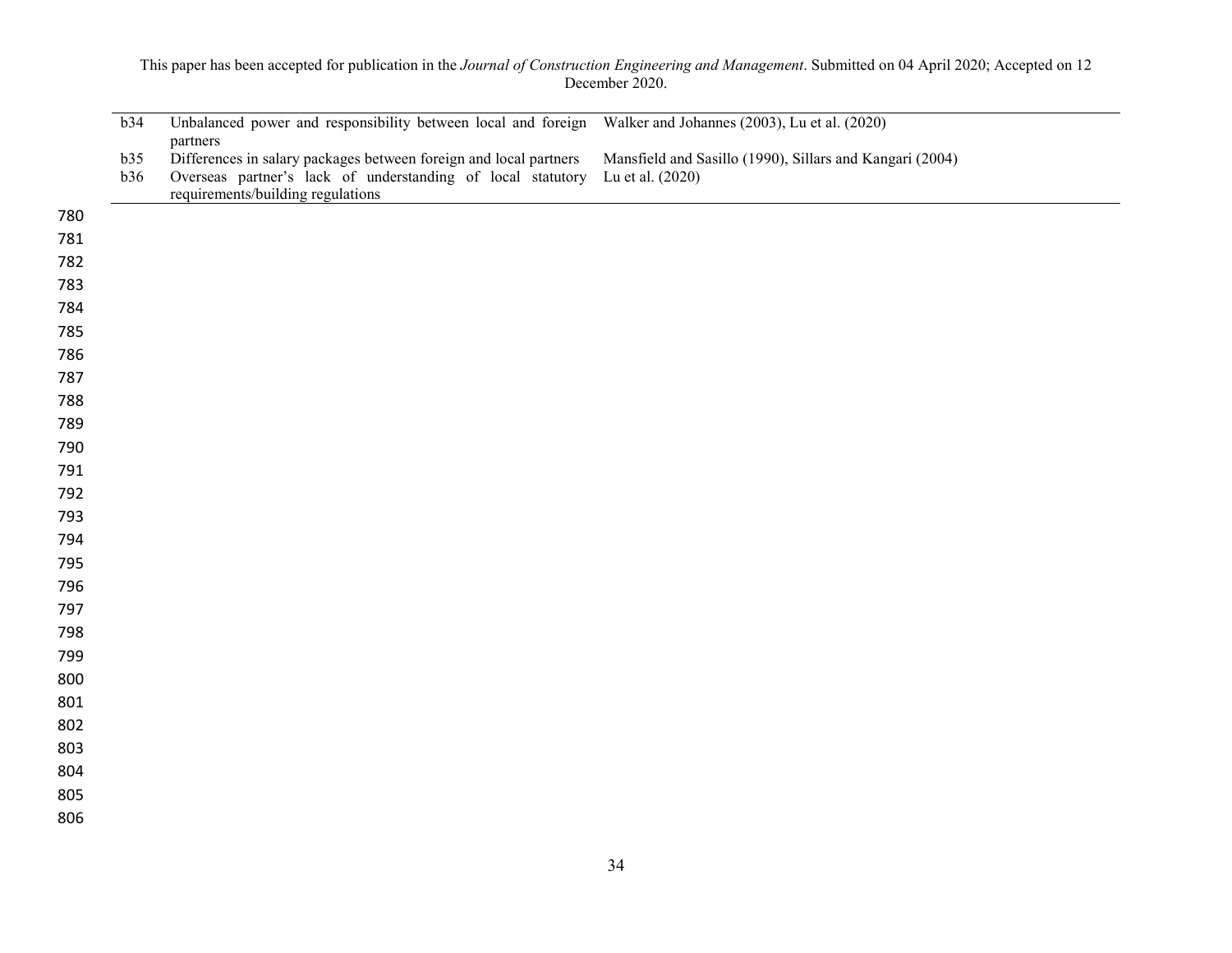|                |                   |           | Overall    |                |                   |                   | Developed countries |                  |                   |                   | Developing countries |                |                     |                   | Mann-Whitney $U$ test statistics |          |                      |
|----------------|-------------------|-----------|------------|----------------|-------------------|-------------------|---------------------|------------------|-------------------|-------------------|----------------------|----------------|---------------------|-------------------|----------------------------------|----------|----------------------|
| s/n            | Mean              | <b>SD</b> | $p$ -value | Rank           | $N-$              | Mean              | <b>SD</b>           | Rank             | $N-$              | Mean              | SD                   | Rank           | $N-$                | $\mathcal U$ stat | $\ensuremath{W}$                 | Z        | $p$ -value           |
|                |                   |           |            |                | value             |                   |                     |                  | value             |                   |                      |                | value               |                   |                                  |          |                      |
| b <sub>1</sub> | 6.07              | 0.791     | 0.001      | 1              | 1.00 <sup>a</sup> | 5.78 <sup>b</sup> | 0.875               | $\mathfrak{Z}$   | $0.91^{\rm a}$    | 6.40              | 0.528                | -1             | 1.00 <sup>a</sup>   | 1133.000          | 3278.000                         | $-4.090$ | $0.000$ <sup>a</sup> |
| b2             | 5.41              | 0.734     | 0.000      | 16             | 0.66 <sup>a</sup> | 5.49              | 0.773               | 12               | $0.78^{a}$        | 6.16              | 0.875                | $\overline{2}$ | 0.90 <sup>a</sup>   | 1324.000          | 3469.000                         | $-3.038$ | $0.002^a$            |
| b3             | 5.21              | 0.969     | 0.000      | 19             | $0.55^{\rm a}$    | 5.02              | 1.082               | 24               | $0.59^{a}$        | $5.43^{b}$        | 0.775                | 20             | 0.60 <sup>a</sup>   | 1631.000          | 3776.000                         | $-1.366$ | 0.172                |
| b4             | 4.80 <sup>b</sup> | 1.121     | 0.000      | 29             | 0.34              | 5.25              | 1.076               | 19               | 0.68 <sup>a</sup> | 4.31              | 0.959                | 32             | 0.13                | 970.000           | 2681.000                         | $-4.800$ | $0.000$ <sup>a</sup> |
| b <sub>5</sub> | 5.84              | 0.900     | 0.000      | $\overline{4}$ | $0.88^{a}$        | $5.65^{b}$        | 0.891               | 9                | $0.85^{a}$        | 6.05              | 0.867                | 5              | $0.85$ <sup>a</sup> | 1456.500          | 3601.500                         | $-2.290$ | $0.022^{\rm a}$      |
| b6             | 5.76              | 0.714     | 0.000      | $\tau$         | $0.84^{a}$        | 5.78 <sup>b</sup> | 0.838               | $\overline{2}$   | 0.91 <sup>a</sup> | 5.74              | 0.548                | 14             | $0.73^{a}$          | 1789.500          | 3500.500                         | $-0.540$ | 0.589                |
| b7             | 4.60              | 1.206     | 0.000      | 32             | 0.24              | 4.91              | 1.320               | 28               | $0.54^{\rm a}$    | 4.26              | 0.965                | 34             | 0.11                | 1253.000          | 2964.000                         | $-3.297$ | 0.001 <sup>a</sup>   |
| b8             | 5.59 <sup>b</sup> | 0.808     | 0.000      | 12             | $0.75^{\rm a}$    | $5.66^{b}$        | 0.871               | $5\overline{)}$  | 0.86 <sup>a</sup> | 5.52              | 0.731                | 18             | 0.63 <sup>a</sup>   | 1742.000          | 3453.000                         | $-0.819$ | 0.413                |
| b9             | 5.59 <sup>b</sup> | 0.612     | 0.000      | 11             | $0.75^{\rm a}$    | $5.23^{b}$        | 0.425               | 20               | 0.68 <sup>a</sup> | 6.00              | 0.530                | 6              | $0.83$ <sup>a</sup> | 635.000           | 2780.000                         | $-7.101$ | $0.000$ <sup>a</sup> |
| b10            | 4.51              | 1.357     | 0.000      | 34             | 0.19              | 4.97              | 1.250               | 26               | $0.57^{a}$        | 4.00              | 1.298                | 36             | $0.00\,$            | 1133.000          | 2844.000                         | $-3.931$ | $0.000$ <sup>a</sup> |
| b11            | 5.61              | 0.754     | 0.000      | 10             | 0.76 <sup>a</sup> | 5.63              | 0.928               | $8\,$            | $0.84^{a}$        | 5.59              | 0.497                | 15             | 0.66 <sup>a</sup>   | 1790.000          | 3501.000                         | $-0.529$ | 0.597                |
| b12            | 5.63              | 0.729     | 0.000      | 9              | 0.77a             | 5.37              | 0.802               | 16               | $0.73^{a}$        | 5.91              | 0.506                | $\tau$         | $0.80$ <sup>a</sup> | 1077.000          | 3222.000                         | $-4.528$ | $0.000$ <sup>a</sup> |
| b13            | 5.79              | 0.871     | 0.000      | 5              | $0.85^{a}$        | 5.51              | 0.886               | 11               | 0.79a             | 6.10              | 0.742                | $\overline{4}$ | 0.86 <sup>a</sup>   | 1177.000          | 3322.000                         | $-3.788$ | $0.000^{\rm a}$      |
| b14            | 5.75              | 0.972     | 0.000      | $\,$ $\,$      | $0.83^{a}$        | 5.40              | 0.981               | 15               | $0.75^{\rm a}$    | 6.14              | 0.805                | $\mathfrak{Z}$ | $0.89$ <sup>a</sup> | 1101.500          | 3246.500                         | $-4.180$ | $0.000$ <sup>a</sup> |
| b15            | 5.89              | 0.960     | 0.001      | 3              | 0.91 <sup>a</sup> | $5.65^{b}$        | 0.975               | 10               | $0.85^{a}$        | 5.31              | 0.681                | 23             | $0.55$ <sup>a</sup> | 1666.500          | 3377.500                         | $-1.244$ | 0.213                |
| b16            | 5.11              | 1.161     | 0.000      | 21             | $0.50^{\rm a}$    | $4.51^{b}$        | 1.134               | 30               | 0.37              | 5.79 <sup>b</sup> | 0.744                | 13             | $0.75^{\rm a}$      | 658.500           | 2803.500                         | $-6.459$ | $0.000^{\rm a}$      |
| b17            | 5.23              | 1.023     | 0.000      | 18             | 0.56 <sup>a</sup> | 4.94              | 1.074               | 27               | $0.55^{a}$        | 5.55              | 0.862                | 17             | 0.65 <sup>a</sup>   | 1258.500          | 3403.500                         | $-3.331$ | 0.001 <sup>a</sup>   |
| b18            | 4.73              | 1.438     | 0.000      | 31             | 0.31              | 4.34              | 1.735               | 33               | 0.30              | 5.17 <sup>b</sup> | 0.819                | 25             | 0.49                | 1396.000          | 3541.000                         | $-2.584$ | $0.010^{a}$          |
| b19            | 5.01              | 1.134     | 0.000      | 23             | 0.45              | 5.74              | 0.756               | $\overline{4}$   | $0.89^{a}$        | 4.19              | 0.907                | 35             | 0.08                | 426.500           | 2137.500                         | $-7.638$ | $0.000^{\rm a}$      |
| b20            | 5.36              | 0.976     | 0.000      | 17             | 0.63 <sup>a</sup> | 5.68              | 0.970               | $\boldsymbol{7}$ | 0.86 <sup>a</sup> | 5.00              | 0.858                | 27             | 0.42                | 1097.000          | 2808.000                         | $-4.228$ | $0.000$ <sup>a</sup> |
| b21            | 4.94              | 1.058     | 0.000      | 25             | 0.41              | 5.43              | 0.951               | 14               | 0.76 <sup>a</sup> | 4.40              | 0.897                | 29             | 0.17                | 859.000           | 2570.000                         | $-5.396$ | $0.000$ <sup>a</sup> |
| b22            | 4.54              | 1.450     | 0.000      | 33             | 0.21              | 3.49              | 1.541               | 35               | 0.05              | $5.43^{b}$        | 0.565                | 19             | 0.60 <sup>a</sup>   | 692.500           | 2837.500                         | $-6.249$ | $0.000$ <sup>a</sup> |
| b23            | 4.40              | 1.233     | 0.000      | 35             | 0.13              | 4.42              | 1.435               | 32               | 0.33              | 4.38              | 0.970                | 30             | 0.16                | 1796.000          | 3507.000                         | $-0.467$ | 0.640                |
| b24            | 4.93 <sup>b</sup> | 1.069     | 0.000      | 27             | 0.41              | 4.51 <sup>b</sup> | 1.120               | 29               | 0.37              | 5.41              | 0.773                | 21             | 0.59a               | 985.000           | 3130.000                         | $-4.761$ | $0.000$ <sup>a</sup> |
| b25            | 5.93              | 0.765     | 0.000      | $\overline{2}$ | $0.93^{a}$        | 6.00              | 0.935               | $\mathbf{1}$     | 1.00 <sup>a</sup> | $5.86^{b}$        | 0.511                | 10             | $0.76^{\rm a}$      | 1627.000          | 3338.000                         | $-1.435$ | 0.151                |
| b26            | 4.79              | 1.118     | 0.000      | 30             | 0.34              | 4.45              | 1.358               | 31               | 0.35              | 5.17 <sup>b</sup> | 0.566                | 24             | 0.49                | 1383.000          | 3528.000                         | $-2.897$ | 0.004a               |
| b27            | 5.18              | 1.033     | 0.000      | $20\,$         | $0.54^{\circ}$    | 5.03              | 1.274               | 25               | 0.59a             | 5.34              | 0.637                | 22             | 0.56 <sup>a</sup>   | 1765.000          | 3910.000                         | $-0.685$ | 0.493                |
| b28            | 4.14              | 1.148     | 0.000      | 36             | $0.00\,$          | 3.43              | 1.330               | 36               | $0.00\,$          | 4.71              | 0.459                | 28             | 0.30                | 905.000           | 3050.000                         | $-5.252$ | $0.000$ <sup>a</sup> |
| b29            | 4.96              | 1.369     | 0.000      | 24             | 0.42              | 4.14              | 1.424               | 34               | 0.22              | 5.88              | 0.329                | 9              | $0.78^{a}$          | 490.000           | 2635.000                         | $-7.537$ | $0.000$ <sup>a</sup> |
| b30            | 5.10              | 0.979     | 0.000      | 22             | 0.50 <sup>a</sup> | 5.12              | 1.305               | 23               | 0.63 <sup>a</sup> | 5.07              | 0.368                | 26             | 0.45                | 1578.000          | 3289.000                         | $-1.859$ | 0.063                |
| b31            | $4.93^{b}$        | 1.110     | 0.000      | 26             | 0.41              | 5.45              | 1.046               | 13               | $0.77^{\rm a}$    | 4.34              | 0.870                | 31             | 0.14                | 805.000           | 2516.000                         | $-5.259$ | $0.000^{\rm a}$      |
| b32            | 4.80 <sup>b</sup> | 1.120     | 0.000      | 28             | 0.34              | 5.26              | 1.149               | 18               | 0.69 <sup>a</sup> | 4.29              | 0.838                | 33             | 0.12                | 895.500           | 2606.500                         | $-5.259$ | $0.000$ <sup>a</sup> |
| b33            | 5.46              | 0.880     | 0.000      | 15             | 0.68 <sup>a</sup> | 5.35              | 1.096               | 17               | $0.73^{a}$        | 5.57              | 0.534                | 16             | $0.65^{\rm a}$      | 1623.500          | 3768.500                         | $-1.422$ | 0.155                |
| b34            | 5.52              | 0.970     | 0.000      | 13             | 0.72 <sup>a</sup> | 5.22              | 1.038               | 22               | 0.67 <sup>a</sup> | $5.86^{b}$        | 0.760                | 11             | 0.76 <sup>a</sup>   | 1244.500          | 3389.500                         | $-3.450$ | $0.001^{a}$          |
| b35            | 5.50              | 1.003     | 0.000      | 14             | $0.70^{\rm a}$    | $5.23^{b}$        | 1.235               | 21               | 0.68 <sup>a</sup> | 5.79 <sup>b</sup> | 0.522                | 12             | $0.75^{\rm a}$      | 1347.000          | 3492.000                         | $-2.963$ | $0.003^{a}$          |

807 **Table 2.** Descriptive and Mann-Whitney *U* test statistics of the barriers to ICJVs success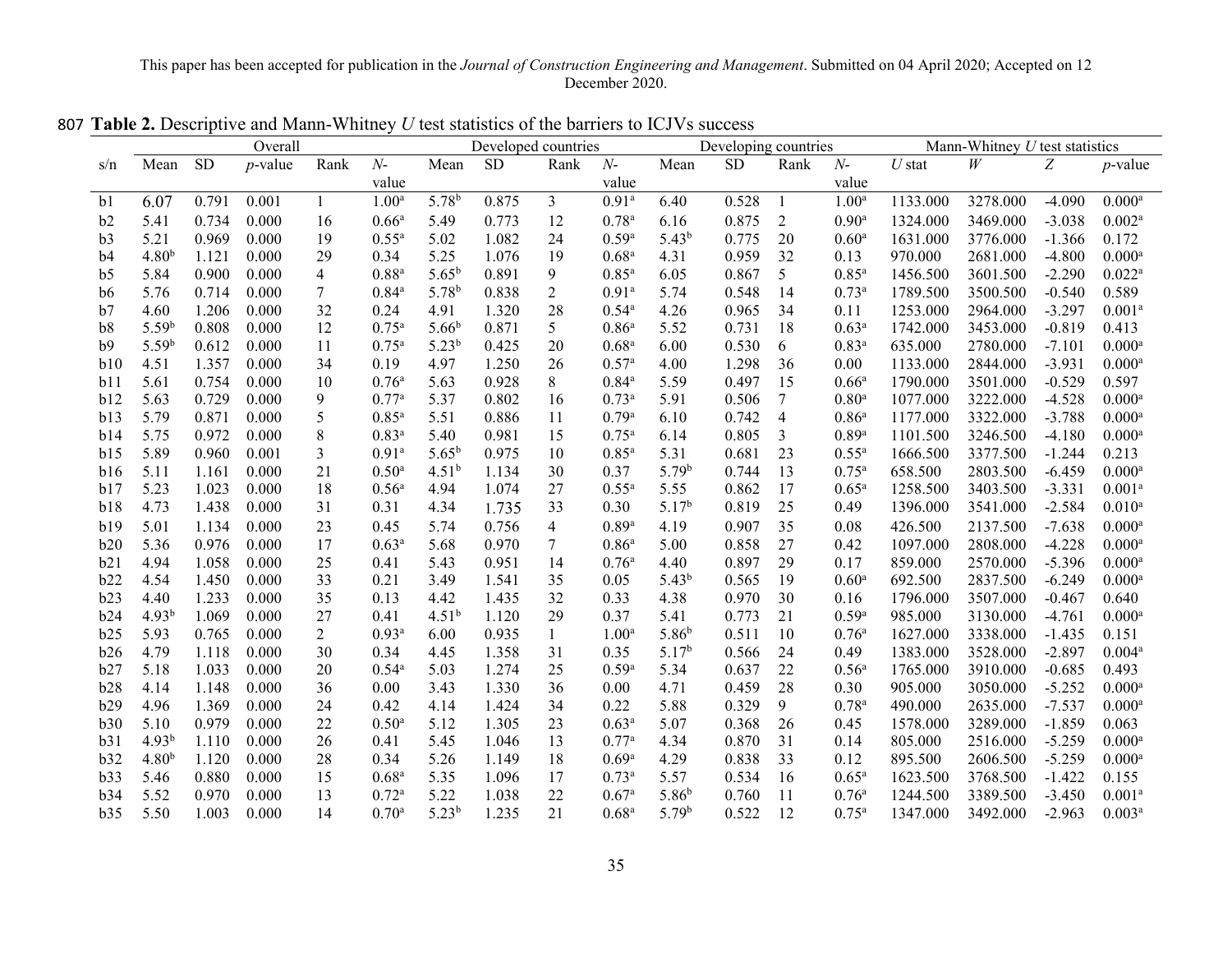|            | b36 5.77 | $0.982$ 0.000 |                                                      | 6 | $0.84$ <sup>a</sup>                                                                             | $5.66^{\rm b}$ | 1.163 | 6 | 0.86 <sup>a</sup> | 5.90 | 0.718 8 | $0.79$ <sup>a</sup> |                                                                                                                                                                                                                                                                                                                                                                   | 1688.000 3833.000 -1.057 0.291 |  |
|------------|----------|---------------|------------------------------------------------------|---|-------------------------------------------------------------------------------------------------|----------------|-------|---|-------------------|------|---------|---------------------|-------------------------------------------------------------------------------------------------------------------------------------------------------------------------------------------------------------------------------------------------------------------------------------------------------------------------------------------------------------------|--------------------------------|--|
|            |          |               |                                                      |   |                                                                                                 |                |       |   |                   |      |         |                     | Note: Overall Cronbach's alpha = 0.891; Normalization (N) value = (actual mean-minimum mean)/ (maximum mean-minimum mean); SD = standard deviation; SWT = Shapiro-Wilk test,<br>which indicate a statistically significant data. Grouping variable = developed and developing countries; $W =$ Wilcoxon W; and MWU = Mann-Whitney U at significant level of 0.05. |                                |  |
|            |          |               |                                                      |   | <sup>b</sup> Represents equal mean, wherein factors with low SD are ranked higher in that order |                |       |   |                   |      |         |                     |                                                                                                                                                                                                                                                                                                                                                                   |                                |  |
|            |          |               | <sup>a</sup> Significant $p$ -values and $N$ -values |   |                                                                                                 |                |       |   |                   |      |         |                     |                                                                                                                                                                                                                                                                                                                                                                   |                                |  |
| 808        |          |               |                                                      |   |                                                                                                 |                |       |   |                   |      |         |                     |                                                                                                                                                                                                                                                                                                                                                                   |                                |  |
| 809        |          |               |                                                      |   |                                                                                                 |                |       |   |                   |      |         |                     |                                                                                                                                                                                                                                                                                                                                                                   |                                |  |
| 810        |          |               |                                                      |   |                                                                                                 |                |       |   |                   |      |         |                     |                                                                                                                                                                                                                                                                                                                                                                   |                                |  |
| 811        |          |               |                                                      |   |                                                                                                 |                |       |   |                   |      |         |                     |                                                                                                                                                                                                                                                                                                                                                                   |                                |  |
| 812        |          |               |                                                      |   |                                                                                                 |                |       |   |                   |      |         |                     |                                                                                                                                                                                                                                                                                                                                                                   |                                |  |
| 813        |          |               |                                                      |   |                                                                                                 |                |       |   |                   |      |         |                     |                                                                                                                                                                                                                                                                                                                                                                   |                                |  |
| 814        |          |               |                                                      |   |                                                                                                 |                |       |   |                   |      |         |                     |                                                                                                                                                                                                                                                                                                                                                                   |                                |  |
| 815        |          |               |                                                      |   |                                                                                                 |                |       |   |                   |      |         |                     |                                                                                                                                                                                                                                                                                                                                                                   |                                |  |
| 816        |          |               |                                                      |   |                                                                                                 |                |       |   |                   |      |         |                     |                                                                                                                                                                                                                                                                                                                                                                   |                                |  |
| 817        |          |               |                                                      |   |                                                                                                 |                |       |   |                   |      |         |                     |                                                                                                                                                                                                                                                                                                                                                                   |                                |  |
| 818        |          |               |                                                      |   |                                                                                                 |                |       |   |                   |      |         |                     |                                                                                                                                                                                                                                                                                                                                                                   |                                |  |
| 819        |          |               |                                                      |   |                                                                                                 |                |       |   |                   |      |         |                     |                                                                                                                                                                                                                                                                                                                                                                   |                                |  |
| 820        |          |               |                                                      |   |                                                                                                 |                |       |   |                   |      |         |                     |                                                                                                                                                                                                                                                                                                                                                                   |                                |  |
| 821        |          |               |                                                      |   |                                                                                                 |                |       |   |                   |      |         |                     |                                                                                                                                                                                                                                                                                                                                                                   |                                |  |
| 822        |          |               |                                                      |   |                                                                                                 |                |       |   |                   |      |         |                     |                                                                                                                                                                                                                                                                                                                                                                   |                                |  |
| 823        |          |               |                                                      |   |                                                                                                 |                |       |   |                   |      |         |                     |                                                                                                                                                                                                                                                                                                                                                                   |                                |  |
| 824        |          |               |                                                      |   |                                                                                                 |                |       |   |                   |      |         |                     |                                                                                                                                                                                                                                                                                                                                                                   |                                |  |
| 825        |          |               |                                                      |   |                                                                                                 |                |       |   |                   |      |         |                     |                                                                                                                                                                                                                                                                                                                                                                   |                                |  |
| 826        |          |               |                                                      |   |                                                                                                 |                |       |   |                   |      |         |                     |                                                                                                                                                                                                                                                                                                                                                                   |                                |  |
| 827        |          |               |                                                      |   |                                                                                                 |                |       |   |                   |      |         |                     |                                                                                                                                                                                                                                                                                                                                                                   |                                |  |
| 828        |          |               |                                                      |   |                                                                                                 |                |       |   |                   |      |         |                     |                                                                                                                                                                                                                                                                                                                                                                   |                                |  |
| 829<br>830 |          |               |                                                      |   |                                                                                                 |                |       |   |                   |      |         |                     |                                                                                                                                                                                                                                                                                                                                                                   |                                |  |
| 831        |          |               |                                                      |   |                                                                                                 |                |       |   |                   |      |         |                     |                                                                                                                                                                                                                                                                                                                                                                   |                                |  |
| 832        |          |               |                                                      |   |                                                                                                 |                |       |   |                   |      |         |                     |                                                                                                                                                                                                                                                                                                                                                                   |                                |  |
| 833        |          |               |                                                      |   |                                                                                                 |                |       |   |                   |      |         |                     |                                                                                                                                                                                                                                                                                                                                                                   |                                |  |
| 834        |          |               |                                                      |   |                                                                                                 |                |       |   |                   |      |         |                     |                                                                                                                                                                                                                                                                                                                                                                   |                                |  |
|            |          |               |                                                      |   |                                                                                                 |                |       |   |                   |      |         |                     |                                                                                                                                                                                                                                                                                                                                                                   |                                |  |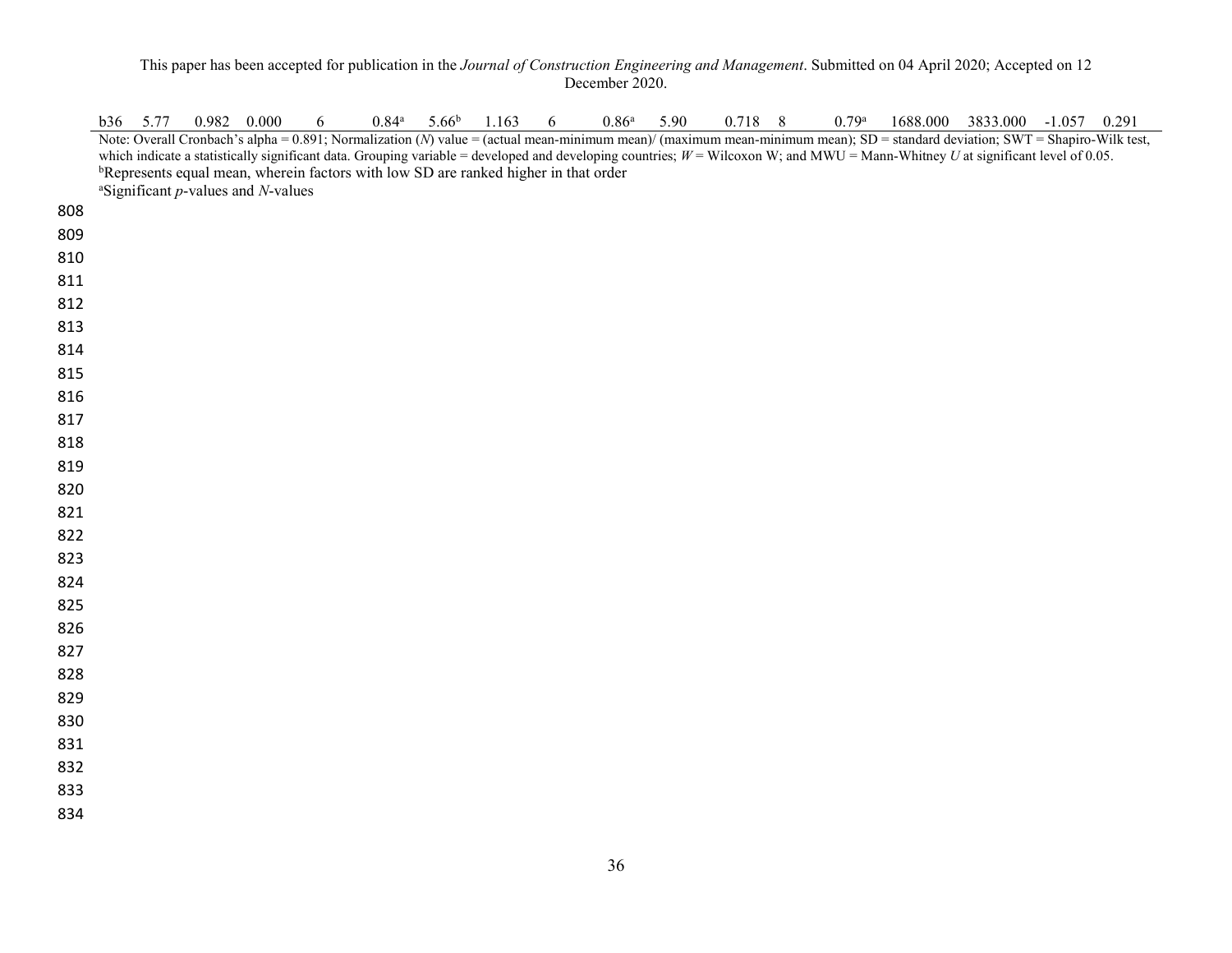835

| 836 | Table 3. Agreement analysis on the ranking of the barriers to ICJVs success |  |  |
|-----|-----------------------------------------------------------------------------|--|--|
|     |                                                                             |  |  |

|                | Academic          |       |      | Industry                                                                                        |       |      | Agreement                       |                                         |                                            |
|----------------|-------------------|-------|------|-------------------------------------------------------------------------------------------------|-------|------|---------------------------------|-----------------------------------------|--------------------------------------------|
| code           | Mean              | SD    | Rank | Mean                                                                                            | SD    | Rank | $R_i$                           | $(R_{i1}-R_{i2})$                       | $ (R_i - R) $                              |
| b1             | 6.31              | 0.468 |      | 6.30                                                                                            | 0.696 |      | $\overline{2}$                  |                                         | 21                                         |
| b2             | 5.97              | 1.007 | 3    | 6.28                                                                                            | 0.968 | 2    | 5                               |                                         | 18                                         |
| b3             | 5.53 <sup>b</sup> | 0.503 | 11   | 5.19                                                                                            | 1.257 | 15   | 26                              |                                         |                                            |
| b <sub>5</sub> | $5.31^{b}$        | 0.498 | 16   | 5.81                                                                                            | 0.810 | 7    | 23                              | 9                                       | 0                                          |
| b6             | 5.79              | 0.447 | 7    | 6.09                                                                                            | 0.791 | 3    | 10                              |                                         | 13                                         |
| b8             | 5.27              | 0.536 | 18   | 5.53                                                                                            | 0.846 | 12   | 30                              |                                         |                                            |
| b9             | 5.49              | 0.558 | 14   | 5.45                                                                                            | 0.798 | 13   | 27                              |                                         |                                            |
| b11            | 5.61              | 0.490 | 10   | 4.94                                                                                            | 1.117 | 18   | 28                              |                                         |                                            |
| b12            | 5.76              | 0.600 | 8    | 5.58                                                                                            | 0.663 | 11   | 19                              |                                         |                                            |
| b13            | 5.63              | 0.569 | 9    | 6.06                                                                                            | 0.602 | 4    | 13                              |                                         | 10                                         |
| b14            | 4.51              | 0.775 | 22   | 4.06                                                                                            | 1.183 | 22   | 44                              |                                         | 21                                         |
| b15            | 6.11              | 0.401 | 2    | 5.87 <sup>b</sup>                                                                               | 0.590 | 5    | 7                               |                                         | 16                                         |
| b16            | 5.31 <sup>b</sup> | 0.468 | 15   | 5.15                                                                                            | 0.841 | 16   | 31                              |                                         | 8                                          |
| b17            | 5.07              | 0.354 | 20   | 5.09                                                                                            | 0.883 | 17   | 37                              |                                         | 14                                         |
| b20            | 4.87              | 0.635 | 21   | 4.23                                                                                            | 1.219 | 21   | 42                              |                                         | 19                                         |
| b25            | 5.93              | 0.520 | 4    | 5.77                                                                                            | 1.250 | 8    | 12                              |                                         | 11                                         |
| b27            | 5.50              | 0.737 | 13   | 4.68                                                                                            | 1.566 | 19   | 32                              | 6                                       | 9                                          |
| b30            | $5.31^{b}$        | 0.568 | 17   | 4.45                                                                                            | 1.539 | 20   | 37                              |                                         | 14                                         |
| b33            | 5.53 <sup>b</sup> | 0.675 | 12   | 5.43                                                                                            | 1.029 | 14   | 26                              |                                         | 3                                          |
| b34            | 5.83              | 0.380 | 6    | 5.87 <sup>b</sup>                                                                               | 0.735 | 6    | 12                              | 0                                       | 11                                         |
| b35            | 5.90              | 0.542 | 5    | 5.62 <sup>b</sup>                                                                               | 1.228 | 10   | 15                              | 5                                       | 8                                          |
| b36            | 5.16              | 0.862 | 19   | $5.62^{b}$                                                                                      | 0.713 | 9    | 28                              | 10                                      |                                            |
|                |                   |       |      |                                                                                                 |       |      | $\sum_{i=1}^{n} (R_{ij}) = 506$ | $\sum_{i=1}^{n} (R_{i1} - R_{i2}) = 80$ | $\sum_{i=1}^{n}  (R_{i1} - R_{i2})  = 224$ |
|                |                   |       |      | <sup>b</sup> Represents equal mean, wherein factors with low SD are ranked higher in that order |       |      |                                 |                                         |                                            |

837

838

839

840

841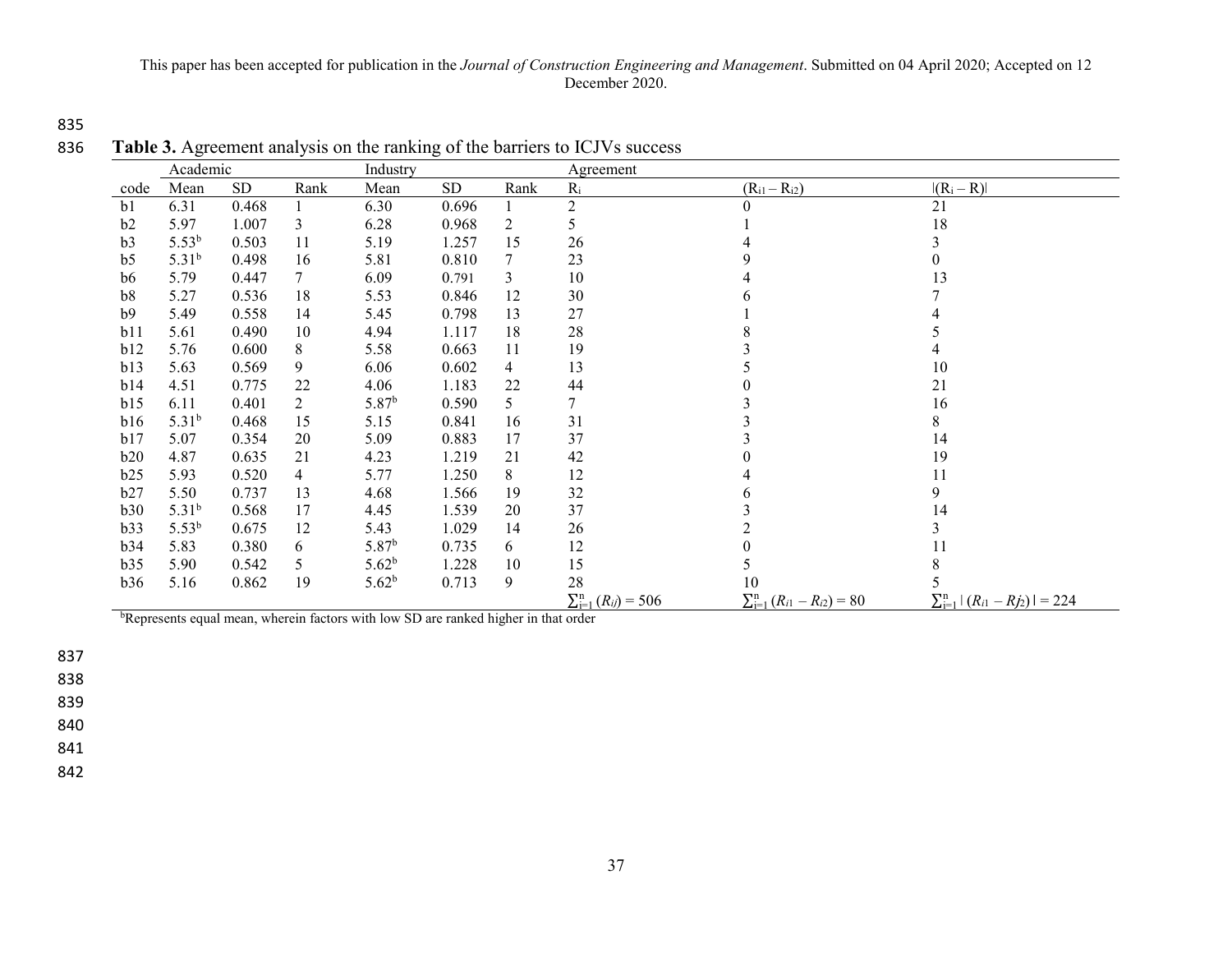# 843 **Table 4.** Factor analysis results

850

851

852

|                                                                                                                                                                                                                        | Component         |                              |                |                          |        |                          |  |  |  |  |  |  |
|------------------------------------------------------------------------------------------------------------------------------------------------------------------------------------------------------------------------|-------------------|------------------------------|----------------|--------------------------|--------|--------------------------|--|--|--|--|--|--|
| s/n                                                                                                                                                                                                                    | 1                 | 2                            | 3              | $\overline{4}$           | 5      | $\bar{x} = \sum x_i / n$ |  |  |  |  |  |  |
| Knowledge limitation                                                                                                                                                                                                   | $\mathbf{1}$      |                              |                |                          |        | $5.31*$                  |  |  |  |  |  |  |
| b9                                                                                                                                                                                                                     | 0.736             |                              |                |                          |        | 5.23                     |  |  |  |  |  |  |
| b27                                                                                                                                                                                                                    | 0.655             |                              |                |                          |        | 5.03                     |  |  |  |  |  |  |
| b36                                                                                                                                                                                                                    | 0.631             | $\qquad \qquad \blacksquare$ |                |                          |        | 5.66                     |  |  |  |  |  |  |
| Operational<br>and governance-related                                                                                                                                                                                  |                   | $\overline{2}$               |                |                          |        | 5.49*                    |  |  |  |  |  |  |
| barriers                                                                                                                                                                                                               |                   |                              |                |                          |        |                          |  |  |  |  |  |  |
| b25                                                                                                                                                                                                                    | $\qquad \qquad -$ | 0.737                        |                |                          |        | 6.00                     |  |  |  |  |  |  |
| b8                                                                                                                                                                                                                     |                   | 0.713                        |                |                          |        | 5.66                     |  |  |  |  |  |  |
| b12                                                                                                                                                                                                                    |                   | 0.655                        |                |                          |        | 5.37                     |  |  |  |  |  |  |
| b17                                                                                                                                                                                                                    |                   | 0.508                        | $\blacksquare$ |                          |        | 4.94                     |  |  |  |  |  |  |
| Coordinating difficulties                                                                                                                                                                                              |                   |                              | 3              |                          |        | $5.50*$                  |  |  |  |  |  |  |
| b13                                                                                                                                                                                                                    |                   |                              | 0.681          |                          |        | 5.51                     |  |  |  |  |  |  |
| b34                                                                                                                                                                                                                    |                   |                              | 0.630          |                          |        | 5.22                     |  |  |  |  |  |  |
| b1                                                                                                                                                                                                                     |                   |                              | 0.520          | $\overline{\phantom{0}}$ |        | 5.78                     |  |  |  |  |  |  |
| System and cultural barriers                                                                                                                                                                                           |                   |                              |                | $\overline{4}$           |        | $5.24*$                  |  |  |  |  |  |  |
| b3                                                                                                                                                                                                                     |                   |                              |                | 0.716                    |        | 5.02                     |  |  |  |  |  |  |
| b15                                                                                                                                                                                                                    |                   |                              |                | 0.707                    |        | 5.65                     |  |  |  |  |  |  |
| b16                                                                                                                                                                                                                    |                   |                              |                | 0.656                    |        | 4.51                     |  |  |  |  |  |  |
| b6                                                                                                                                                                                                                     |                   |                              |                | 0.528                    |        | 5.78                     |  |  |  |  |  |  |
| Interface-oriented and outlook barriers                                                                                                                                                                                |                   |                              |                |                          | 5      | $5.53*$                  |  |  |  |  |  |  |
| b33                                                                                                                                                                                                                    |                   |                              |                |                          | 0.690  | 5.35                     |  |  |  |  |  |  |
| b <sub>5</sub>                                                                                                                                                                                                         |                   |                              |                |                          | 0.623  | 5.65                     |  |  |  |  |  |  |
| b11                                                                                                                                                                                                                    |                   |                              |                |                          | 0.607  | 5.63                     |  |  |  |  |  |  |
| b2                                                                                                                                                                                                                     |                   |                              |                |                          | 0.501  | 5.49                     |  |  |  |  |  |  |
|                                                                                                                                                                                                                        |                   |                              |                |                          |        |                          |  |  |  |  |  |  |
| Eigenvalues                                                                                                                                                                                                            | 2.953             | 2.456                        | 1.960          | 1.547                    | 1.496  |                          |  |  |  |  |  |  |
| Variance explained                                                                                                                                                                                                     | 24.586            | 11.166                       | 8.908          | 7.031                    | 6.799  |                          |  |  |  |  |  |  |
| Cumulative variance (%)                                                                                                                                                                                                | 24.586            | 33.494                       | 47.890         | 53.659                   | 63.777 |                          |  |  |  |  |  |  |
| KMO measure of sampling adequacy                                                                                                                                                                                       |                   |                              |                |                          |        | 0.672                    |  |  |  |  |  |  |
| Bartlett's test of sphericity approximated Chi-square                                                                                                                                                                  |                   |                              |                |                          |        | 566.855                  |  |  |  |  |  |  |
|                                                                                                                                                                                                                        |                   |                              |                |                          |        | 231                      |  |  |  |  |  |  |
| Degree of freedom                                                                                                                                                                                                      |                   |                              |                |                          |        | 0.000                    |  |  |  |  |  |  |
| Significance                                                                                                                                                                                                           |                   |                              |                |                          |        |                          |  |  |  |  |  |  |
| Note: $\bar{x} = \sum x_i / n$ , where $\bar{x} =$ mean, $\sum x_i =$ summation of sampled values, $n =$ number of variables or items in each<br>component/construct.<br><b>Extraction method: Principal Component</b> |                   |                              |                |                          |        |                          |  |  |  |  |  |  |
| Analysis Rotation Method: Varimax with Kaiser Normalization                                                                                                                                                            |                   |                              |                |                          |        |                          |  |  |  |  |  |  |
|                                                                                                                                                                                                                        |                   |                              |                |                          |        |                          |  |  |  |  |  |  |
|                                                                                                                                                                                                                        |                   |                              |                |                          |        |                          |  |  |  |  |  |  |
|                                                                                                                                                                                                                        |                   |                              |                |                          |        |                          |  |  |  |  |  |  |
|                                                                                                                                                                                                                        |                   |                              |                |                          |        |                          |  |  |  |  |  |  |
|                                                                                                                                                                                                                        |                   |                              |                |                          |        |                          |  |  |  |  |  |  |
|                                                                                                                                                                                                                        |                   |                              |                |                          |        |                          |  |  |  |  |  |  |
|                                                                                                                                                                                                                        |                   |                              |                |                          |        |                          |  |  |  |  |  |  |
|                                                                                                                                                                                                                        |                   |                              |                |                          |        |                          |  |  |  |  |  |  |
|                                                                                                                                                                                                                        |                   |                              |                |                          |        |                          |  |  |  |  |  |  |
|                                                                                                                                                                                                                        |                   |                              |                |                          |        |                          |  |  |  |  |  |  |
|                                                                                                                                                                                                                        |                   |                              |                |                          |        |                          |  |  |  |  |  |  |
|                                                                                                                                                                                                                        |                   |                              |                |                          |        |                          |  |  |  |  |  |  |
|                                                                                                                                                                                                                        |                   |                              |                |                          |        |                          |  |  |  |  |  |  |
|                                                                                                                                                                                                                        |                   |                              |                |                          |        |                          |  |  |  |  |  |  |
|                                                                                                                                                                                                                        |                   |                              |                |                          |        |                          |  |  |  |  |  |  |
|                                                                                                                                                                                                                        |                   |                              |                |                          |        |                          |  |  |  |  |  |  |